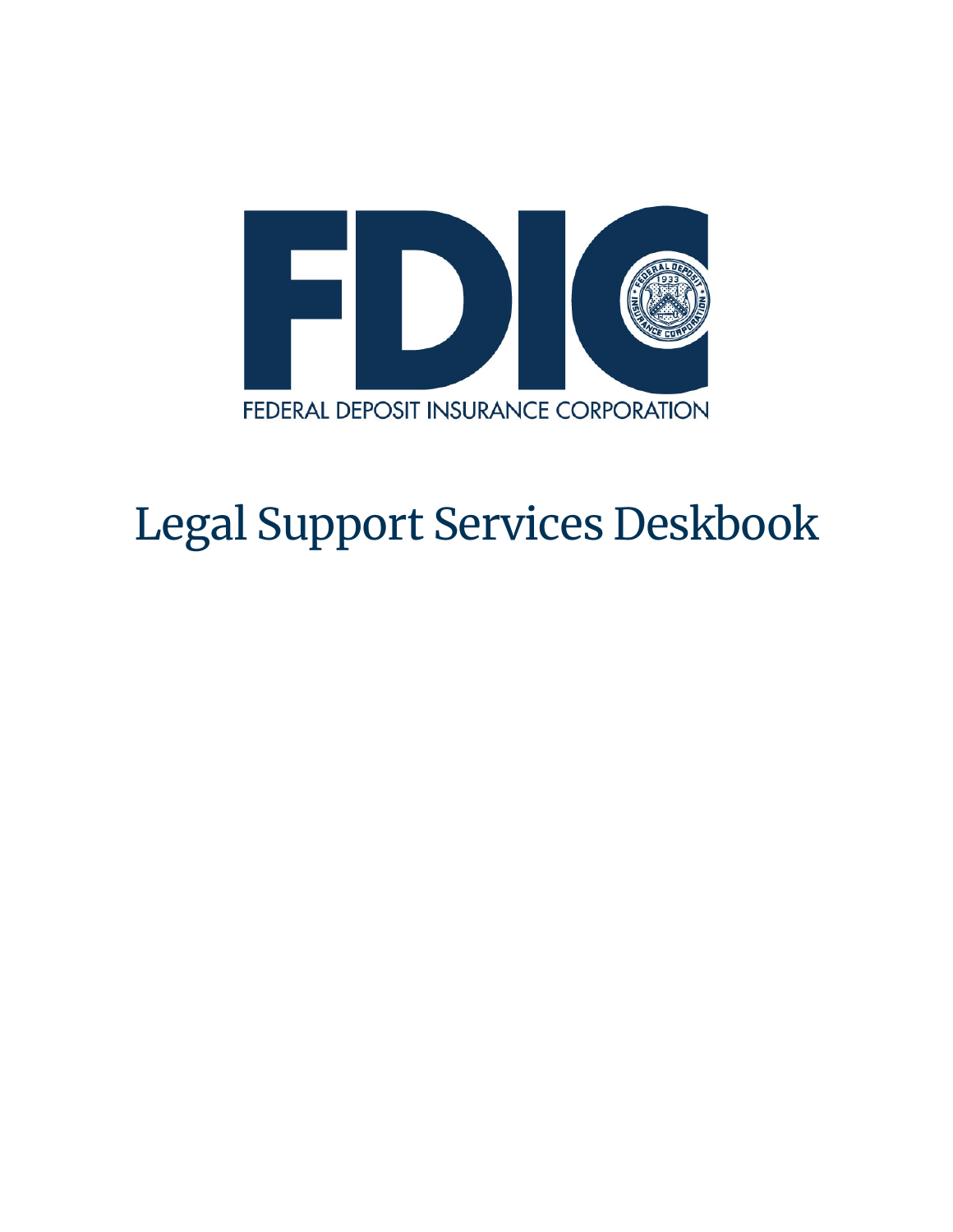## <span id="page-1-0"></span>**Table of Contents**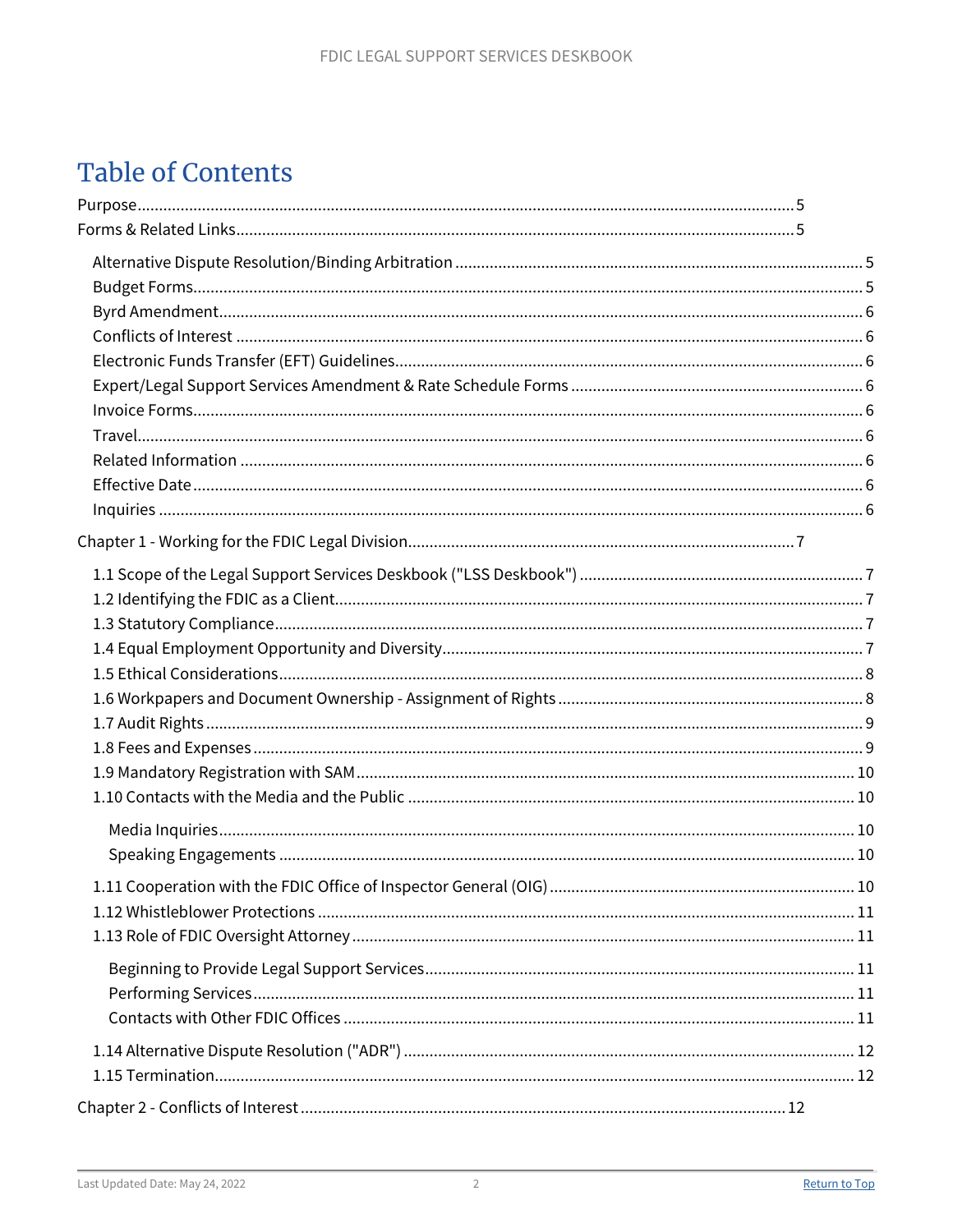| 3.4 FDIC-Supported Resources for Using Encryption Technology to transmit Confidential "Sensitive" |  |
|---------------------------------------------------------------------------------------------------|--|
|                                                                                                   |  |
|                                                                                                   |  |
|                                                                                                   |  |
|                                                                                                   |  |
|                                                                                                   |  |
|                                                                                                   |  |
|                                                                                                   |  |
|                                                                                                   |  |
|                                                                                                   |  |
|                                                                                                   |  |
|                                                                                                   |  |
|                                                                                                   |  |
|                                                                                                   |  |
|                                                                                                   |  |
|                                                                                                   |  |
|                                                                                                   |  |
|                                                                                                   |  |
|                                                                                                   |  |
|                                                                                                   |  |
|                                                                                                   |  |
|                                                                                                   |  |
|                                                                                                   |  |
|                                                                                                   |  |
|                                                                                                   |  |
|                                                                                                   |  |
|                                                                                                   |  |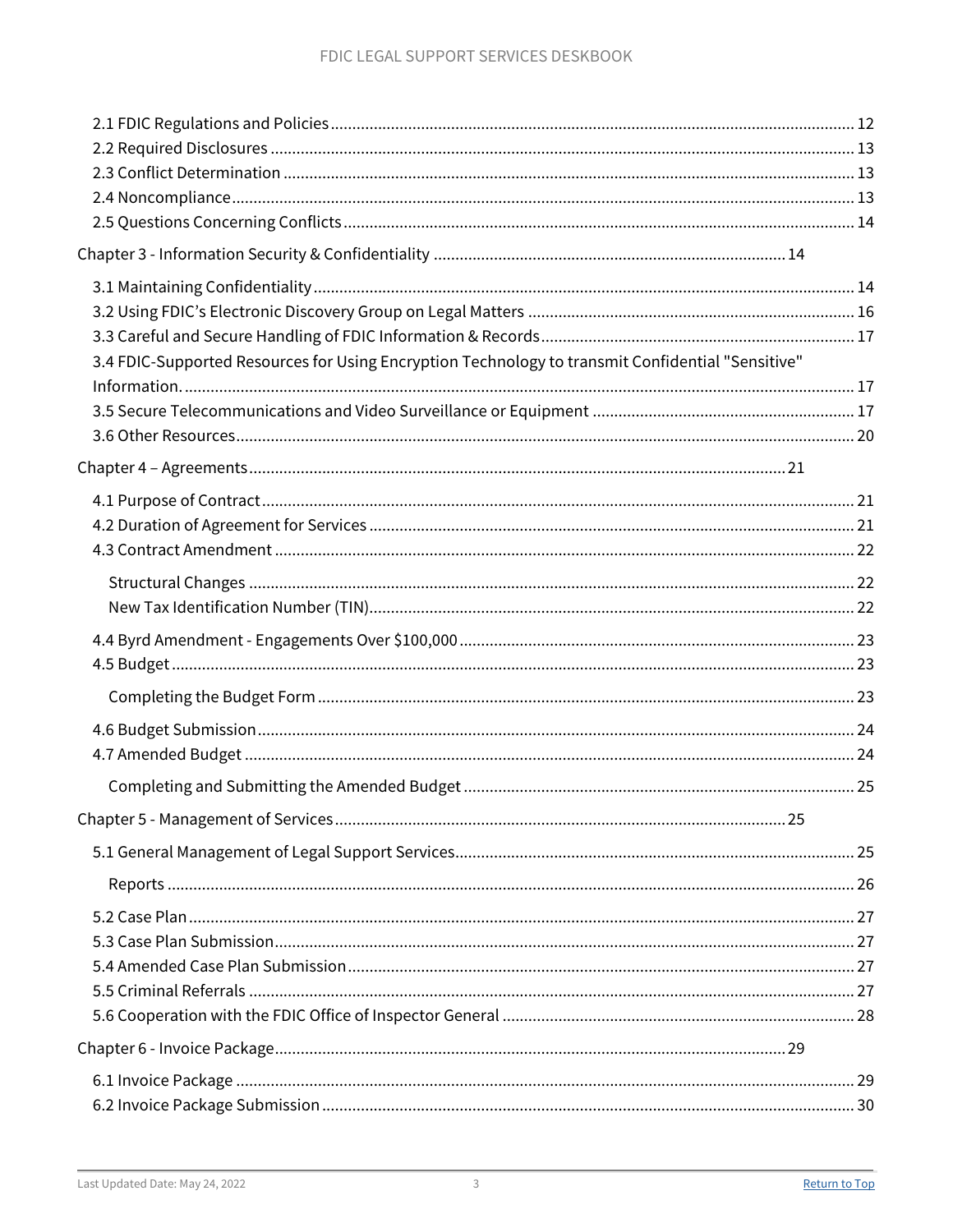| 6.8 Expert Invoice For Fees and Expenses (EIF&E) Form and LSS Provider Invoice For Fees and Expenses (IF&E) |  |
|-------------------------------------------------------------------------------------------------------------|--|
|                                                                                                             |  |
|                                                                                                             |  |
|                                                                                                             |  |
|                                                                                                             |  |
|                                                                                                             |  |
|                                                                                                             |  |
|                                                                                                             |  |
|                                                                                                             |  |
|                                                                                                             |  |
|                                                                                                             |  |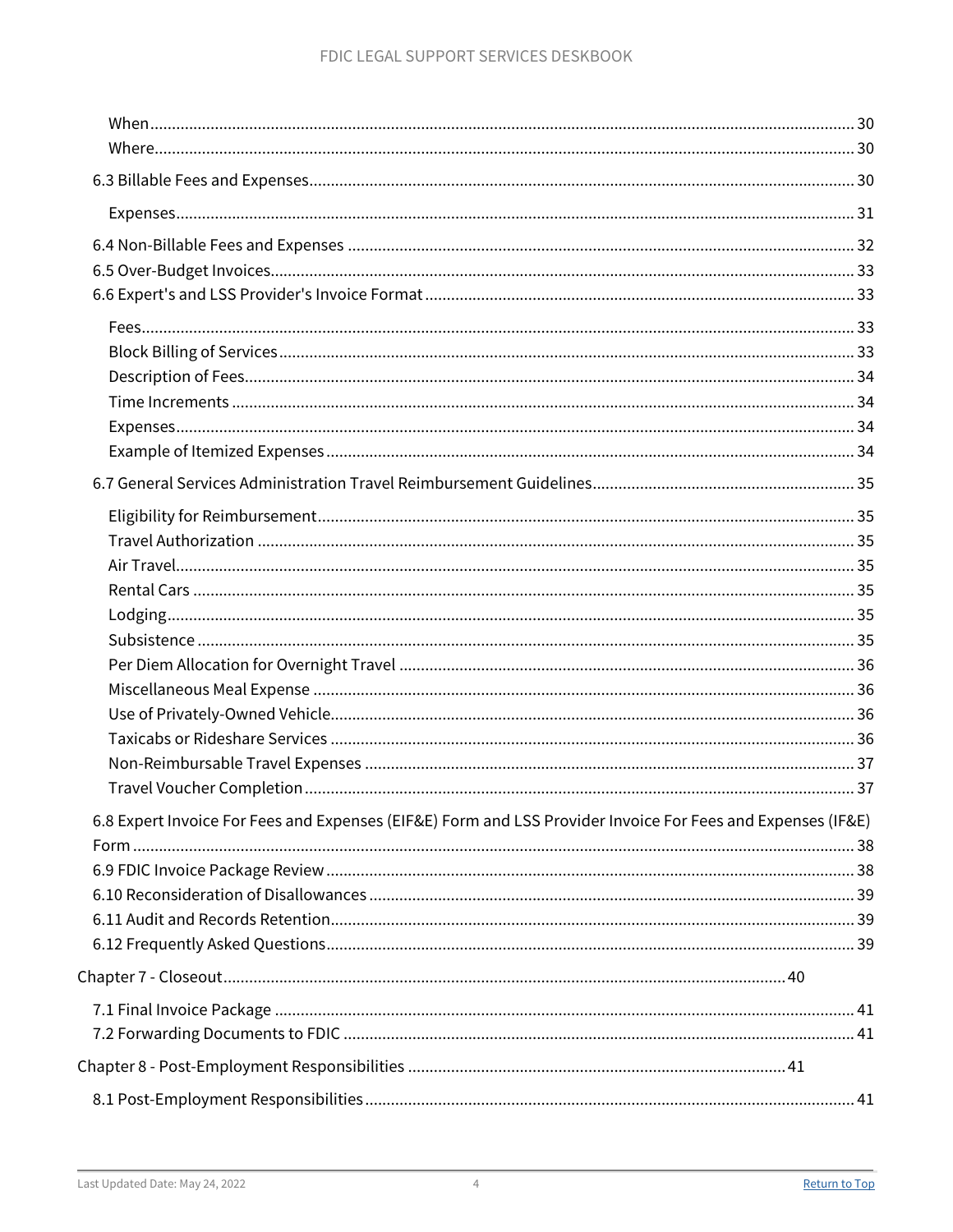## <span id="page-4-0"></span>Purpose

The Legal Support Services Deskbook ("LSS Deskbook") has been prepared by the FDIC Legal Division ("Legal Division" or "Division") to provide policies, procedures, and standard forms for legal support services ("LSS") Providers. LSS Providers include experts, mediators, consultants, electronic discovery vendors, language translation & interpreter services, court reporters, or other service providers apart from attorneys or law firms. The LSS Deskbook sets forth many of the FDIC's requirements that govern the relationship between the FDIC and LSS Providers. It is important that in-house attorneys ("Oversight Attorneys") and LSS Providers read, maintain familiarity with, and adhere to the provisions of the LSS Deskbook.

The LSS Deskbook includes policies, procedures, and forms that the FDIC requires its LSS Providers to follow and use, in consultation with the direction of the FDIC Oversight Attorneys. Each chapter covers a key area or interest. Appendices provide additional information, forms, and worksheets. The LSS Deskbook is publicly available on the fdic.gov website.

## <span id="page-4-1"></span>Forms & Related Links

### <span id="page-4-2"></span>Alternative Dispute Resolution/Binding Arbitration

- [Binding Arbitration FDIC Directive 5310.1 \(June 5, 2001\) PDF](https://www.fdic.gov/formsdocuments/d5310-1.pdf)
- [Final Statement of Policy Regarding Binding Arbitration](https://www.govinfo.gov/content/pkg/FR-2001-04-10/pdf/01-8752.pdf#page=1) (govinfo.gov)

#### <span id="page-4-3"></span>Budget Forms

- [Expert Budget PDF](https://www.fdic.gov/formsdocuments/f5210-08.pdf)
- [Legal Support Services \(LSS\) Provider Budget Form PDF](https://www.fdic.gov/formsdocuments/f5210-15.pdf)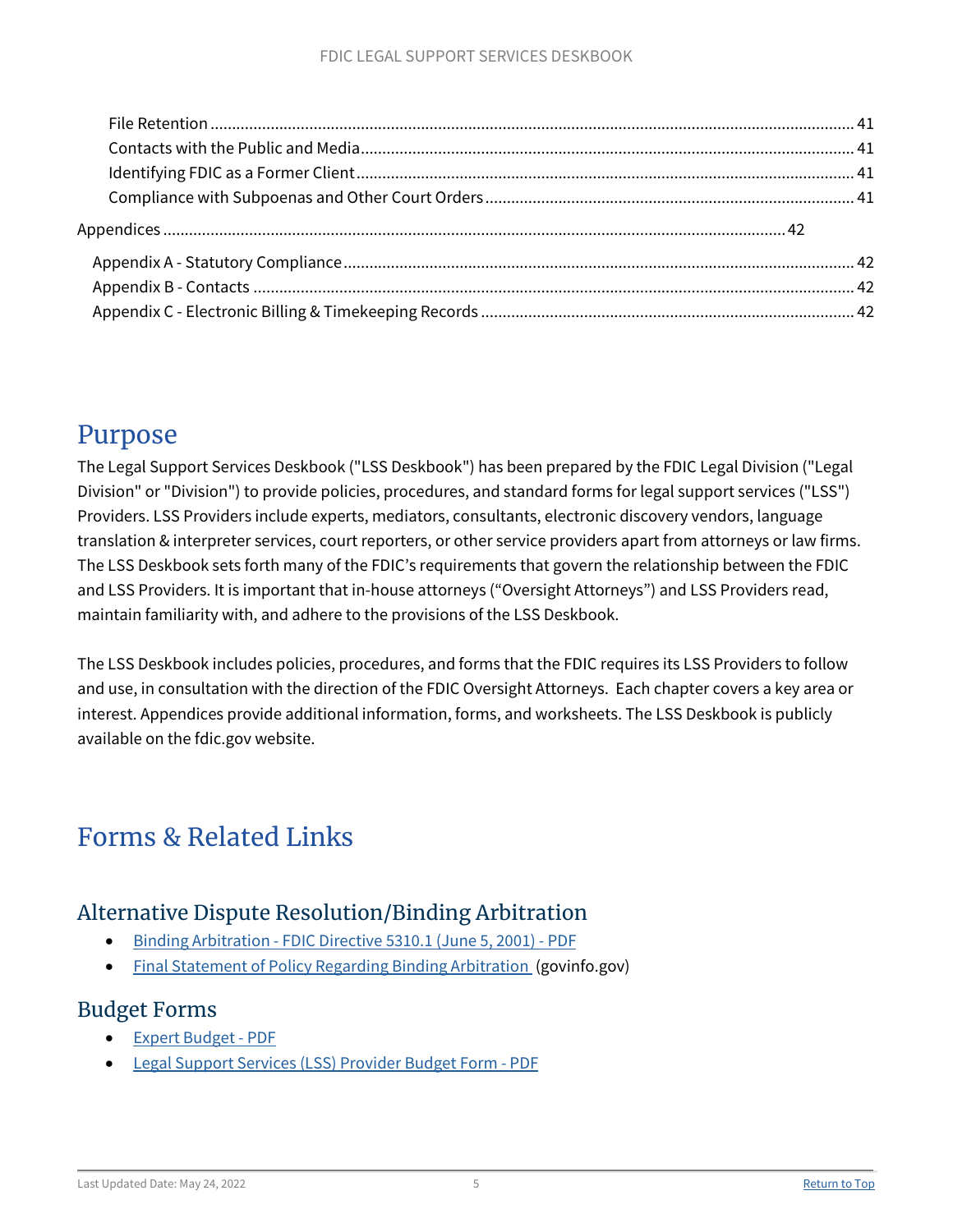### <span id="page-5-0"></span>Byrd Amendment

- [Byrd Amendment Implementation Statement](https://www.fdic.gov/about/doing-business/legal-support-services-deskbook/byrdstatement.html)
- [Certification Form PDF](https://www.fdic.gov/formsdocuments/f3700-04a.pdf) (FDIC Certification Form 3700/04A)
- [Disclosure of Lobbying Activities Form](https://www.gsa.gov/forms-library/disclosure-lobbying-activities) (gsa.gov)

### <span id="page-5-1"></span>Conflicts of Interest

- [12 C.F.R. Part 366 Minimum Standards of Integrity and Fitness for an FDIC Contractor](https://www.fdic.gov/regulations/laws/rules/2000-8800.html)
- [Oral Representations and Certifications for Expert Legal Support Services Telephone Authorization for](https://www.fdic.gov/formsdocuments/f5210-14.pdf)  [Expenditures Under \\$5,000 - PDF](https://www.fdic.gov/formsdocuments/f5210-14.pdf)
- [Representations and Certifications for Expert Legal Support Services Provider MS Word](https://www.fdic.gov/formsdocuments/f5210-09.docx)

### <span id="page-5-2"></span>Electronic Funds Transfer (EFT) Guidelines

- [EFT Requirements](https://www.fdic.gov/about/doing-business/legal-support-services-deskbook/eft-requirements.html)
- [Substitute Form W-9 Request for Taxpayer ID Number and Certification PDF](https://www.fdic.gov/formsdocuments/4531-10.pdf)
- [Payee Information for Automatic Deposit of Payment form PDF](https://www.fdic.gov/formsdocuments/4531-09.pdf)

### <span id="page-5-3"></span>Expert/Legal Support Services Amendment & Rate Schedule Forms

- [Agreement for Services \(Expert/Legal Support Services \(LSS\) Provider\) Amendment PDF](https://www.fdic.gov/formsdocuments/f5210-03.pdf)
- [Agreement for Services \(Expert/Legal Support Services \(LSS\) Provider\) Rate Schedule PDF](https://www.fdic.gov/formsdocuments/f5210-04.pdf)

#### <span id="page-5-4"></span>Invoice Forms

- [Expert Invoice for Fees & Expenses PDF](https://www.fdic.gov/formsdocuments/f5210-01.pdf)
- [Legal Support Services Provider Invoice for Fees and Expenses PDF](https://www.fdic.gov/formsdocuments/f5210-02.pdf)

#### <span id="page-5-5"></span>**Travel**

- [Travel Voucher PDF](https://www.fdic.gov/formsdocuments/f5210-12.pdf)
- [FDIC's Contractor Travel Reimbursement Guidelines PDF](https://www.fdic.gov/formsdocuments/contractortravelguidelines.pdf)
- [GSA Per Diem Rates](http://www.gsa.gov/Portal/gsa/ep/contentView.do?contentId=17943&contentType=GSA_BASIC) (gsa.gov)

### <span id="page-5-6"></span>Related Information

• [Outside Counsel Deskbook](https://www.fdic.gov/about/doing-business/outside-counsel/index.html)

### <span id="page-5-7"></span>Effective Date

The original effective date of the LSS Deskbook is December 2005. The Legal Division may amend the LSS Deskbook from time to time. Unless otherwise noted, amendments are effective on the date published on fdic.gov.

### <span id="page-5-8"></span>Inquiries

For further assistance with FDIC's LSS Deskbook policies and procedures, contact the FDIC Oversight Attorney administering the agreement or the Legal Division's Legal Services & Special Contracts Group (formerly known as the Outside Counsel Management Group) at [LSSCG@fdic.gov](mailto:LSSCG@fdic.gov) or via US Mail at: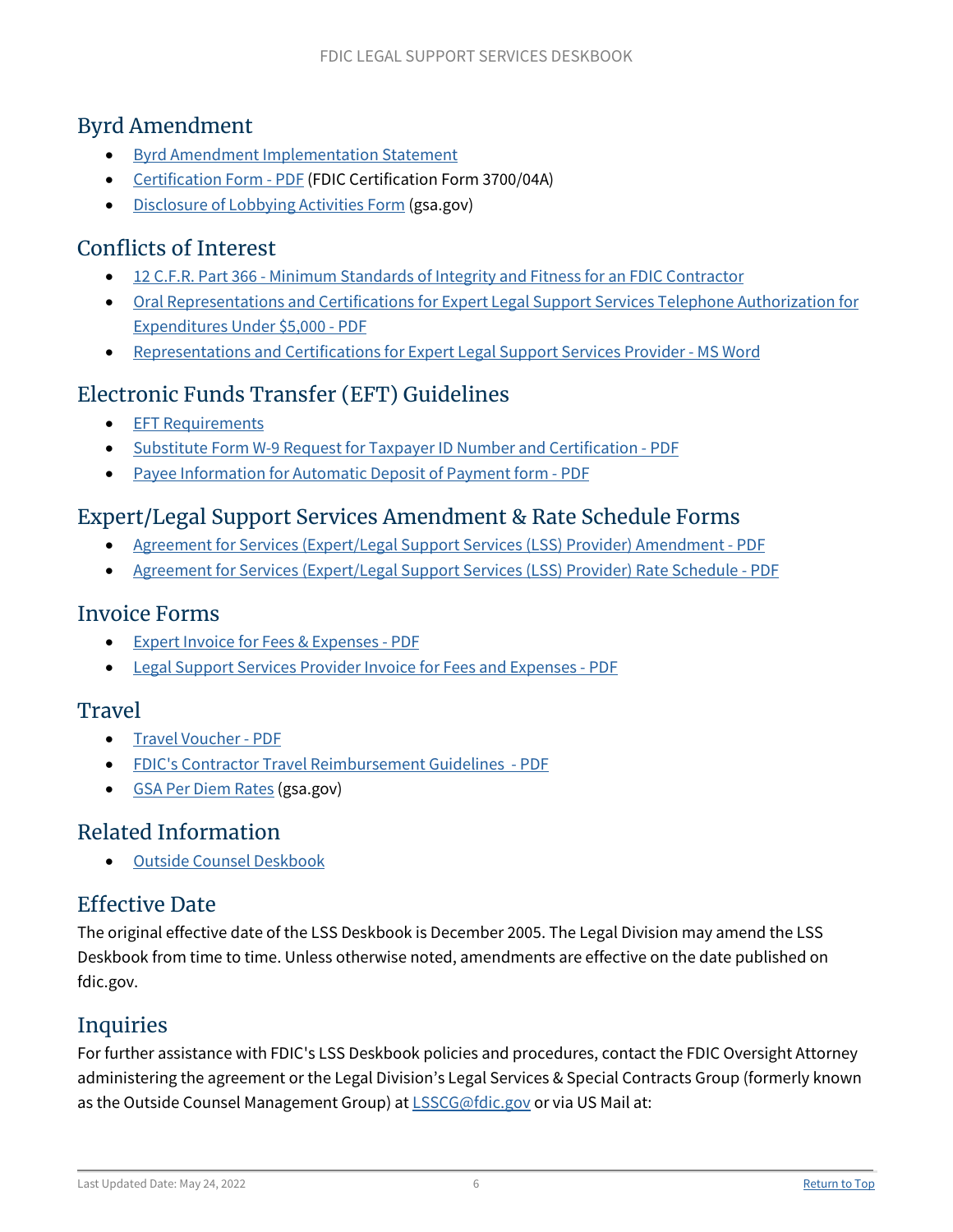Legal Services & Special Contracts Group 3501 Fairfax Drive (VS-E-6097) Arlington, VA 22226.

## <span id="page-6-0"></span>Chapter 1 - Working for the FDIC Legal Division

### <span id="page-6-1"></span>1.1 Scope of the Legal Support Services Deskbook ("LSS Deskbook")

The Legal Support Services Deskbook ("LSS Deskbook") describes the policies and procedures that all LSS Providers engaged by the FDIC Legal Division must follow.

#### <span id="page-6-2"></span>1.2 Identifying the FDIC as a Client

LSS Providers may list the FDIC as a client in published materials with adherence to the following restrictions.

LSS Providers may not represent that they have been "approved" as LSS Providers for the FDIC. All LSS Providers must comply with applicable ethics rules regarding advertising, including those restrictions pertaining to claims of "expert" status, expertise, or specialization. LSS Providers may not quote FDIC materials or staff comments concerning performance evaluations.

#### <span id="page-6-3"></span>1.3 Statutory Compliance

The Legal Division requires all LSS Providers to comply with all applicable statutes and regulations, as well as orders, policies, procedures, and directives. Refer to [Appendix A](https://www.fdic.gov/about/doing-business/legal-support-services-deskbook/statutory.html) for a non-exhaustive representative list of applicable federal laws and regulations.

### <span id="page-6-4"></span>1.4 Equal Employment Opportunity and Diversity

The FDIC has a strong commitment to equal opportunity under the law. As a part of the FDIC Legal Division's Diversity & Inclusion Program, the Legal Division seeks to engage firms owned by minorities or women. Moreover, the FDIC expects its contractors and sub-contractors to take action to ensure that all individuals have equal opportunity for employment, without regard to race, color, religion, sex, national origin, disability or status as a qualified covered veteran as defined in 38 U.S.C. § 4212(a)(3). "Minority-owned businesses" are those that are at least 51% owned and controlled (through day-to-day management) by one or more persons who are members of one or more of the following groups:

- Asian Pacific Americans;
- Black Americans;
- Hispanic Americans;
- Native American Indians;
- Sub-Continent Asian Americans; and
- Members of other groups designated from time to time by the Small Business Administration (SBA).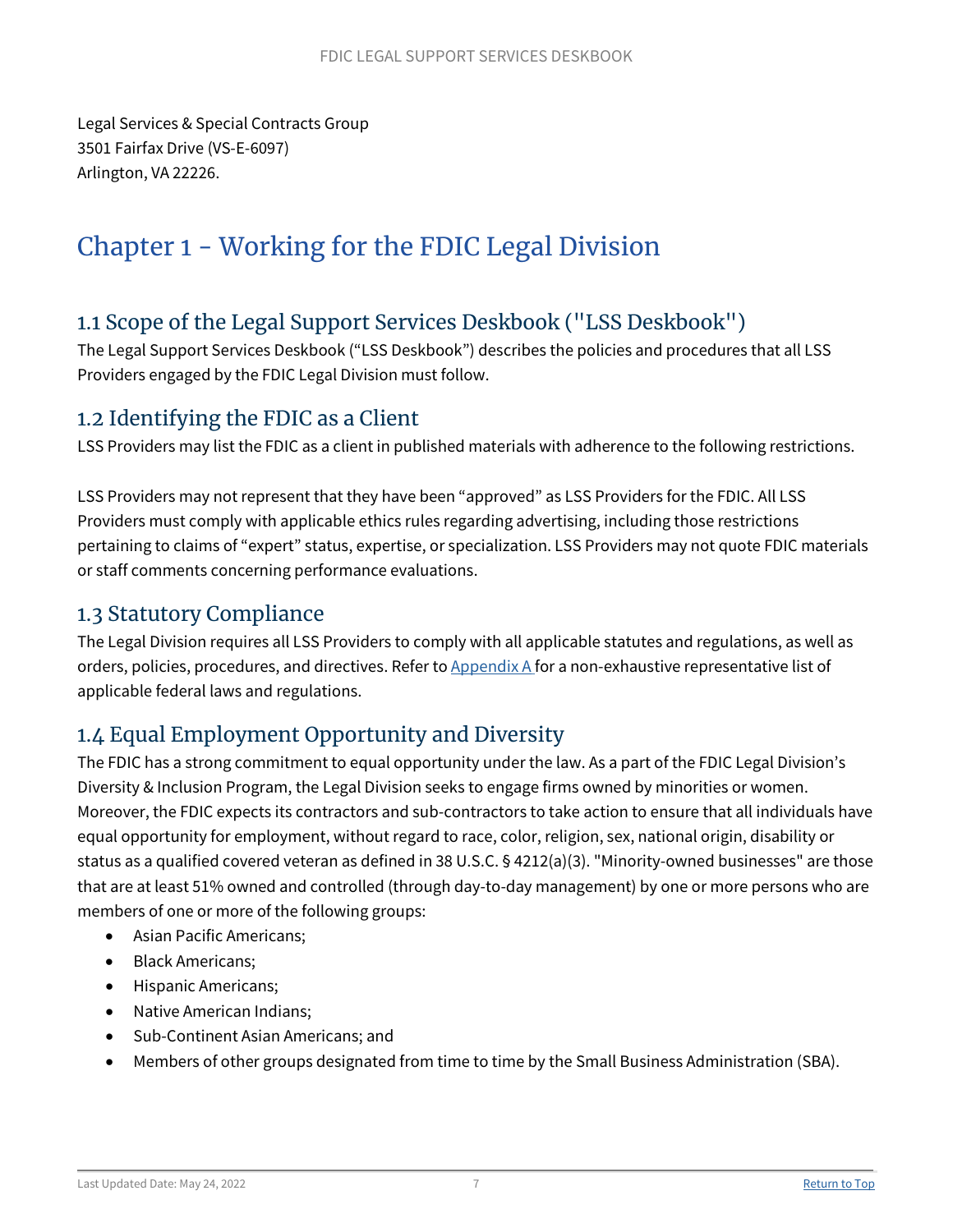"Women-owned businesses" are those that are at least 51% owned and controlled (through day-to-day management) by non-minority women. Businesses claiming minority- or women-owned status must certify their status as such to the FDIC, and the FDIC may require additional information to verify the status.

The Legal Division works to ensure the inclusion of minorities and women to the maximum extent possible. (See [12 C.F.R. Part 361\)](https://www.fdic.gov/regulations/laws/rules/2000-7900.html#2000part361) The FDIC provides assistance to minority- or women-owned businesses and minorities and women within other businesses with matters relating to the retention of LSS Providers. If interested in such assistance, contact the Legal Division's Diversity & Inclusion Program at:

Legal Division Diversity & Inclusion Program 3501 Fairfax Drive (VS-E-6097) Arlington VA 22226. Email[: fdicLegalDivisionDEIprogram@fdic.gov](mailto:fdicLegalDivisionDEIprogram@fdic.gov) 

### <span id="page-7-0"></span>1.5 Ethical Considerations

LSS Providers must maintain the highest ethical standards and comply with all applicable laws, rules, and regulations governing ethical conduct. In particular, LSS Providers must be cognizant of the following: To avoid any appearance of an ethical conflict, neither the LSS Provider, nor any person associated with the potential or engaged LSS Provider, may provide any gift, gratuity, favor, entertainment, loan, or other thing of monetary value to any employee of the FDIC. [\(See 5 C.F.R. § 2635, Subpart B, Standards of Ethical Conduct for](https://www.gpo.gov/fdsys/pkg/CFR-2018-title5-vol3/pdf/CFR-2018-title5-vol3-part2635-subpartB.pdf)  [Employees of the Executive Branch.](https://www.gpo.gov/fdsys/pkg/CFR-2018-title5-vol3/pdf/CFR-2018-title5-vol3-part2635-subpartB.pdf)) While private businesses may host social or holiday functions for business associates and others with whom they do business, there are limitations on attendance at these events by FDIC employees. With few exceptions, FDIC employees may not solicit or accept gifts or loans from anyone who does, or seeks to do, business with the FDIC.

LSS Providers may hire former FDIC employees, but as former employees they are subject to the government-wide post-employment statute, [18 U.S.C. § 207,](http://frwebgate.access.gpo.gov/cgi-bin/getdoc.cgi?dbname=browse_usc&docid=Cite:+18USC207) which affects what they can do for firms/businesses. Generally, however, former FDIC employees may work on matters that they worked on personally or that were under their supervision while at the FDIC only when their post-employment employer is not in a position adverse to the FDIC.

If an FDIC employee was involved in negotiating the firm's/business' current FDIC Legal Support Services Agreement (LSSA), that individual, upon joining the firm/business may not, during the duration of the LSSA renegotiate the rate schedule, request changes in billable individuals, or be involved in any matter pertaining to questions of the competence of the services provided under the LSSA.

For more information, contact the Ethics & ADR Unit of the FDIC Executive Secretary Section at (703) 562-2704.

### <span id="page-7-1"></span>1.6 Workpapers and Document Ownership - Assignment of Rights

Workpapers and other work product (whether in paper or electronically stored ("workpapers"), prepared by LSS Providers or accomplished under their direction or control are the property of the FDIC.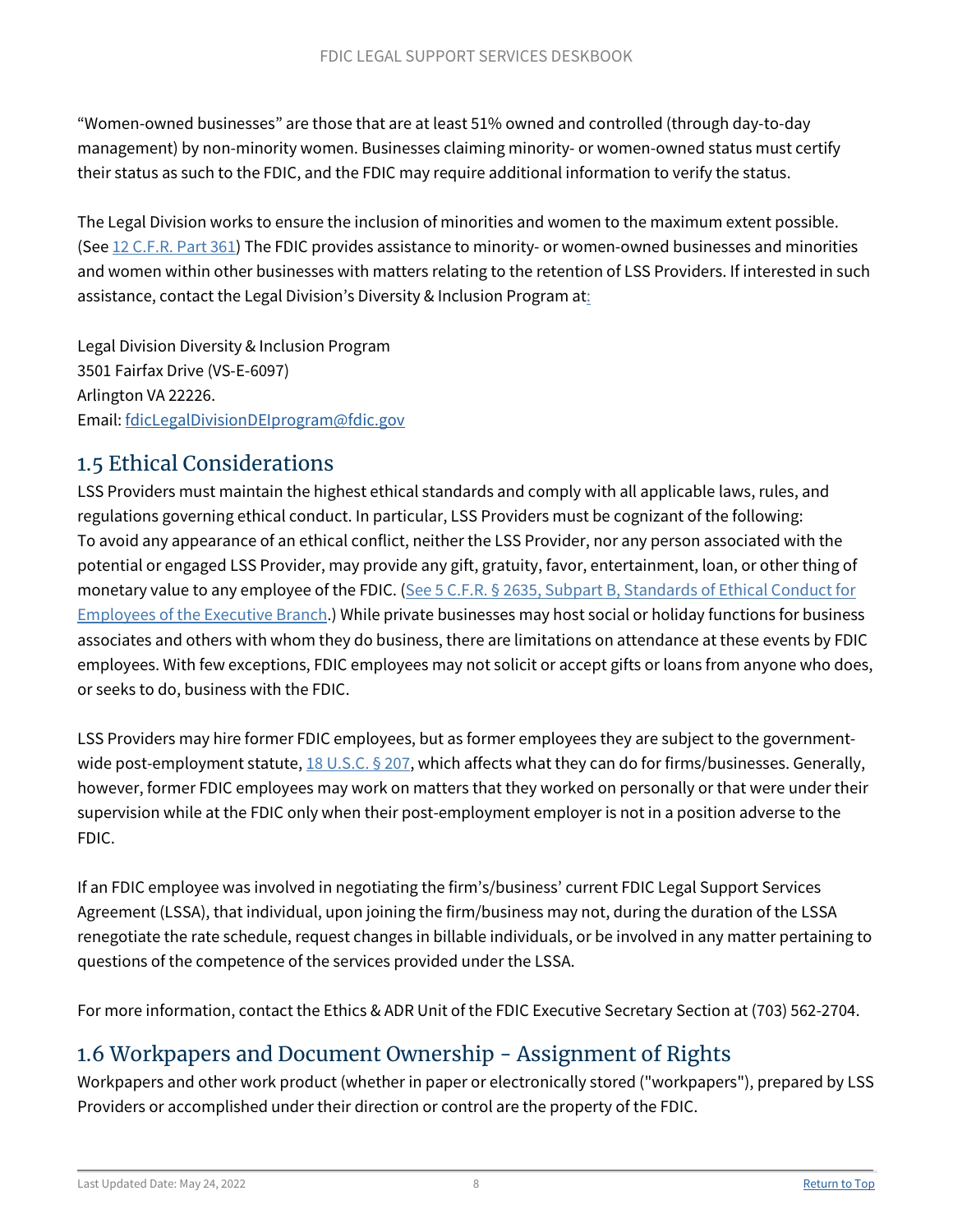Under no circumstances may the engaged firm/business withhold files from the FDIC for any reason, including a payment dispute.

### <span id="page-8-0"></span>1.7 Audit Rights

LSS Providers must permit the FDIC, the FDIC Office of Inspector General, and the Government Accountability Office, or their representatives, to conduct audits or reviews of FDIC billings, including previously paid invoices. All paid invoices are subject to audit and Legal Division review regardless of disallowance taken during the bill review and approval process.

For purposes of subsequent audits and Legal Division review, LSS Providers must retain copies of all invoice packages and original underlying support documentation, including time sheets, cancelled checks, invoices, and time and expense adjustment records, for at least three years after final payment for services provided.

*See* [Appendix C](#page-41-4) for further information on record keeping requirements for electronic billing. The FDIC reserves the right to obtain additional information upon review of any itemized bill or support documentation.

#### <span id="page-8-1"></span>1.8 Fees and Expenses

LSS Providers must provide legal support services at competitive fixed prices or in hourly rates.

LSS Provider must include in their fixed prices or hourly rates, its costs for doing business, including all "overhead," general and administrative costs, fringe benefits, and profit. The LSS Provider may not submit (and the FDIC will not pay) invoices for such costs of doing business. LSS Providers may not invoice "markups" above any costs actually incurred for supplies or services obtained for the Legal Division.

The FDIC will only pay reasonable costs for services rendered or supplies provided in the course of engagement for legal support services. All invoices for services rendered and expenses incurred must be consistent with the LSSA. *See* [Chapter 6](#page-28-2) for a further discussion of the invoice process. The FDIC will not pay for inflated hours or other artificially inflated prices. In the course of performing work on behalf of the FDIC, any discounts received by the LSS Provider must be passed on to the FDIC.

When an LSS Provider performs work on an FDIC matter on behalf of a law firm that holds a Legal Services Agreement (LSA) with the FDIC, the LSS Provider must abide by the rates in its LSSA, unless the LSA law firm has negotiated lower rates with the LSS Provider, in which case such discounts must be passed on to the FDIC.

Moreover, an LSS Provider cannot furnish services or levy charges or fees on any FDIC matters that are outside of its current LSSA, nor charge higher pricing than that featured within it, without written pre-approval from the Oversight Attorney.

Where practicable, if an LSS Provider is hired as a subcontractor by a firm with an existing LSA with the FDIC, consideration should be given to the feasibility of dealing directly with the FDIC through the Oversight Attorney.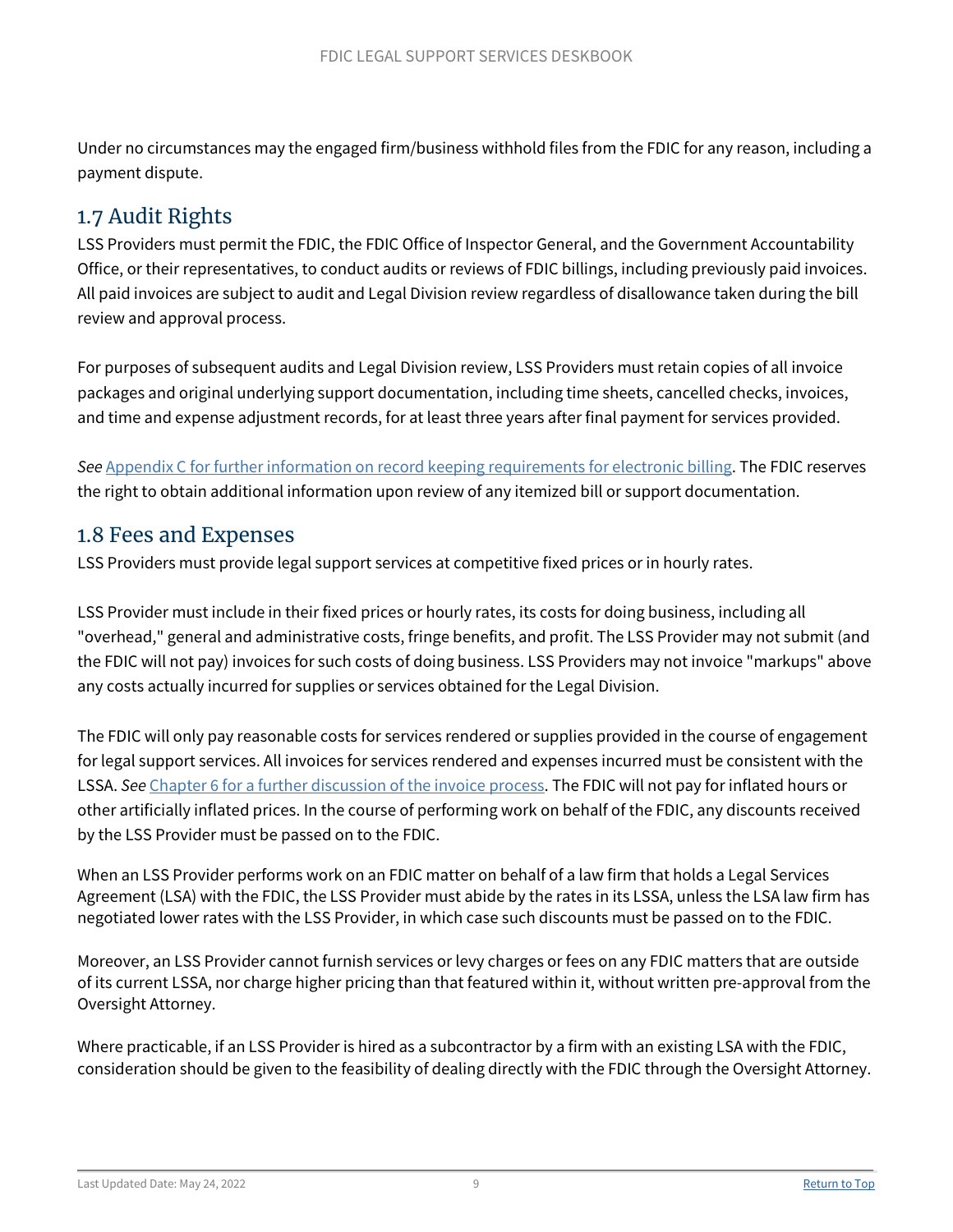**Note:** (1) The submission of erroneous bills or requests for reimbursement of inappropriate charges may result in civil or criminal sanctions. (2) Under no circumstances may LSS Providers attempt a set-off or recoupment, obtain a charging or retaining lien, or withhold files in the event of a dispute over payment for services rendered.

#### <span id="page-9-0"></span>1.9 Mandatory Registration with SAM

The FDIC will only make awards or legal referrals to businesses that are registered in the System for Award Management (SAM) database. Registration is via [https://sam.gov/content/home.](https://sam.gov/content/home) This webpage also contains user guides and demonstration videos under the Help tab. If you have any questions regarding SAM or the registration process, please contact the SAM Assistance Center toll free at (866) 606-8220.

### <span id="page-9-1"></span>1.10 Contacts with the Media and the Public

Under no circumstances may LSS Providers comment to the media on FDIC matters.

#### <span id="page-9-2"></span>Media Inquiries

LSS Providers must promptly advise the FDIC Oversight Attorney of all media inquiries concerning FDIC matters. The Oversight Attorney will refer the inquiry to the FDIC Office of Communications in Washington, D.C., at (202) 898-6993 for response.

#### <span id="page-9-3"></span>Speaking Engagements

If LSS Providers address the public at seminars or other functions on topics pertaining to the FDIC or laws and regulations affecting the FDIC, the LSS Provider must disclose to the audience that they are making the presentation on their own behalf and not on behalf of the FDIC.

### <span id="page-9-4"></span>1.11 Cooperation with the FDIC Office of Inspector General (OIG)

It is the policy of the FDIC that there is full cooperation with the work of the OIG and prompt reporting to the OIG of fraud, waste, abuse, or criminal violations related to FDIC programs or operations. The duties of contractors and FDIC oversight personnel to report wrongdoing, comply with OIG requests, and maintain confidentiality are outlined in detail unde[r FDIC Directive 12000.01.](https://www.fdic.gov/formsdocuments/d12000-01.pdf) However, apart from matters related to whistleblower reports of fraud, waste, or abuse by FDIC employees and FDIC contractor personnel in connection with FDIC programs or operations, you should coordinate production of information or documents through your Oversight Attorney.

**Note**: Contact the Office of Inspector General via the OIG Hotline at (800) 964-3342 or via email at: [oighotline@fdicoig.gov.](mailto:oighotline@fdicoig.gov)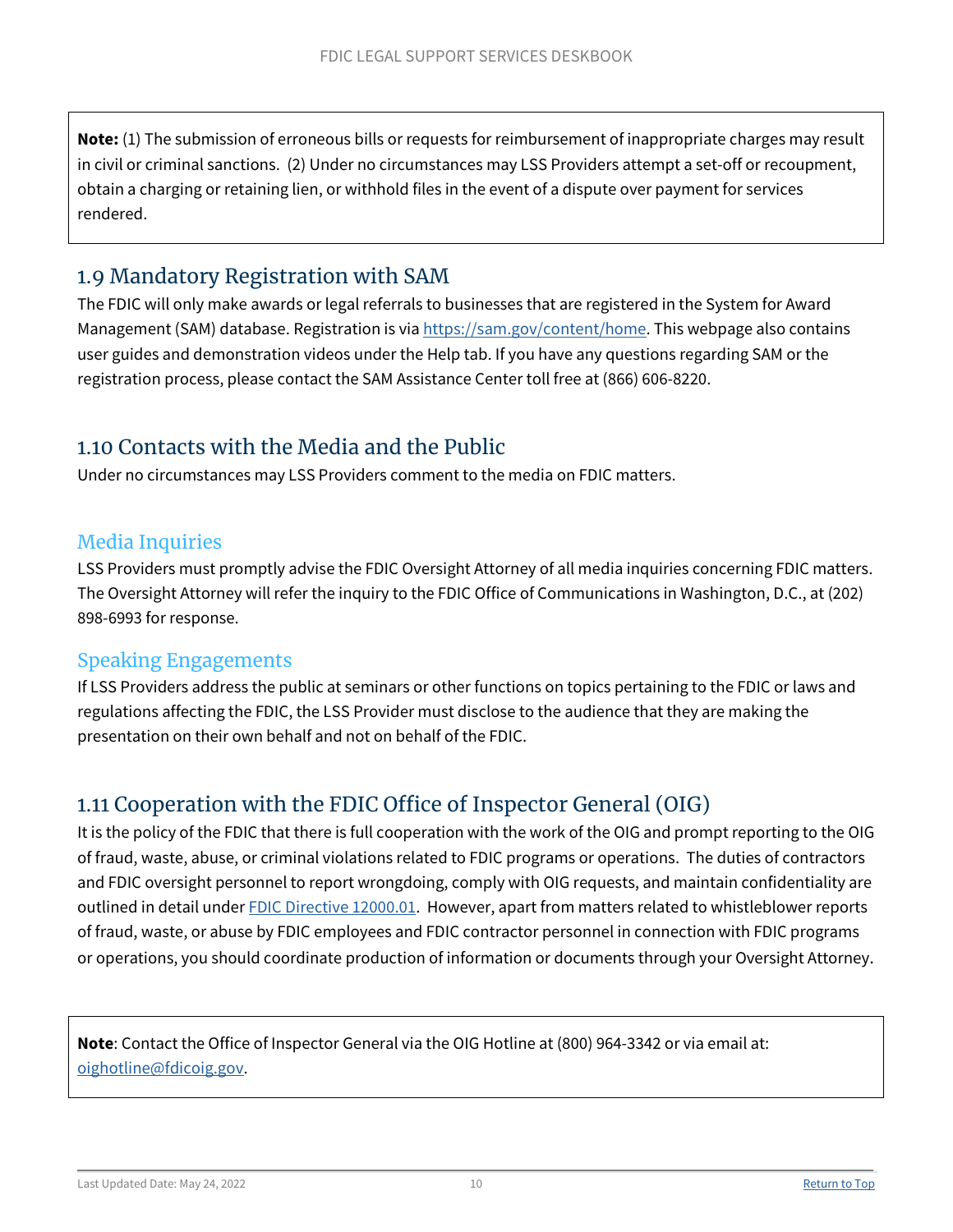#### <span id="page-10-0"></span>1.12 Whistleblower Protections

(a) All LSS Providers, including all employees and subcontractors, are subject to the whistleblower rights, remedies and whistleblower protections established at 41 U.S.C. § 4712 by section 828 of the National Defense Authorization Act for Fiscal Year 2013 (Pub. L. 112-239) or any successor law.

(b) You must inform all employees and subcontractors **in writing** of employee whistleblower rights and protections under 41 U.S.C. 4712 for each assigned matter anticipated to generate fees in excess of \$100,000.

(c) Your firm must insert the language of this subsection 1.12 into all subcontracts anticipated to be in excess of \$100,000.

### <span id="page-10-1"></span>1.13 Role of FDIC Oversight Attorney

Attorneys in the Legal Division will act as "Oversight Attorneys" and are responsible for managing all legal assignments and litigation, including LSS Providers. LSS Providers must consult with the Oversight Attorney on all major strategic or tactical decisions.

#### <span id="page-10-2"></span>Beginning to Provide Legal Support Services

Before LSS Providers begin providing services for the FDIC, the FDIC Oversight Attorney will identify the objectives to be achieved and possible alternative courses of action. As a general matter (depending in part on the scope of the assignment), the Oversight Attorney will:

- Define the goals and objectives to be achieved;
- Outline roles and expected duties; and
- Discuss with the LSS Provider the scope of the case plan, the required budget, and a timeline designed to achieve the FDIC's goals and objectives in a cost-effective manner (refer to [Chapter 5](#page-24-1) and [Chapter 6\)](#page-28-2).

#### <span id="page-10-3"></span>Performing Services

During the course of provision of services, the Oversight Attorney will:

- Review the expert's or LSS Provider's work;
- Monitor progress against the LSSA or the statement of work for the matter;
- Review and obtain approval of any significant changes in the case plan;
- Keep FDIC business personnel informed of developments; and
- Coordinate contacts between the LSS Providers and FDIC business personnel, as discussed below.

#### <span id="page-10-4"></span>Contacts with Other FDIC Offices

All contact with non-legal FDIC personnel (except the OIG, in circumstances described in 1.11 above) is only made through the Legal Division. This policy permits the most efficient utilization of resources and serves to avoid duplication of effort and minimize costs. Therefore, LSS Providers must direct all communications to the Oversight Attorney, except in the following circumstances: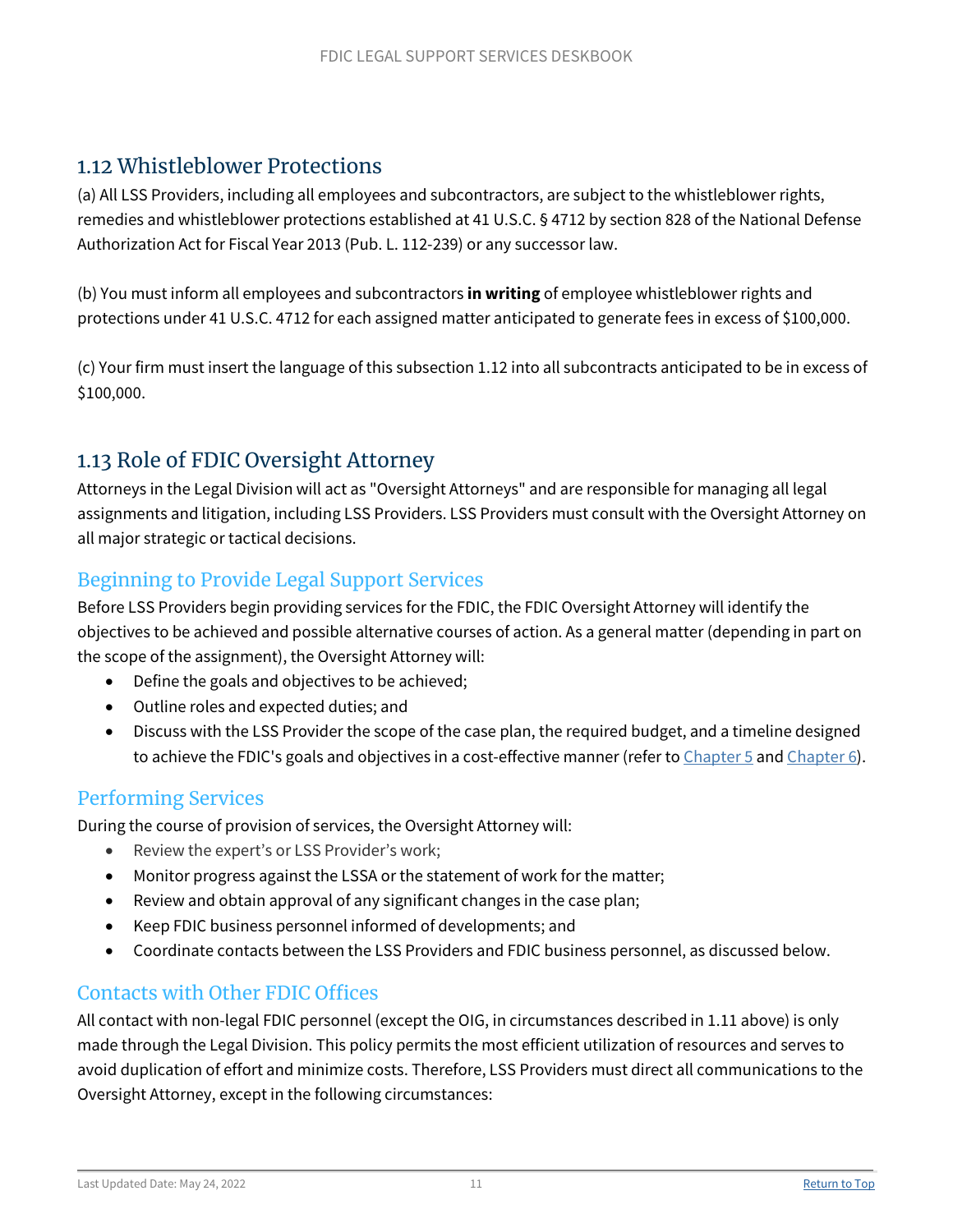- When the Oversight Attorney indicates otherwise;
- Immediate action is required and neither the Oversight Attorney nor his/her supervisor can be reached;
- Responding to an FDIC Legal Division review or audit request;
- When communicating with the FDIC's Office of Inspector General as described in 1.11; or
- Seeking limited factual information that can only be obtained in a relatively brief amount of time (such as pay off figures for a loan or the address of a borrower).
- Under special circumstances or in certain types of litigation your Oversight Attorney may make arrangements for more extensive direct contact with FDIC business personnel. This might occur, for example, in a case involving an in-depth investigation of an insured depository institution's records.

The FDIC will not pay for fees or expenses related to contacts other than those authorized above.

### <span id="page-11-0"></span>1.14 Alternative Dispute Resolution ("ADR")

The FDIC is committed to the use of **[Alternative Dispute Resolution](https://www.fdic.gov/about/doing-business/legal-support-services-deskbook/index.html#ADR)** ("ADR") in appropriate situations. The FDIC views such techniques as potentially less costly, less time consuming, and a more effective means of resolving appropriate disputes.

#### <span id="page-11-1"></span>1.15 Termination

The Legal Division reserves the right, in its sole discretion, to discontinue its relationship with any LSS Provider, with or without cause, if it is in the best interest of the FDIC. Terminations of services will be in writing. Verbal notification will also be confirmed in writing. The Legal Division will contact the LSS Provider and provide instructions concerning disposition of files and other FDIC property.

**Note:** The LSS Provider must forward, upon demand of the Legal Division, all files, workpapers, work product, and documents (whether on paper or electronically stored) concerning the terminated legal support services including all work product of the firm/business. It is important that the LSS Provider promptly forward materials at the direction of, and in consultation with, the FDIC Oversight Attorney. Failure to do so may delay or prevent payment of the final invoice. Under no circumstances may the LSS Provider improperly withhold files, documents, work product, or workpapers in the event of a dispute with the FDIC.

## <span id="page-11-2"></span>Chapter 2 - Conflicts of Interest

### <span id="page-11-3"></span>2.1 FDIC Regulations and Policies

There are specific reporting requirements contained in the regulations at [12 C.F.R. Part 366,](https://www.fdic.gov/regulations/laws/rules/2000-8800.html) as amended or superseded. These regulations prescribe minimum standards of fitness and integrity for LSS Providers or their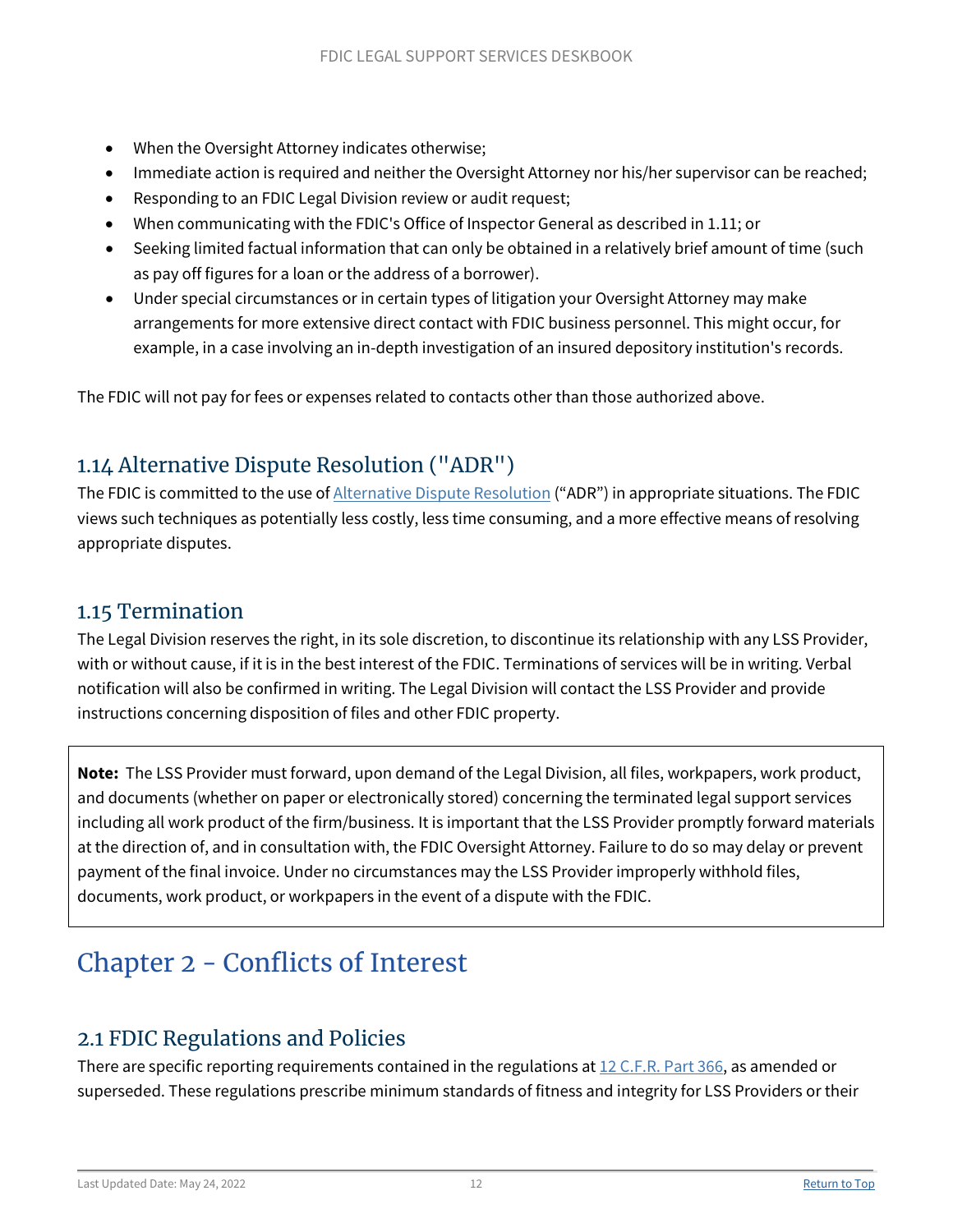employees or agents who provide professional services on FDIC matters. For representations and certifications required by the FDIC in accordance with 12 C.F.R. Part 366, *see* th[e General Counsel's Statement of Policy on](https://www.fdic.gov/about/doing-business/outside-counsel/2021-sop-conflictsofinterest.html)  Outside Counsel [Conflicts of Interest.](https://www.fdic.gov/about/doing-business/outside-counsel/2021-sop-conflictsofinterest.html)

#### <span id="page-12-0"></span>2.2 Required Disclosures

The FDIC will screen all LSS Providers for conflicts of interest before they are eligible to provide services.

Mandatory reporting requirements are contained in the conflicts of interest regulations at [12 C.F.R. Part 366](https://www.fdic.gov/regulations/laws/rules/2000-8800.html), as amended. The LSS Provider must disclose in writing all actual or potential conflicts and matters that may present the appearance of a conflict to the Legal Division as soon as they identify an actual or potential conflict. When in doubt about the existence of a conflict, immediately disclose the matter and seek a waiver. Even after the report of a conflict or the receipt of a waiver from the Legal Division, the LSS Provider must notify the Legal Division of any material change in facts.

#### <span id="page-12-1"></span>2.3 Conflict Determination

It is solely within the discretion of the Legal Division to determine whether an actual or potential conflict exists. Even the appearance of a conflict may result in the denial of a waiver or imposition of other corrective actions.

The Legal Division will waive conflicts of interest in writing. Generally, the Legal Division grants or denies conflicts of interest through the Legal Division's Conflicts Committee.

The Legal Division considers requests for waivers on a case-by-case basis and does not supply prospective or advance waivers of conflicts of interest.

#### <span id="page-12-2"></span>2.4 Noncompliance

Failure to disclose promptly actual or potential conflicts of interest, or matters that may present the appearance of a conflict, as well as failure to comply with FDIC's conflicts of interest policies and procedures may result in the following:

- Termination of the services;
- Suspension of new referrals:
- Disallowance in whole or in part of fee bill(s) for services rendered;
- Denial of a conflict waiver; or
- Other corrective actions, including referral to the appropriate state licensing authorities or civil or criminal actions.

LSS Providers may not go forward with legal support services on behalf of parties adverse to the FDIC until the conflict has been waived or the situation otherwise resolved to the satisfaction of the Legal Division.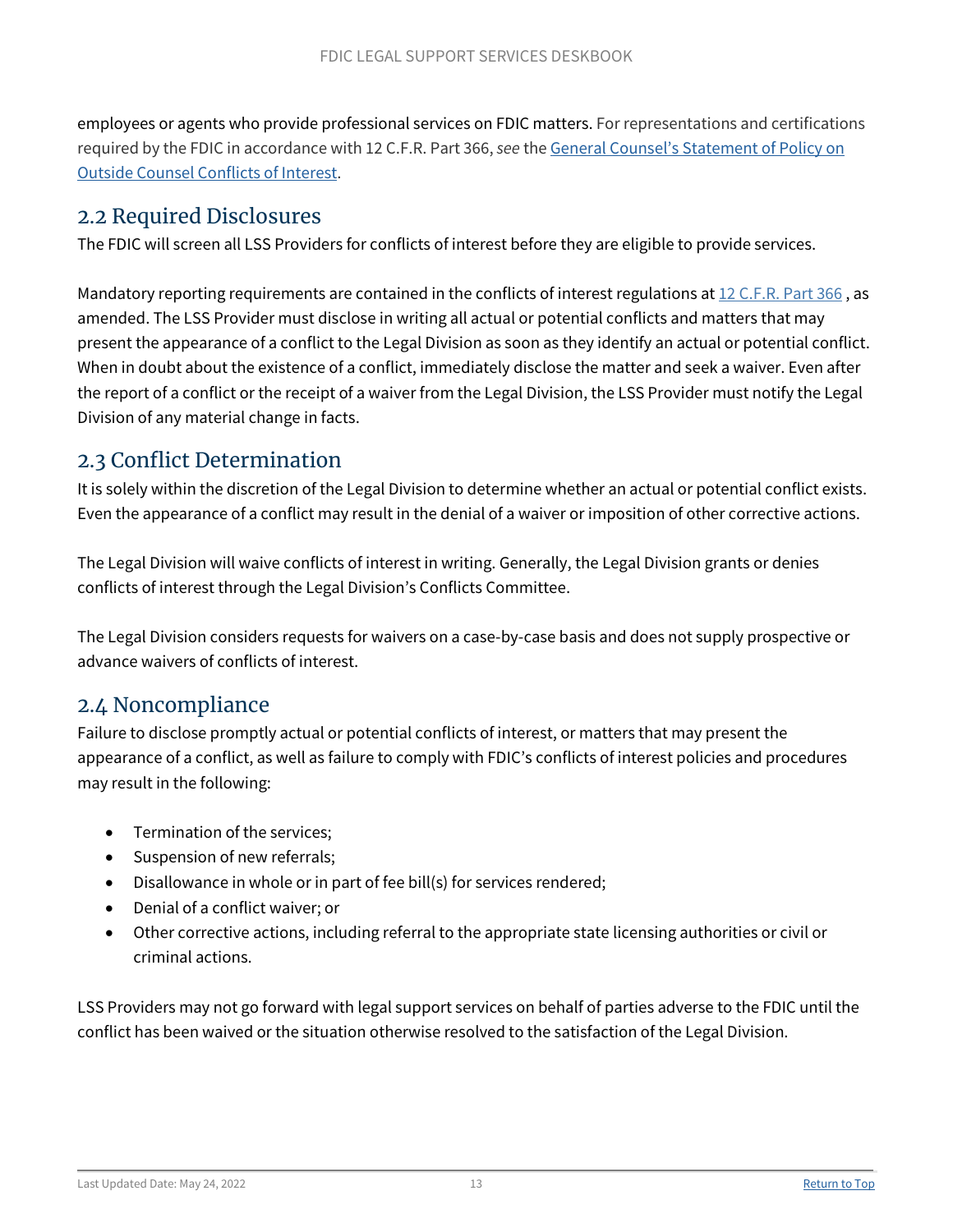In the event the Legal Division terminates legal support services, the LSS Provider must follow FDIC policies and procedures, return all files, and otherwise fully cooperate in the orderly transfer of matters as the Legal Division directs.

### <span id="page-13-0"></span>2.5 Questions Concerning Conflicts

For information, contact the Legal Services & Special Contracts Group (formerly known as the Outside Counsel Management Group) in Washington, D.C., at (877) 275-3342.

## <span id="page-13-1"></span>Chapter 3 - Information Security & Confidentiality

**Note:** Due to the extreme high importance of the security and confidentiality of FDIC information and records, LSS Providers should pay special attention to the contents of this Chapter. For questions regarding your responsibility for information security in FDIC Legal matters, you should contact the E-Discovery Group at [legal@fdic.gov.](mailto:legal@fdic.gov?subject=Legal%20Support%20Services%20Deskbook)

### <span id="page-13-2"></span>3.1 Maintaining Confidentiality

(a) In the course of assisting the FDIC, LSS Providers may have access to nonpublic, confidential information. The FDIC has defined a broad category of such information in any form, paper or electronic as "Sensitive Information" in [FDIC Directive System Circular 1360.9.](https://www.fdic.gov/buying/goods/formsdocuments/1360-9.pdf) LSS Providers, including all employees or contractors, must comply with FDIC Directive System Circular 1360.9. This includes an understanding of 1) all categories of Sensitive Information, as defined in the Circular and set forth below<sup>1</sup>; and 2) FDIC information security policies and procedures as set forth in the Circular.

 $\overline{a}$ 

<span id="page-13-3"></span><sup>&</sup>lt;sup>1</sup> Sensitive Information is defined i[n Circular 1360.9](https://www.fdic.gov/buying/goods/formsdocuments/1360-9.pdf) as:

<sup>(1)</sup> Information that is exempt from disclosure under the Freedom of Information Act (FOIA) such as trade secrets and commercial or financial information, information compiled for law enforcement purposes, personnel and medical files, and information contained in bank examination reports (see FDIC Rules and Regulations, 12 C.F.R. Part 309, for further information);

<sup>(2)</sup> Information under the control of FDIC contained in a Privacy Act system of record that is retrieved using an individual's name or by other criteria that identifies an individual (see FDIC Rules and Regulations, 12 C.F.R. Part 310, for further information);

<sup>(3)</sup> PII about individuals maintained by FDIC that if released for unauthorized use may result in financial or personal damage to the individual to whom such information relates. Sensitive PII, a subset of PII, may be comprised of a single item of information (e.g., SSN) or a combination of two or more items (e.g., full name along with, financial, medical, criminal, or employment information). Sensitive PII presents the highest risk of being misused for identity theft or fraud;

<sup>(4)</sup> Information about insurance assessments, resolution and receivership activities, as well as enforcement, legal, and contracting activities; and

<sup>(5)</sup> Information related to information technology specific to the FDIC that could be misused by malicious entities (e.g., firewall rules, encryption and authentication mechanisms, and network architecture pertaining to the FDIC).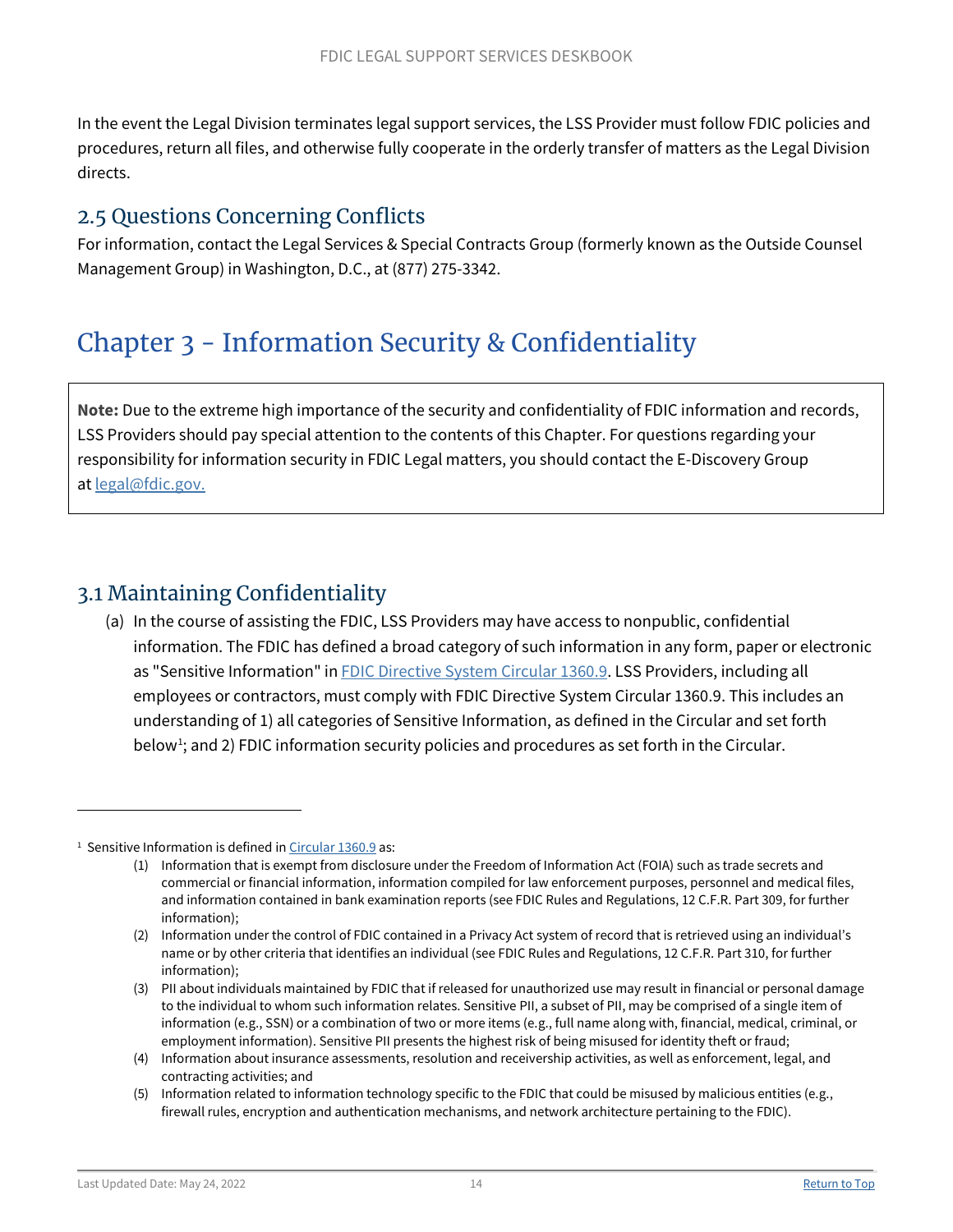- (b) LSS Providers are responsible for the security and confidentiality of all Sensitive Information to which you may have access. As LSS Providers for the FDIC, you must take appropriate measures to ensure that all personnel are trained and familiar with this responsibility. Protecting the security and integrity of Sensitive Information extends to all personnel and any other subcontractors that you may hire (only with prior Legal Division approval) in any FDIC legal matter. Due to the role and mission of the FDIC in the United States monetary and banking systems, Sensitive Information may include a broad spectrum of disparate information and records from multiple sources. LSS Providers' adherence to a strong and effective client confidentiality and information security policy is a critical part of your FDIC relationship.
- (c) LSS Providers must supply the Legal Division with the name and contact information of your Chief Information Security Officer or equivalent as well as a backup contact, either of whom can be reached without delay.

**Note:** Failure to follow the directives outlined in this Chapter may result in termination of the firm's LSS Agreement (LSSA) or other sanctions that the FDIC deems appropriate under the contract, at law or in equity.

- (d) The FDIC may contact you to assess the strength of your company's cybersecurity measures, protections, policies or procedures. This may include telephone contacts, email questionnaires, review and evaluation of your Information Security directives, policies and procedures or on-site reviews by FDIC staff.
- (e) All LSS Providers must be in compliance with applicable standards of conduct with respect to confidentiality of client information. This duty of client confidentiality includes maintaining the security and integrity of records in paper or electronic format.
- (f) All LSS Providers must have in place a secure computer network. Your network must have significant resistance to intrusions and sensitive detection capability to identify possible attacks by any method. The FDIC may contact your firm regarding the security of your computer network, as set forth above in subsection 3.1(d). Any deficiencies noted, as defined in the sole discretion of the FDIC, must be promptly corrected. *See* the **Note** above subsection 3.1(d).
- (g) All LSS Providers must have internal policies and procedures on Information Security, data back-up, data breaches and the handling, use and disposition of confidential client information ("Security Plan"). The Security Plan should, at a minimum, require the following:
	- 1) Periodic Risk Assessments LSS Providers should conduct and fully document periodic internal risk assessments in order to identify reasonably foreseeable threats to information security.
	- 2) Appropriate Security Programs These should consist of reasonable physical, technical, and administrative security measures to manage and control identified risks.
	- 3) Periodic and Recurring Training & Education Mandatory periodic employee training should be certified by the employee and documented by the firm. This training should enhance staff understanding of the roles and responsibilities regarding data, physical and administrative security.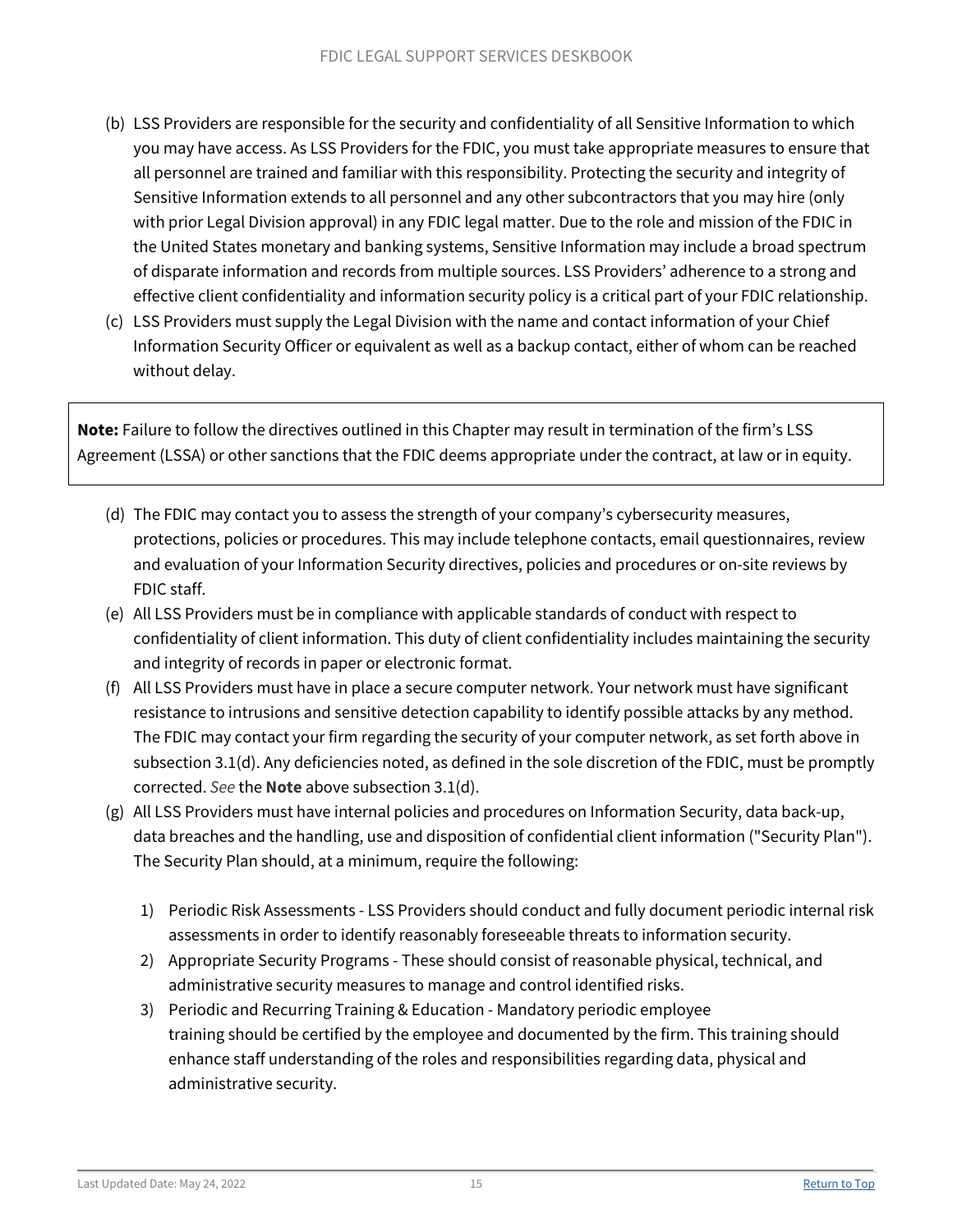- 4) Testing/Monitoring LSS Providers should periodically test the sufficiency of security measures. This includes testing or monitoring of systems, as well as records review of system activity, audit logs, access reports and security incident tracking reports.
- 5) Review and Adjustment LSS Providers must respond timely to any threats or risks that arise during these periodic internal reviews. This includes, when appropriate, FDIC notification, as further specified in this Deskbook.
- 6) Third Party Consultants To comply with the obligations imposed by law, FDIC policy, or other applicable standards, LSS Providers may be required to engage technical consultants or Third-Party Assessment Organizations (3PAOs).

Each LSS Provider must customize its Security Plan to meet business, legal, and client needs. Every business is unique and may need additional security measures not referenced in this subsection 3.1(g). This subsection 3.1(g) is only intended to aid LSS Providers in considering their responsibilities for safeguarding FDIC Sensitive Information. This subsection does not create or expand on any formal FDIC Information Security policy, nor does it provide any safe harbor for LSS Providers. The Office of the Chief Information Security Officer will determine the proper level of access to FDIC Sensitive Information for LSS Providers.

- (h) Since LSS Providers are responsible to ensure the security and integrity of FDIC records, especially Sensitive Information, a copy or detailed explanation of the Security Plan must be supplied to the Legal Division or other FDIC component upon request. Any deficiencies noted, as defined in the sole discretion of the FDIC, must be promptly corrected. *See* the **Note** above subsection 3.1(d).
- (i) As stated above, **your firm is solely responsible to ensure the security of FDIC records, especially Sensitive Information that may be supplied or made available to you and all consultants, experts, or other contractors that you with Legal Division authorization may hire**. To better protect LSS Providers, the FDIC requires that your firm obtain the signature of all such third-party contractors on a Confidentiality Agreement in a form substantially identical to this [Confidentiality Agreement.](https://www.fdic.gov/about/doing-business/legal-support-services-deskbook/forms/confi-agree-legal-3rd-party-vendor.pdf) Such agreements must be retained in your firm's records.
- (j) In order to adequately secure all FDIC electronically stored information ("ESI"), particularly Sensitive Information, whether it originated from the FDIC in any capacity, or was received from any other party in litigation, or from any third party, all such ESI must be hosted and produced utilizing an appropriate FDIC-approved vendor under the direction of and authorized by the FDIC Legal Division's Electronic Discovery Group. Further, all employees, consultants, experts or other contractors who will have access to any ESI must be properly credentialed with the vendor hosting and producing the ESI. If you have any questions concerning this subsection 3.1(j), please direct them to the Electronic Discovery Group at [legal@fdic.gov,](mailto:legal@fdic.gov?subject=Legal%20Support%20Services%20Deskbook) as further described below in section 3.2.

### <span id="page-15-0"></span>3.2 Using FDIC's Electronic Discovery Group on Legal Matters

(a) At the direction of the Oversight Attorney, all LSS Providers retained on an FDIC Legal matter must coordinate with the Electronic Discovery Group (EDG) of the Legal Information Technology Unit to conduct an early legal matter assessment to identify potential sources of responsive records,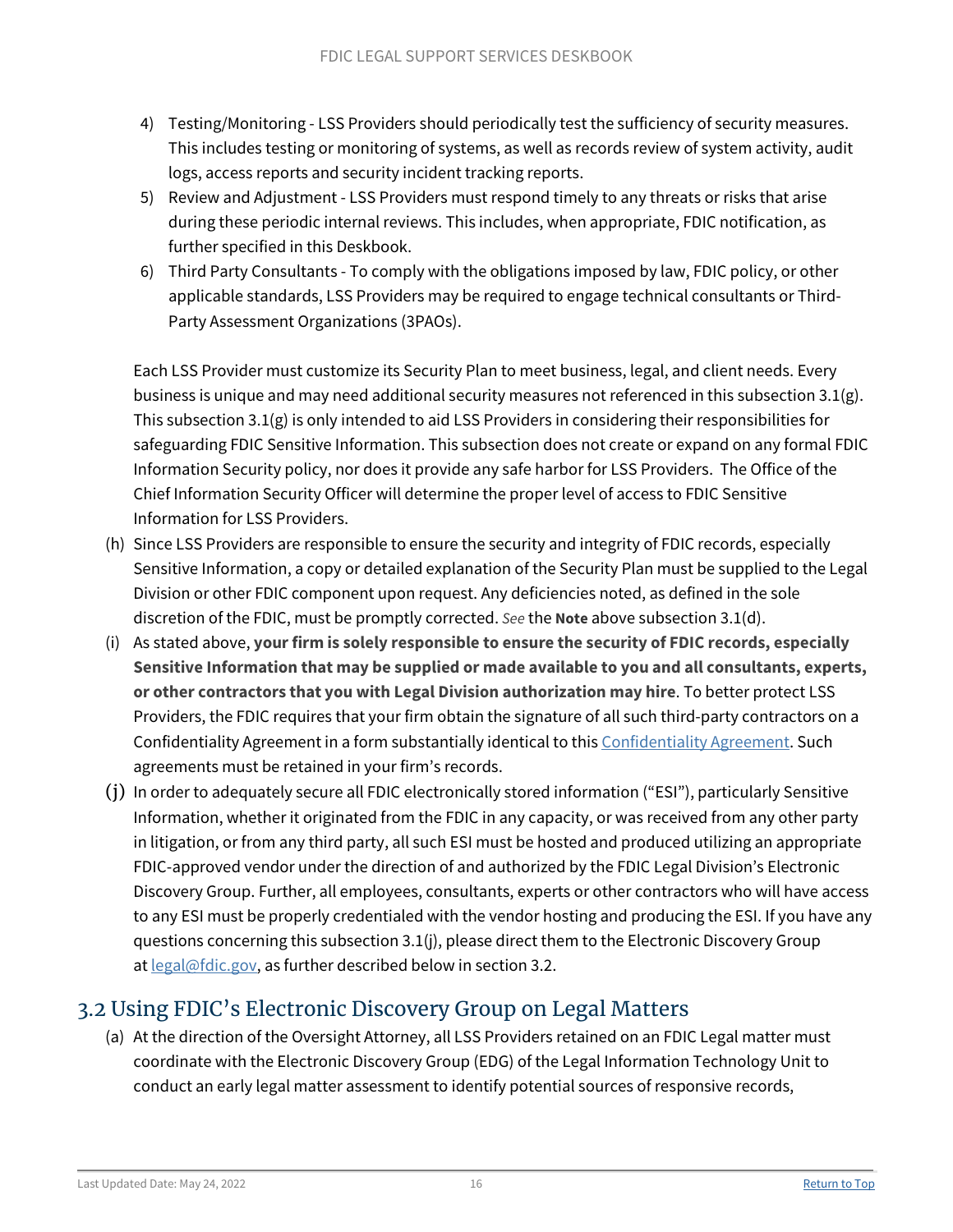custodians, screening criteria, search parameters, review processes, and scope of production. The early legal matter assessment must also consider the resources to be applied in responding to requests for FDIC records or testimony.

- (b) In addition, prior to any release or disclosure of FDIC records or information, all LSS Providers must first consult EDG, and diligent efforts must be made to assure that highly confidential or Sensitive Information has been identified and reviewed and appropriate protective measures taken, so that only the correct records will be produced or disclosed.
- (c) EDG will also work with you and help to coordinate any data hosting issues or requirements that may arise as to ESI described above in subsection 3.1(j). If ESI issues are present, it is important to coordinate early in the progress of the legal matter. Close communication with EDG is imperative in this situation.

### <span id="page-16-0"></span>3.3 Careful and Secure Handling of FDIC Information & Records

The Legal Division mandates that LSS Providers and related vendors exercise prudent care in their handling and use of FDIC information, including but not limited to:

- **(a) always using encryption technology when transmitting confidential "Sensitive" information to anyone outside of your internal network, including to the EDG, other sources inside of the FDIC or to your subcontractors or other consultants;**
- (b) promptly notifying the EDG (legal@fdic.gov) of any breach or possible breach or loss of FDIC information;
- (c) ensuring the physical security of FDIC information and records in any format, i.e. keeping Sensitive Information out of plain sight, locked in cabinets, behind password-protected screensavers, only on encrypted media, and using extreme caution when transporting any FDIC information away from your office; and
- (d) understanding that you are solely responsible for ensuring the security and integrity of FDIC information by all vendors and subcontractors your firm uses.

### <span id="page-16-1"></span>3.4 FDIC-Supported Resources for Using Encryption Technology to transmit Confidential "Sensitive" Information.

(a) Zix Mail

Contact LSG for further information on using Zix Mail.

(b) PKZIP

Your Information Technology staff should be able to instruct other staff members on how to receive and properly transmit secure documents using PKZip for Windows.

### <span id="page-16-2"></span>3.5 Secure Telecommunications and Video Surveillance or Equipment

(a) *Definitions*. As used in this subsection 3.5—

"Backhaul" means intermediate links between the core network, or backbone network, and the small subnetworks at the edge of the network (e.g., connecting cell phones/towers to the core telephone network). Backhaul can be wireless (e.g., microwave) or wired (e.g., fiber optic, coaxial cable, Ethernet).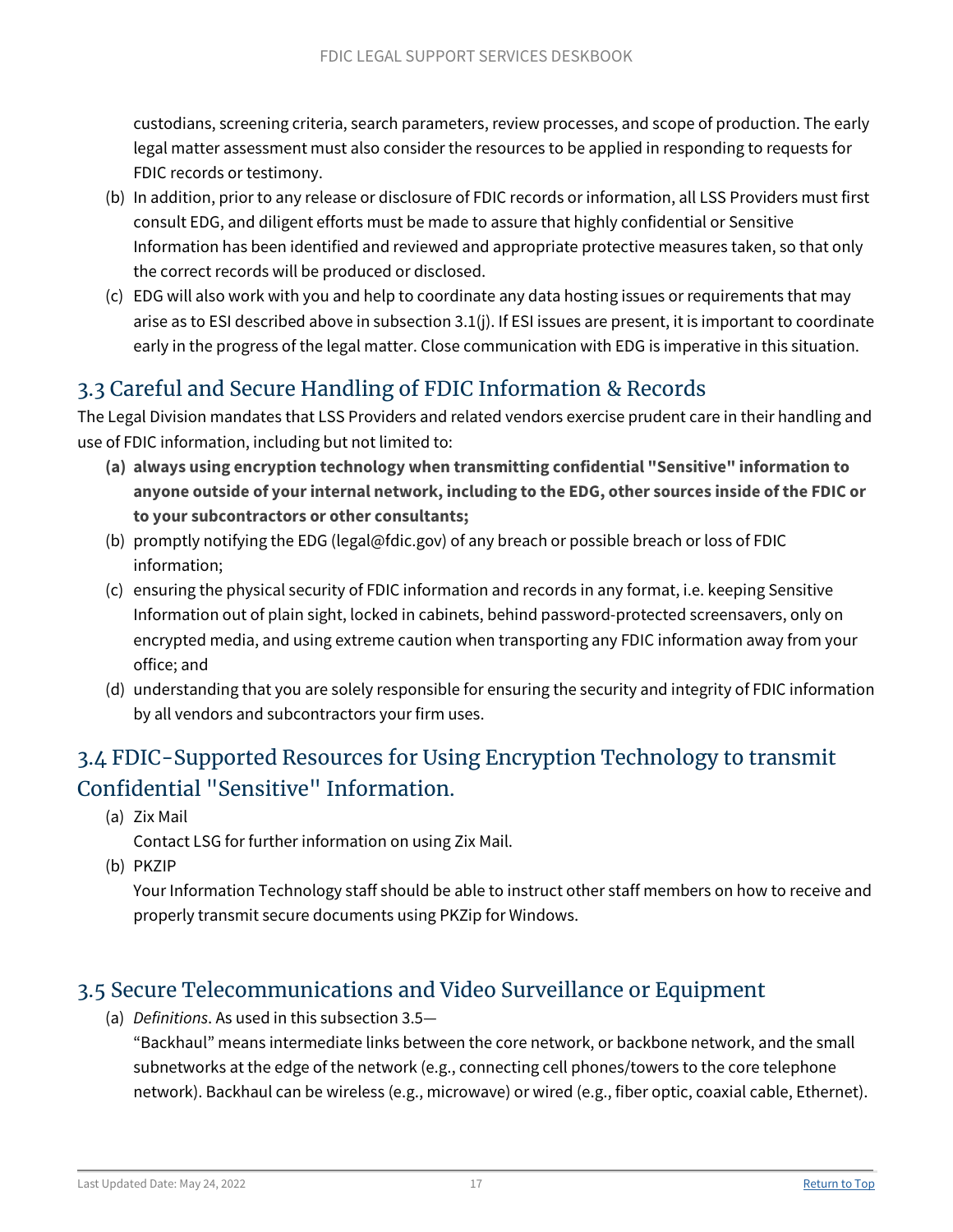"Covered foreign country" means The People's Republic of China.

"Covered telecommunications equipment or services" means—

- (1) Telecommunications equipment produced by Huawei Technologies Company or ZTE Corporation (or any subsidiary or affiliate of such entities);
- (2) For the purpose of public safety, security of Government facilities, physical security surveillance of critical infrastructure, and other national security purposes, video surveillance and telecommunications equipment produced by Hytera Communications Corporation, Hangzhou Hikvision Digital Technology Company, or Dahua Technology Company (or any subsidiary or affiliate of such entities);
- (3) Telecommunications or video surveillance services provided by such entities or using such equipment; or
- (4) Telecommunications or video surveillance equipment or services produced or provided by an entity that the Secretary of Defense, in consultation with the Director of National Intelligence or the Director of the Federal Bureau of Investigation, reasonably believes to be an entity owned or controlled by, or otherwise connected to, the government of a covered foreign country.

"Critical technology" means—

- (1) Defense articles or defense services included on the United States Munitions List set forth in the International Traffic in Arms Regulations under subchapter M of chapter I of title 22, Code of Federal Regulations;
- (2) Items included on the Commerce Control List set forth in Supplement No. 1 to part 774 of the Export Administration Regulations under subchapter C of chapter VII of title 15, Code of Federal Regulations, and controlled—
	- (i) Pursuant to multilateral regimes, including for reasons relating to national security, chemical and biological weapons proliferation, nuclear nonproliferation, or missile technology; or
	- (ii) For reasons relating to regional stability or surreptitious listening;
- (3) Specially designed and prepared nuclear equipment, parts and components, materials, software, and technology covered by part 810 of title 10, Code of Federal Regulations (relating to assistance to foreign atomic energy activities);
- (4) Nuclear facilities, equipment, and material covered by part 110 of title 10, Code of Federal Regulations (relating to export and import of nuclear equipment and material);
- (5) Select agents and toxins covered by part 331 of title 7, Code of Federal Regulations, part 121 of title 9 of such Code, or part 73 of title 42 of such Code; or
- (6) Emerging and foundational technologies controlled pursuant to section 1758 of the Export Control Reform Act of 2018 (50 U.S.C. 4817).

"Interconnection arrangements" means arrangements governing the physical connection of two or more networks to allow the use of another's network to hand off traffic where it is ultimately delivered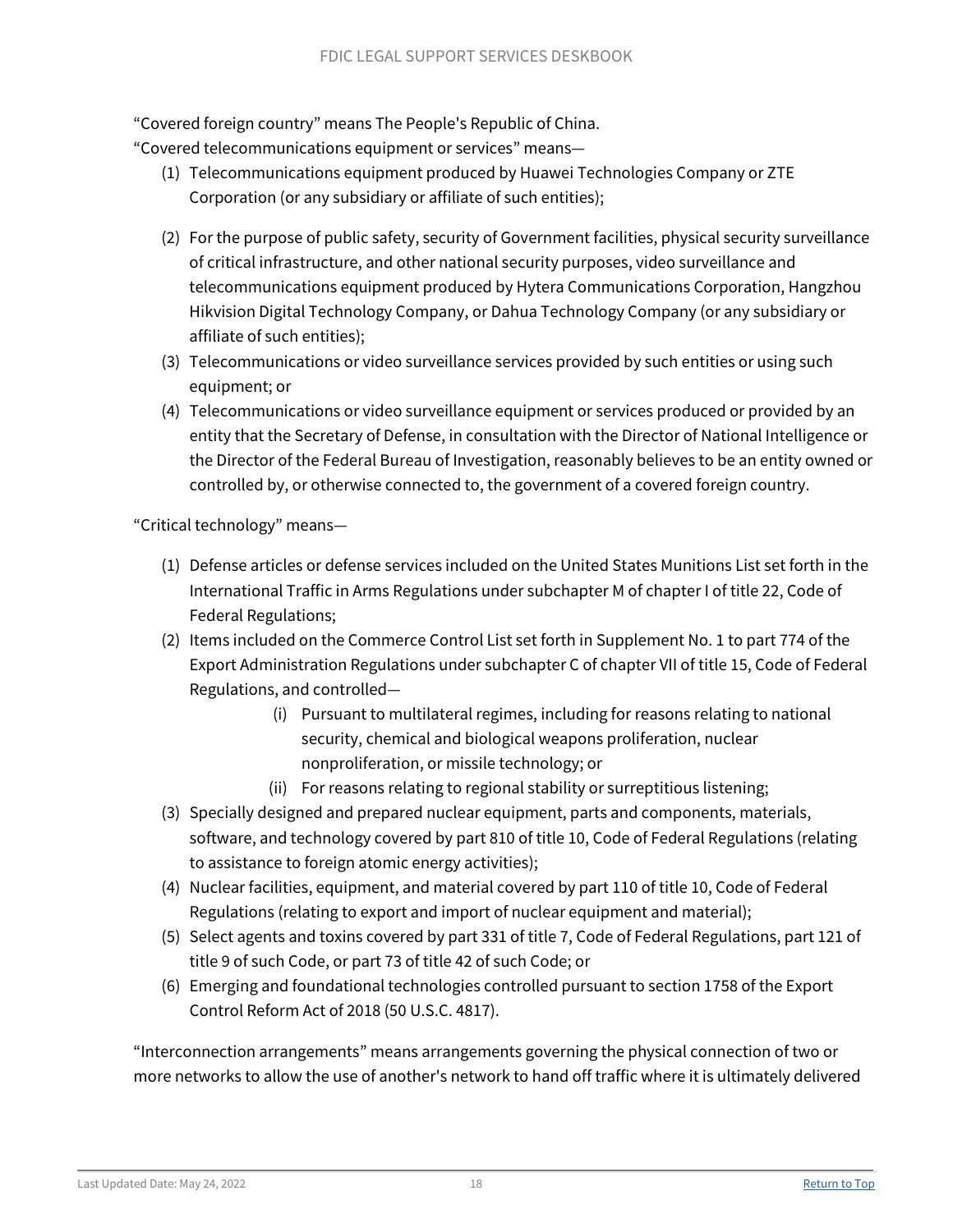(*e.g.*, connection of a customer of telephone provider A to a customer of telephone company B) or sharing data and other information resources.

"Reasonable inquiry" means an inquiry designed to uncover any information in the entity's possession about the identity of the producer or provider of covered telecommunications equipment or services used by the entity that excludes the need to include an internal or third-party audit.

"Roaming" means cellular communications services (*e.g.*, voice, video, data) received from a visited network when unable to connect to the facilities of the home network either because signal coverage is too weak or because traffic is too high.

"Substantial or essential component" means any component necessary for the proper function or performance of a piece of equipment, system, or service.

#### (b) *Prohibition*.

- (1) Section 889(a)(1)(A) of the John S. McCain National Defense Authorization Act for Fiscal Year 2019 (Pub. L. 115-232) prohibits the head of an executive agency from procuring or obtaining, or extending or renewing a contract to procure or obtain, any equipment, system, or service that uses covered telecommunications equipment or services as a substantial or essential component of any system, or as critical technology as part of any system. The LSS Provider is prohibited from providing to FDIC any equipment, system, or service that uses covered telecommunications equipment or services as a substantial or essential component of any system, or as critical technology as part of any system, unless an exception at paragraph (c) of this clause applies or the covered telecommunication equipment or services are covered by a waiver described in FDIC Procedures, Guidance, and Information (PGI) 1.214(b)(iv).
- (2) Section 889(a)(1)(B) of the John S. McCain National Defense Authorization Act for Fiscal Year 2019 (Pub. L. 115-232) prohibits the head of an executive agency from entering into a contract, or extending or renewing a contract, with an entity that uses any equipment, system, or service that uses covered telecommunications equipment or services as a substantial or essential component of any system, or as critical technology as part of any system, unless an exception at paragraph (c) of this clause applies or the covered telecommunication equipment or services are covered by a waiver described in FDIC PGI 1.214(b)(iv). This prohibition applies to the use of covered telecommunications equipment or services, regardless of whether that use is in performance of work under a FDIC contract.
- (c) *Exceptions*. This clause does not prohibit contractors from providing—
	- (1) A service that connects to the facilities of a third-party, such as backhaul, roaming, or interconnection arrangements; or
	- (2) Telecommunications equipment that cannot route or redirect user data traffic or permit visibility into any user data or packets that such equipment transmits or otherwise handles.
- (d) *Reporting requirement*:
	- (1) In the event the LSS Provider identifies covered telecommunications equipment or services used as a substantial or essential component of any system, or as critical technology as part of any system, during contract performance, or the LSS Provider is notified of such by a subcontractor at any tier or by any other source, the LSS Provider must report the information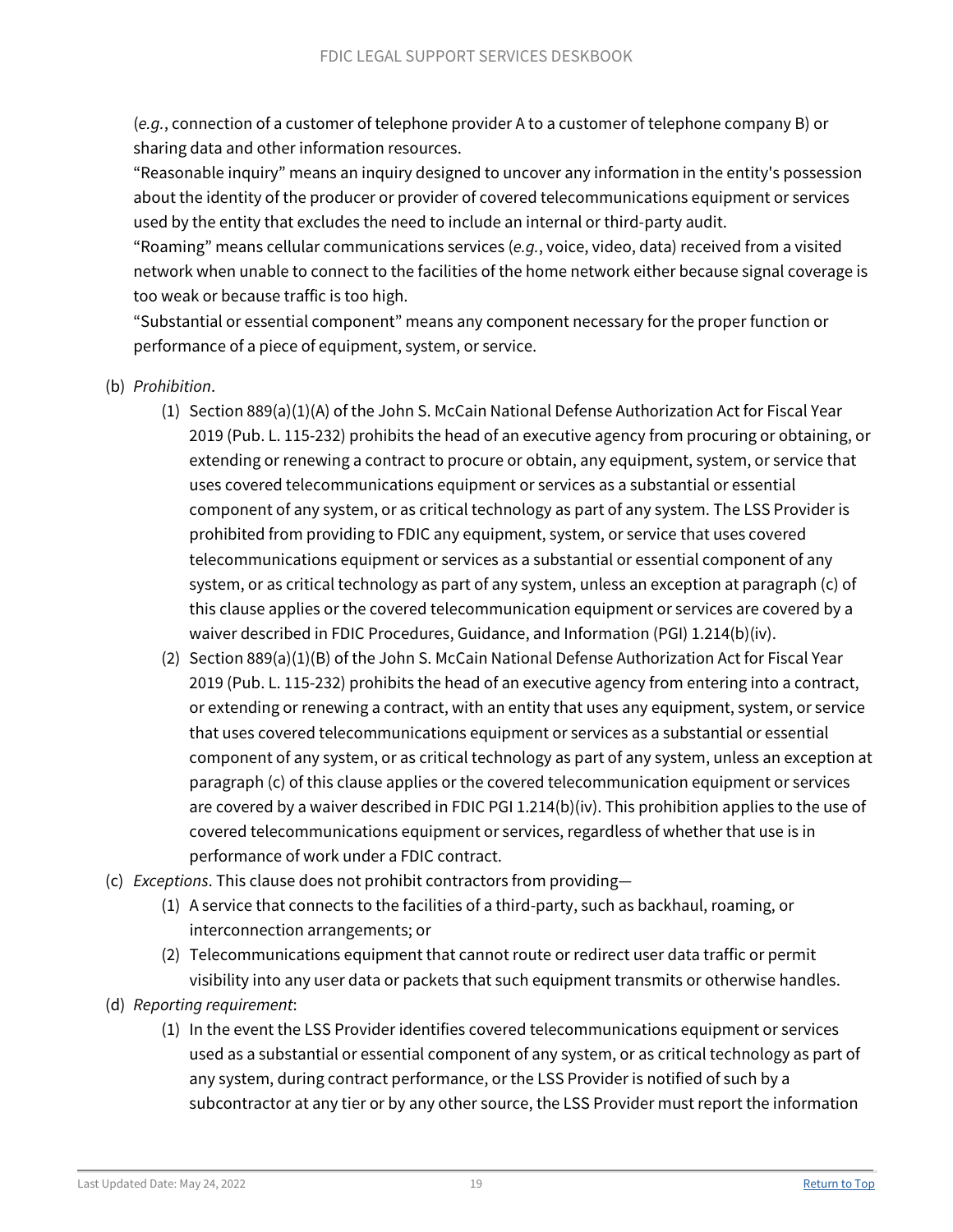in paragraph (d)(2) of this clause to the FDIC Oversight Attorney responsible for the underlying legal matter. For Basic Ordering Agreements (BOAs), Receivership BOAs (RBOAs) and Blanket Purchase Agreements (BPAs), the LSS Provider must also report to the Contracting Officer for the BOA/RBOA/BPA, and the Contracting Officer(s) for any affected order.

- (2) The LSS Provider must report the following information pursuant to paragraph  $(d)(1)$  of this clause:
	- (i) Within one business day from the date of such identification or notification: The contract number; the order number(s), if applicable; supplier name; supplier unique entity identifier (if known); supplier Commercial and Government Entity (CAGE) code (if known); brand; model number (original equipment manufacturer number, manufacturer part number, or wholesaler number); item description; and any readily available information about mitigation actions undertaken or recommended.
	- (ii) Within 10 business days of submitting the information in paragraph (d)(2)(i) of this clause: Any further available information about mitigation actions undertaken or recommended. In addition, the LSS Provider must describe the efforts it undertook to prevent use or submission of covered telecommunications equipment or services, and any additional efforts that will be incorporated to prevent future use or submission of covered telecommunications equipment or services.
- (e) *Subcontracts*. The LSS Provider must insert the substance of this clause, including this paragraph (e), and excluding paragraph (b)(2), in all subcontracts and other contractual instruments, including subcontracts for the acquisition of commercial items.

#### <span id="page-19-0"></span>3.6 Other Resources

- (a) ESI is especially vulnerable due to its abundance, portability and the instant transferability of vast amounts of information. The ABA has therefore published resource materials and offers Continuing Education courses on cyber and data security at their web site: [www.americanbar.org.](https://www.americanbar.org/) These resources supply quality guidance for LSS Providers in taking reasonable steps to meet your responsibilities in securing FDIC information when providing legal support. All LSS Provider employees should be aware of ABA guidance and publications on cyber and data security.
- (b) The Association of Corporate Counsel and a group of its members has published a Model Information Protection and Security Controls for Possessing Company Confidential Information (the 2017 Model Controls). While the Legal Division has not adopted or sanctioned the 2017 Model Controls, LSS Providers may find them helpful in updating Security Plans, practices and procedures.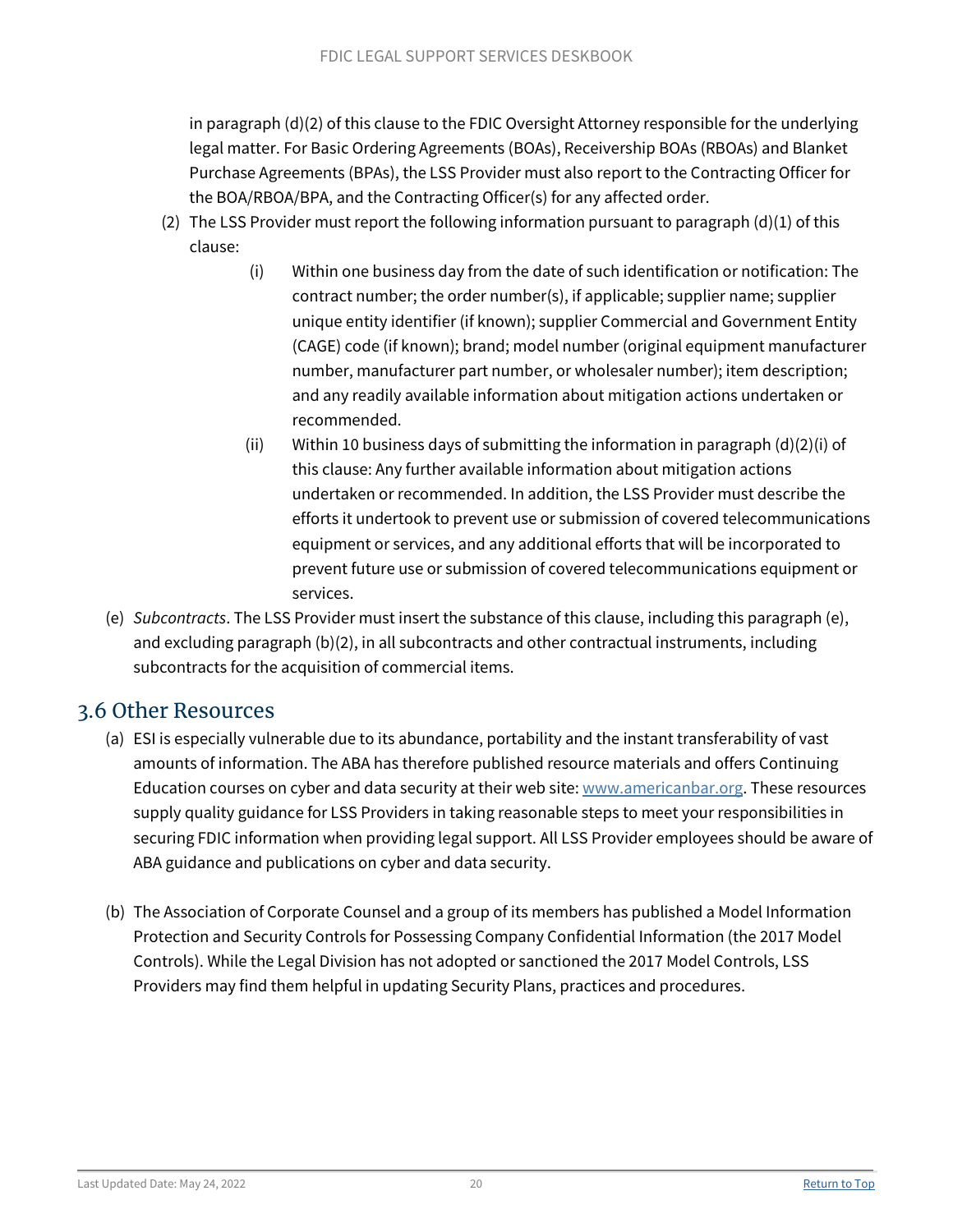## <span id="page-20-0"></span>Chapter  $4 -$  Agreements

#### <span id="page-20-1"></span>4.1 Purpose of Contract

The contract is an agreement for legal support services between the LSS Provider and the FDIC that contains terms and conditions applicable to the provided services.

### <span id="page-20-2"></span>4.2 Duration of Agreement for Services

The purpose of the LSS Agreement ("LSSA") is to engage contractors for the provision of services in support of pending or on-going Legal matters, litigated or non-litigated.

The agreement is in effect for a specified period of time from the effective date set forth in the agreement (the Oversight Attorney may negotiate a longer period with approval of the appropriate delegated authority), but subject however, to earlier termination by the FDIC with or without cause or advance notice. If no effective date is indicated, the agreement is effective as of the date signed by the FDIC. Most LSSAs are for a term of three years. Unless unusual circumstances dictate otherwise, new LSSAs are effective on the first day of the month of execution.

The rates (hourly or flat) charged by the LSS Provider and its billable individuals must be listed on a rate schedule or other attachment and include all overhead.

A [Statement of Work](https://www.fdic.gov/about/doing-business/legal-support-services-deskbook/sow.html) (SOW) describing the services to be performed, with quantities, delivery dates, and place(s) of delivery, is sometimes required. You will be notified if a SOW is required. The firm fixed price of any LSSA includes all taxes, insurance, transportation, and delivery charges, unless otherwise noted in the LSSA.

Individuals not listed on the rate schedule must be added through use of a rate schedule **amendment** form prior to performing services.

Absent compelling reasons, no increase in the rate schedule attached to the LSSA is permitted during its term, except as may be provided in the LSSA.

The LSSA may be extended or continued on its existing terms by mutual agreement of the parties.

If Legal Division approves a continuation of the LSSA, it will continue until the earliest of:

- All work on outstanding legal support services is complete;
- A new LSSA is executed; or
- FDIC exercises its right to terminate the LSSA.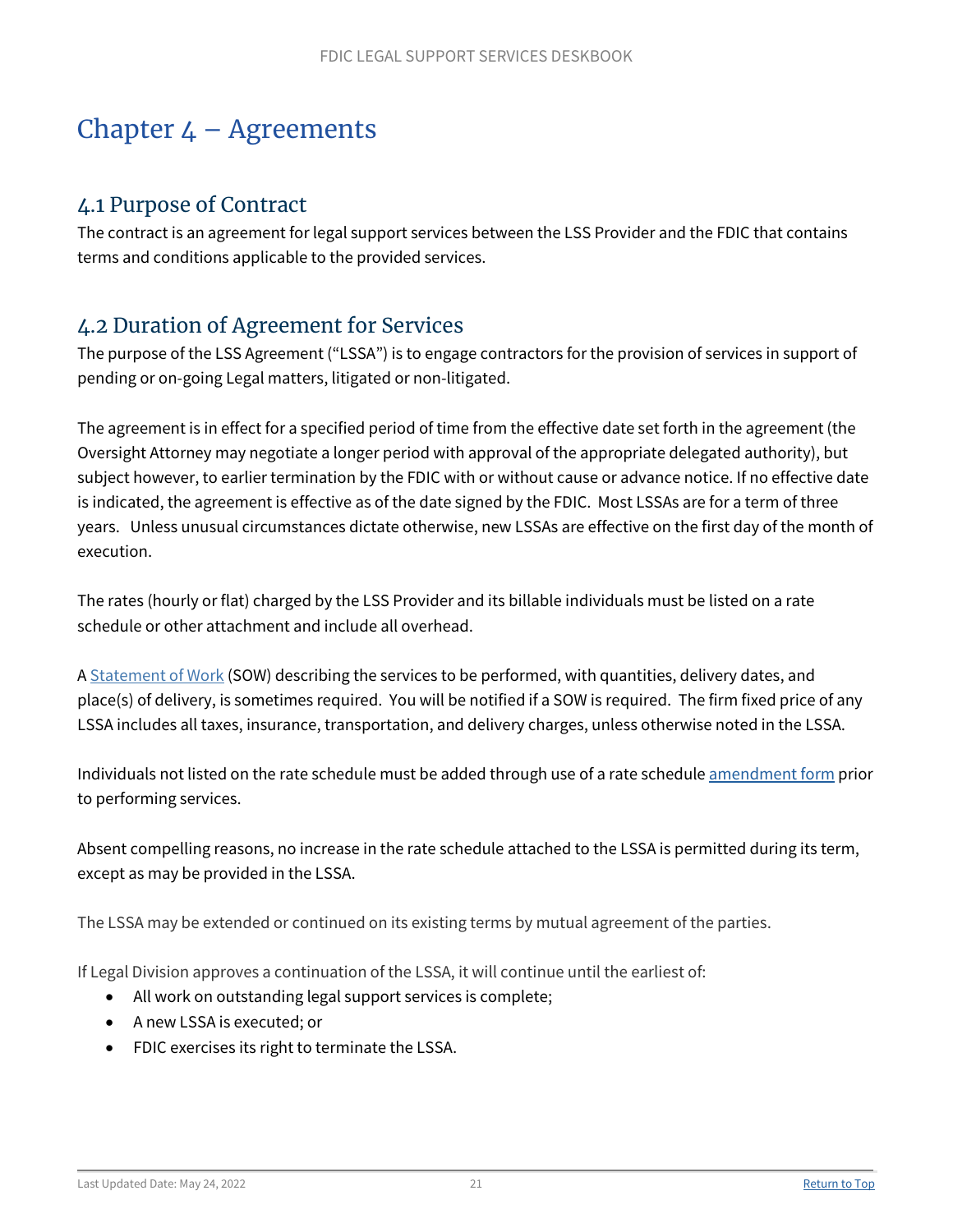Continuation of the LSSA is not the same as LSSA renewal. Continuation does not permit the LSS Provider to receive any new legal support matters.

### <span id="page-21-0"></span>4.3 Contract Amendment

It is the LSS Provider's responsibility to inform the FDIC of all new or changed information concerning the firm or business. Information that must be updated includes, but is not limited to:

- Structural changes in the firm or business;
- New addresses or contact information;
- New tax identification number; or
- Adding or removing billable individuals.

In addition, payment of invoices may be delayed if information is not up-to-date. You must immediately contact the Oversight Attorney if the LSS Provider is unsure of whether an amendment to the LSSA is required.

#### <span id="page-21-1"></span>Structural Changes

The LSS Provider may need to amend their LSSA when a structural change occurs in the firm or business. Structural changes may impact the LSS Provider's relationship with the FDIC in the area of conflicts of interest. In addition, structural changes may also impact the FDIC's invoice payment process.

Examples of structural changes include:

- Firm or Business dissolution;
- Merger or other ownership changes;
- Change from a partnership to a professional corporation, LLC, or other alternate structure;
- Name change; or
- Change of address or addition of a new branch office.

After reviewing information that the LSS Provider submits concerning any structural change, the Legal Services & Special Contracts Group (LSSCG) will determine what action is appropriate.

#### <span id="page-21-2"></span>New Tax Identification Number (TIN)

A new tax identification number - PDE (TIN) that does not include a structural change requires, at a minimum, an amendment to the LSS Agreement. The LSS Provider should submit an [amendment form.](https://powerforms.docusign.net/81cba47c-8647-4885-9ccb-6d66b732648b?env=na3&acct=d1b170bb-f074-48b0-b1cf-ba9c15fbb5e7&accountId=d1b170bb-f074-48b0-b1cf-ba9c15fbb5e7) If LSSCG determines that a new agreement is necessary, the FDIC may permit the LSS Provider to continue to handle existing assignments or may suspend the work until the LSS Provider executes a new LSSA.

**Note: Structural changes that result in a new federal TIN require the execution of a new LSSA.** A new TIN also changes information used for payment of invoices by Electronic Funds Transfer ("EFT") and may require the execution of new EFT forms. See [EFT Guidelines.](https://www.fdic.gov/about/doing-business/legal-support-services-deskbook/eftlssd.html)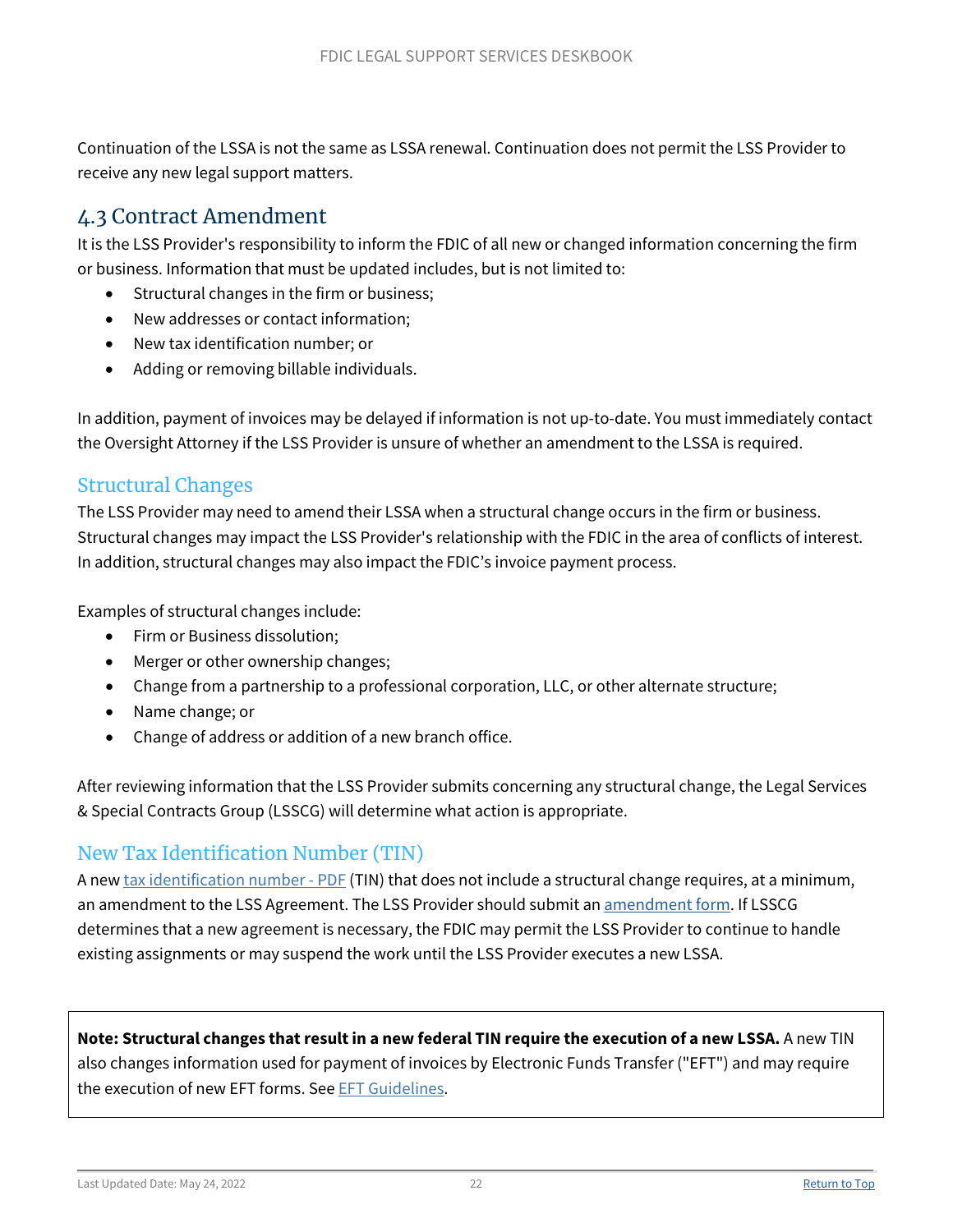The LSS Provider must inform the FDIC in writing when adding or removing billable individuals to a rate schedule. You must complete the amendment form when you add or remove any billable individual. No new billable individual may charge time under the LSSA until the FDIC executes the amendment.

#### <span id="page-22-0"></span>4.4 Byrd Amendment - Engagements Over \$100,000

If the amount of the approved budget(s) exceeds \$100,000, the LSS Provider must comply with the [Byrd](https://www.fdic.gov/about/doing-business/legal-support-services-deskbook/byrdamendmentlssd.html)  [Amendment.](https://www.fdic.gov/about/doing-business/legal-support-services-deskbook/byrdamendmentlssd.html) Your Oversight Attorney or the LSSCG can provide necessary forms.

#### <span id="page-22-1"></span>4.5 Budget

Once the Legal Division selects an LSS Provider, they must submit a [formal budget](https://www.fdic.gov/about/doing-business/legal-support-services-deskbook/budgetformlssd.html) indicating the approximate cost of the services, if applicable, to the Oversight Attorney.

The budget is a vital tool in cost control and oversight. Budget information controls costs and payment of invoices. Except in a case of extreme urgency, the FDIC Legal Division must approve the budget before the LSS Provider begins providing services.

All LSS Providers agree that budgets impose firm maximum amounts for fees and expenses. The FDIC will not pay for unauthorized cost or expense overruns. You must request advances in writing through the Oversight Attorney, and they must first be approved by FDIC delegated authority.

**Note:** The FDIC will not pay invoices until an approved budget is in place. The FDIC uses the cost estimates and other information provided in the budget to assess cost-effectiveness and measure progress. The Legal Division recognizes that changed circumstances may affect the budget. However, because the FDIC uses the budget in making business decisions, they must be as accurate as possible.

#### [Budget Form](https://www.fdic.gov/about/doing-business/legal-support-services-deskbook/budgetformlssd.html)

The budget form translates the case plan into financial expectations. The budget form must conform to the case plan for the services provided.

#### <span id="page-22-2"></span>Completing the Budget Form

Following are the instructions for completing a budget form.

- 1. The LSS Provider completes all requested information on the budget form.
- 2. In particular, the LSS Provider indicates in the appropriate box whether the billing is at a flat or an hourly rate. Refer to the following table to determine information required for the type of billing entered.

#### **Rate Information Required Hourly** Complete all phases of the budget in which fees and expenses are expected.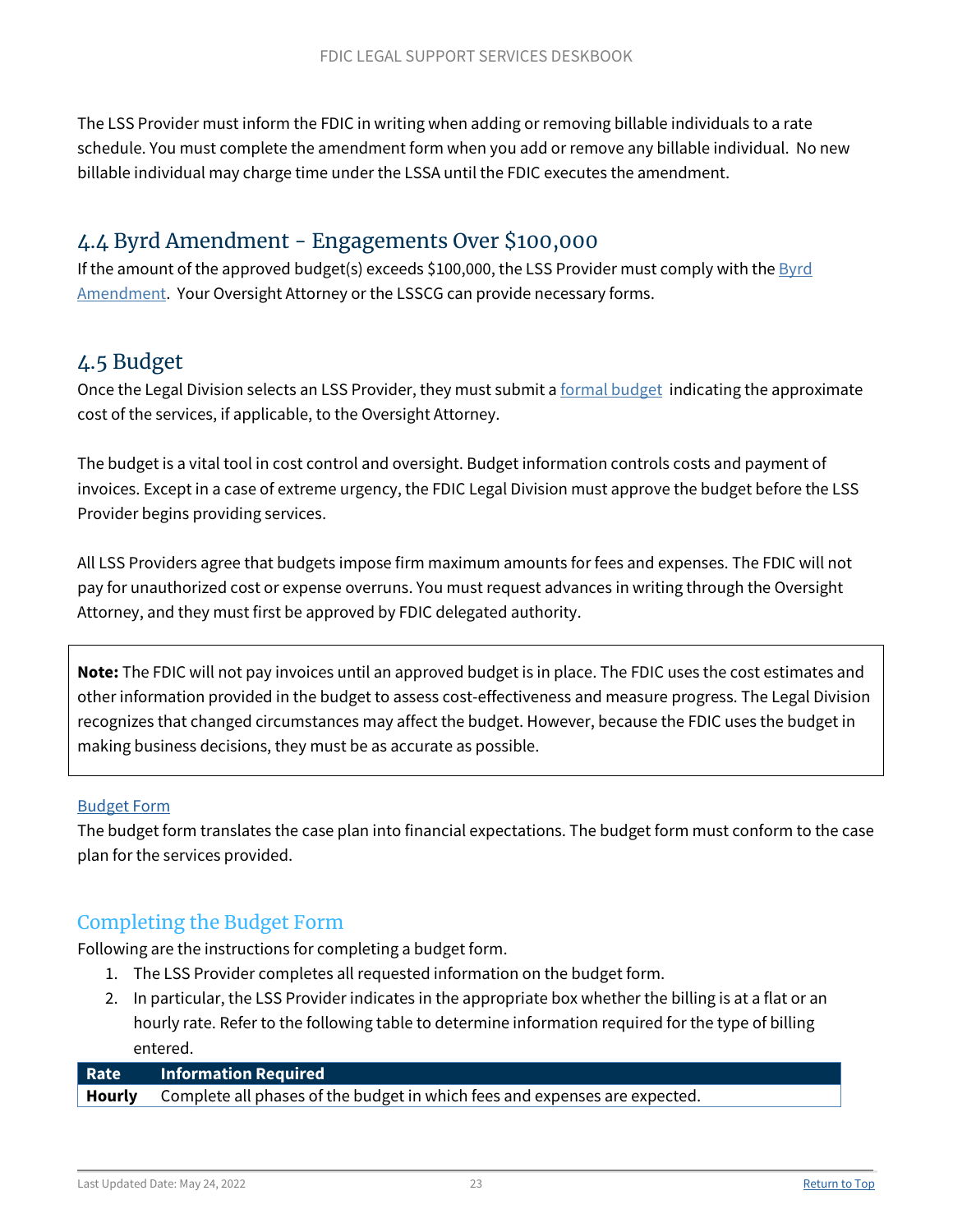| Rate | <b>Information Required</b>                                                        |
|------|------------------------------------------------------------------------------------|
| Flat | Record the flat fee as a total without further itemization by phase.               |
|      | Submit the estimated completion date and allowable related expenses for each phase |

- 3. If appropriate, the LSS Provider calculates the total estimated number of hours for all services for each action.
- 4. The LSS Provider must sign and date the budget form.

#### <span id="page-23-0"></span>4.6 Budget Submission

The following steps outline the submission and approval process:

1. Once the budget and case plan are completed, they must be submitted to the Oversight Attorney for approval.

**Note:** If the budget is in excess of \$100,000, the LSS Provider must comply with the **Byrd Amendment** by submitting the **Byrd Amendment Certification** or **Disclosure form**.

- 2. The Oversight Attorney will review the budget and case plan. If it is satisfactory, the Oversight Attorney will recommend approval by the FDIC delegated authority.
- 3. The Legal Division will notify the LSS Provider when the budget and case plan are approved.

### <span id="page-23-1"></span>4.7 Amended Budget

If the approved budget is not sufficient to complete all services, you must submit an amended budget. You must anticipate when the approved budget is not likely to be sufficient, and timely submit an amended budget to the Oversight Attorney before you exceed the approved budget.

Written approval from the Legal Division is required for any increase in the approved budget. The Legal Division allows exceptions to this policy only when extraordinary circumstances arise.

**Note:** Failure to obtain written FDIC approval for an amended budget is a serious breach of duty to the FDIC and may result in non-payment or disallowance of fees or expenses exceeding authorized amounts. The LSS Provider must report to the Oversight Attorney immediately any anticipated budget changes.

An amended budget and/or case plan contains:

- Amended case plan, or explanatory narrative; and
- Amended budget form.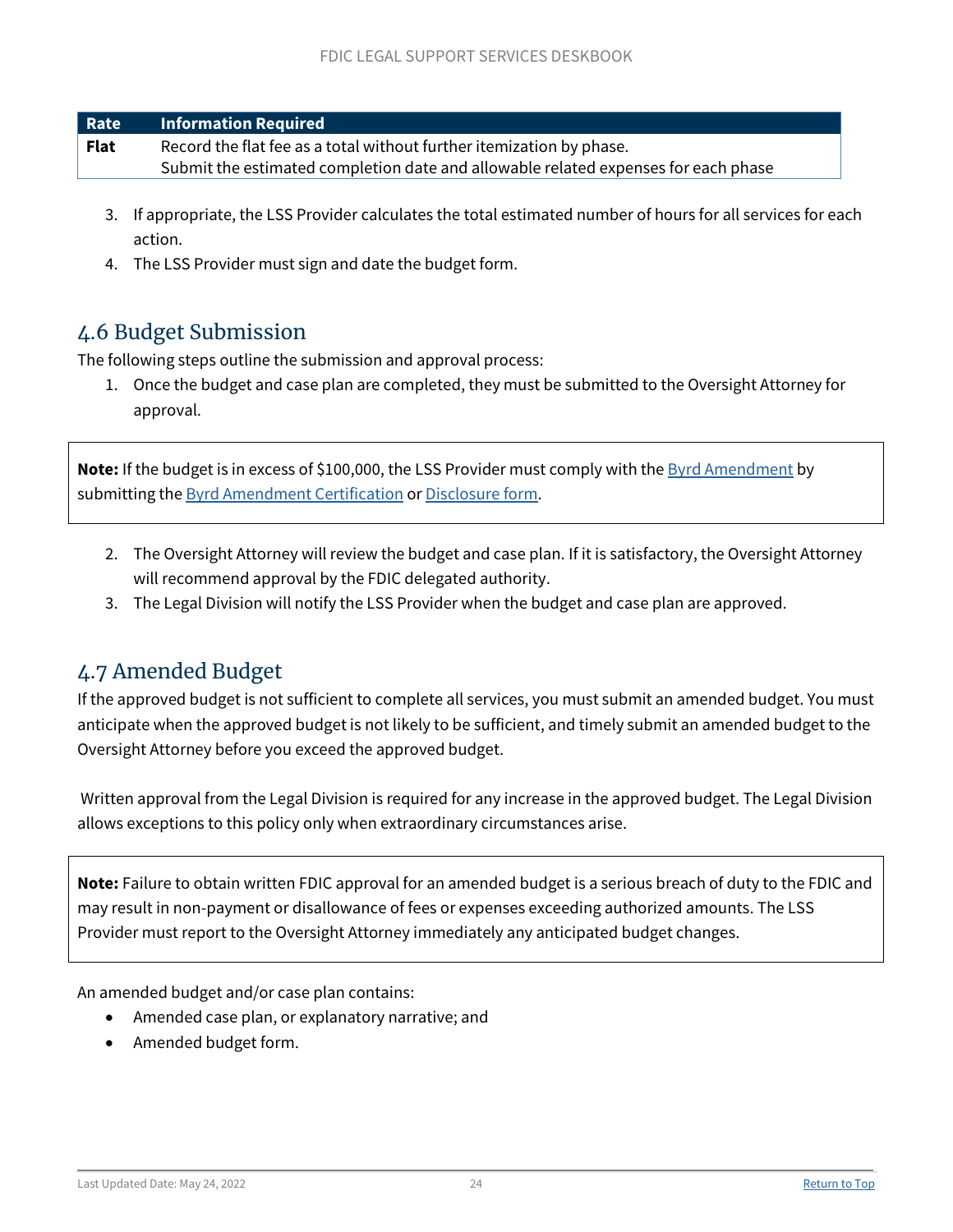**Note:** If the amended budget exceeds \$100,000, the LSS Provider must comply with the [Byrd Amendment.](https://www.fdic.gov/about/doing-business/legal-support-services-deskbook/byrdamendmentlssd.html) If the previous budget exceeded \$100,000, it is not necessary to submit another Byrd Amendment Certification.

#### <span id="page-24-0"></span>Completing and Submitting the Amended Budget

The Oversight Attorney will ensure that the LSS Provider properly completes the amended budget.

- 1. Prepare a separate narrative explaining the reasons for the amendment.
- 2. If necessary, prepare an amended case plan that provides detail commensurate with the significance of the services.
- 3. Fill out all requested information on the amended budget form, in a manner similar to the original budget form.
- 4. Mark the appropriate box if the LSS Provider has submitted a previous amended budget.
- 5. Use the most recent approved figures in the column for "Current Budget."
- 6. Sign and date the amended budget.
- 7. Once completed, submit the amended budget to the Oversight Attorney for approval.
- 8. The Oversight Attorney reviews the amended budget and rate schedule. If it is satisfactory, the Oversight Attorney will recommend approval by FDIC delegated authority.
- 9. Upon approval, the Legal Division will notify the LSS Provider.

## <span id="page-24-1"></span>Chapter 5 - Management of Services

### <span id="page-24-2"></span>5.1 General Management of Legal Support Services

The FDIC's goal is to utilize LSS Providers that possess the necessary knowledge, background, research capabilities, and other expertise in the particular field for which they will provide services. Consistent with this goal, the LSS Provider must manage time carefully.

Consistent with the terms of the LSS Agreement (LSSA), the FDIC will not pay for costs associated with:

- Excessive conferencing (including, but not limited to, billing for administrative instructions, billing for repetitive or daily meetings among contractors, staff, etc.);
- Unnecessary review of documents or files;
- Unnecessary polishing of documents (including, but not limited to, unnecessary reviews, updates, or amendments to documents or files);
- The "learning curve" for FDIC work;
- Unfocused research or research not required by the Oversight Attorney;
- Services, charges, or fees outside of the LSSA, absent written pre-approval from the Oversight Attorney.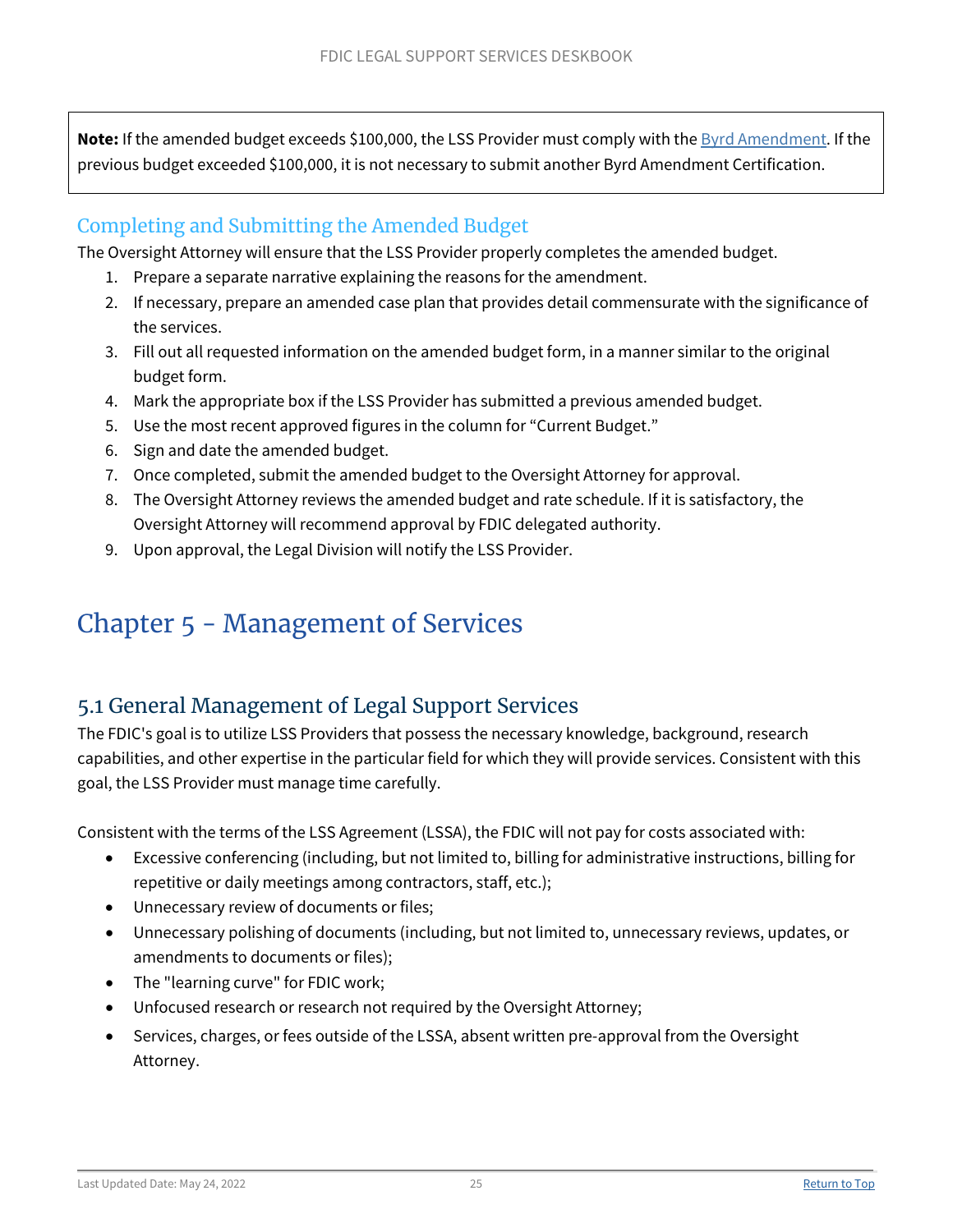• Rates or other pricing higher than that featured in the LSSA, absent written pre-approval from the Oversight Attorney.

LSS Providers are required to discuss staffing with the Oversight Attorney and assign only those employees necessary to properly fulfill the engagement. The LSS Provider must refrain from rotating assignments away from employees knowledgeable about FDIC or using FDIC projects for the purpose of training other personnel. You must list departures of personnel from your organization as a subtraction in the [Amendment](https://www.fdic.gov/formsdocuments/f5210-03.pdf) form.

Providing services in a cost-effective manner requires that the LSS Provider:

- Consult the Oversight Attorney on all strategic, tactical, or cost-related decisions;
- Provide to Oversight Attorney, upon request, a copy of all contracts for expenses and orders with a value over \$100,000, with subcontractors, consultants, or other parties engaged by the LSS Provider to work on FDIC matters. All such subcontracts or orders must first be approved in writing by the Oversight Attorney;
- Have a clear understanding of the role of the LSS Provider, the outside counsel and the Oversight Attorney;
- Define the goals and objectives to be achieved;
- Develop a formal case plan, if required by the Oversight Attorney, that will achieve the FDIC's goals and objectives, which requires approval of the Oversight Attorney and FDIC delegated authority; and
- Be advised of all significant developments in the legal matter.

Certain decisions must only be made in consultation with the Oversight Attorney. Absent exigent circumstances, these include, without limitation:

- Secretarial overtime;
- Use of temporary employees or summer interns;
- Travel:
- Contacts with FDIC business staff;
- Research; and
- Staffing at conferences, court appearances, depositions, or meetings.

The Legal Division requires timely, cost-effective solutions. Failure to conform to the required cost-saving measures noted above may result in fee or expense disallowance.

#### <span id="page-25-0"></span>Reports

FDIC management procedures require that the LSS Provider keep the Oversight Attorney fully informed as to the status of provided services. When directed by the Oversight Attorney, submit a status report for each service called for in the LSSA.

Reports must:

• Be brief but meaningful;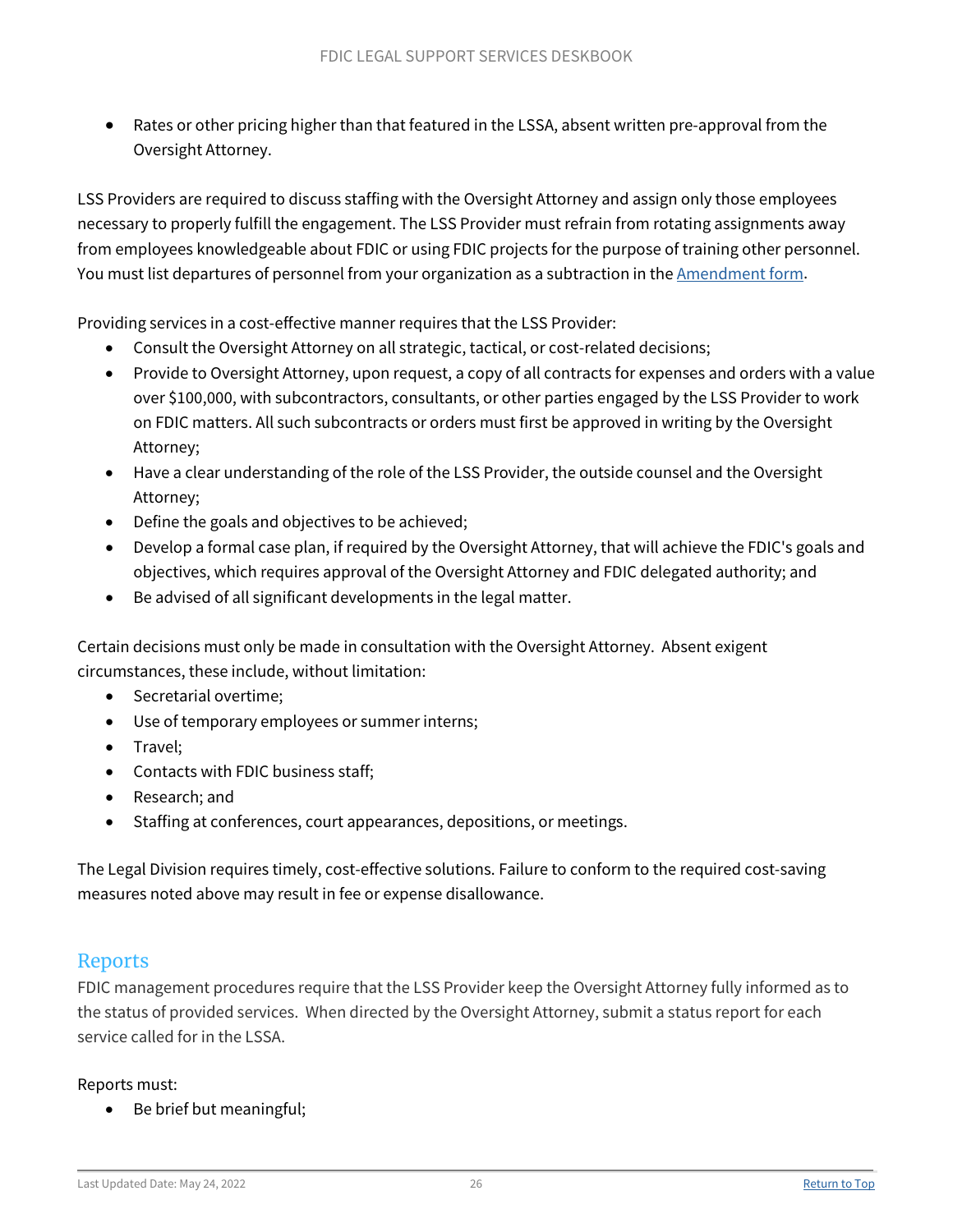- Emphasize developments since the last report;
- Discuss and compare case status to the budget and whether the service is proceeding in line with the case plan; and if not
- Explain in detail why actual costs differ from projected or budgeted amounts.

#### <span id="page-26-0"></span>5.2 Case Plan

At the direction of the Oversight Attorney, LSS Providers must prepare a written case plan for each engagement, Task Order, or referral. The Oversight Attorney will closely monitor the case plan. The Oversight Attorney may develop a case plan for the services of each LSS Provider. The Oversight Attorney utilizes the case plan to summarize the strategy for the provided services.

Upon commencement of services, the LSS Provider must discuss the matter with the Oversight Attorney. The case plan and budget sets forth the major steps the LSS Provider will take to accomplish the service. The case plan also details the work to be performed, identifies the LSS Provider's staff that will perform the work, and indicates the total hours each person (or class of people) identified will spend on the work. The case plan is a vital tool in cost control and oversight.

#### <span id="page-26-1"></span>5.3 Case Plan Submission

The following steps outline the submission and approval process:

- 1. Upon completion, submit it to the Oversight Attorney for approval. This package consists of the case plan and, when necessary the budget.
- 2. The Oversight Attorney will review the case plan and budget. If it is satisfactory, the Oversight Attorney will recommend approval by FDIC delegated authority.
- 3. The Legal Division will notify the LSS Provider when the case plan is approved.

### <span id="page-26-2"></span>5.4 Amended Case Plan Submission

Upon completion, submit the amended case plan and budget to the Oversight Attorney for approval.

Submit the amended case plan and budget in the same manner as the original case plan, as instructed in the retention letter. This package consists of the amended case plan and budget form. *See* steps 2 and 3 under 5.3 (Case Plan Submission) to complete the submission and approval process.

### <span id="page-26-3"></span>5.5 Criminal Referrals

The Legal Division has a responsibility to notify and, where appropriate, assist law enforcement officials, including the FDIC Office of Inspector General, in investigating conduct that may constitute a violation of criminal statutes. The LSS Provider must immediately report any information that indicates possible criminal behavior to the Oversight Attorney, subject to your duty to promptly report to the Office of the Inspector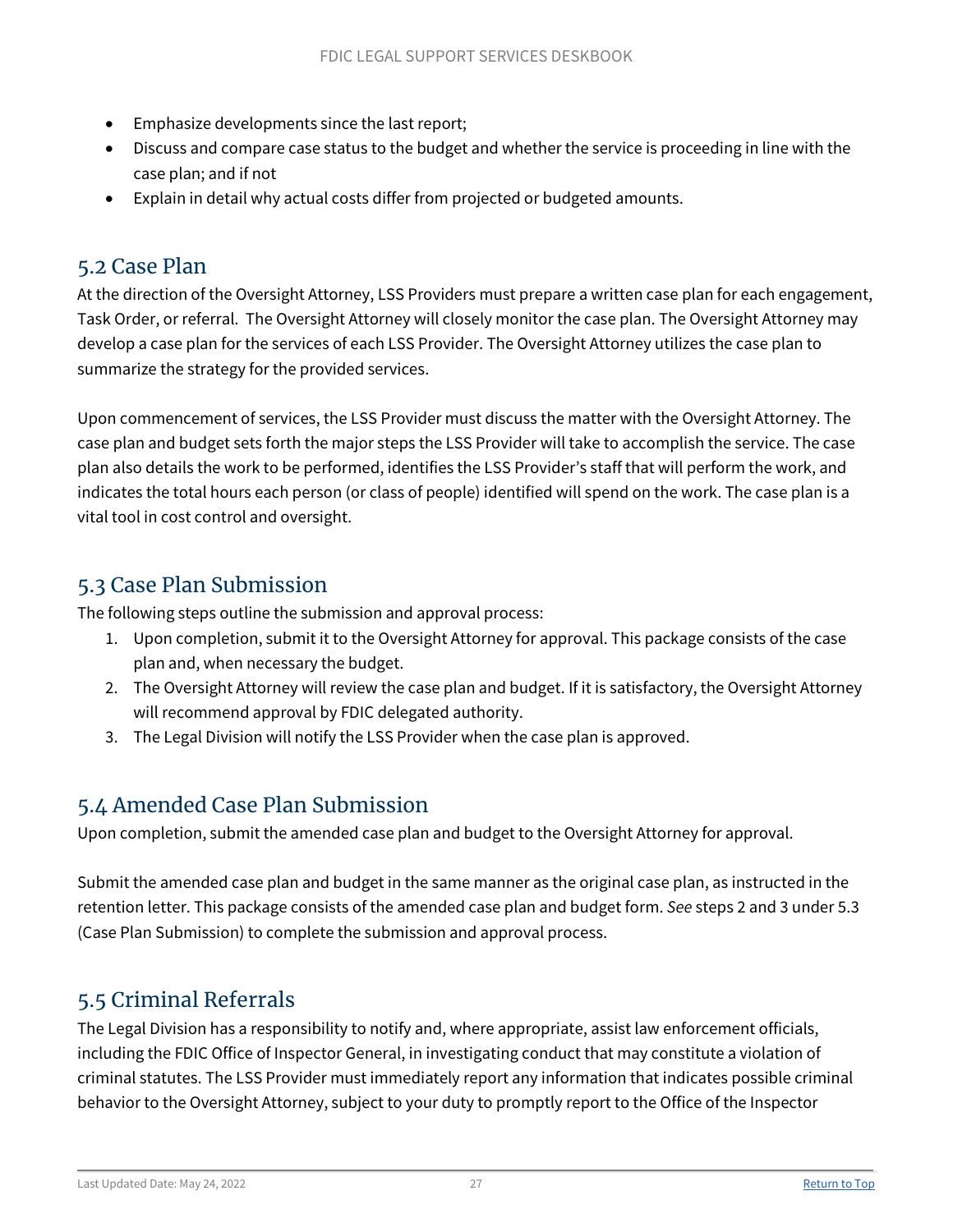General (OIG) all instances of actual or suspected fraud, waste, abuse, misconduct or mismanagement perpetrated in connection with the programs and operations of the FDIC, and to disclose and provide to the OIG information, documents, or other evidence that may indicate that fraud, waste, abuse, mismanagement, or any other wrongdoing has occurred or may occur. The Oversight Attorney may either file a [Suspicious Activity](https://www.fdic.gov/about/doing-business/legal-support-services-deskbook/forms/SuspiciousActivity.doc)  [Report Form](https://www.fdic.gov/about/doing-business/legal-support-services-deskbook/forms/SuspiciousActivity.doc) or instruct the LSS Provider to do so under the Legal Division's guidance.

The FDIC does not have authority or responsibility for instituting, conducting, or disposing of criminal proceedings. As a matter of policy, the settlement of civil litigation on behalf of the FDIC may not, expressly or by implication, extend to the disposition of any criminal charges or recommendations with respect to such charges, or to the disposition of any potential criminal or civil liability for fraud against the FDIC or the United States. Furthermore, in conducting civil litigation, including settlement negotiations, under no circumstances may the LSS Provider agree to withhold from the OIG or law enforcement authorities any information relating to a possible criminal violation or investigation.

### <span id="page-27-0"></span>5.6 Cooperation with the FDIC Office of Inspector General

It is the policy of the FDIC that there is full cooperation with the work of the FDIC Office of Inspector General (OIG) and prompt reporting to the OIG of fraud, waste, abuse, or criminal violations related to FDIC programs or operations. **The duties of contractor**s **and FDIC oversight personnel** unde[r FDIC Directive 12000.01](https://www.fdic.gov/formsdocuments/d12000-01.pdf) **are:**

- (a) Report Wrongdoing
	- 1) Promptly report to the OIG all instances of actual or suspected fraud, waste, abuse, misconduct or mismanagement perpetrated in connection with the programs and operations of the FDIC.
	- 2) Disclose and provide to the OIG information, documents, or other evidence that may indicate that fraud, waste, abuse, mismanagement, or any other wrongdoing has occurred or may occur.
- (b) Comply with Requests
	- 1) Provide authorized representatives of the OIG complete, prompt, and unrestricted access to all files, documents, premises, and employees, including access to all FDIC and Receivership, contractor, and subcontractor personnel, facilities, equipment, hard copy and electronic records, information systems, and other sources of information available to any part of the FDIC when requested during the course of the OIG's official duties.
	- 2) Provide complete and accurate information, including a signed sworn statement, to duly authorized representatives of the OIG when required to do so during an inquiry related to official matters; do not conceal information or obstruct audits, evaluations, investigations, or other official OIG matters. The Fifth Amendment to the U.S. Constitution may be invoked with respect to self-incrimination when matters of a criminal nature are involved. Under such circumstances, the individual will not be required to respond.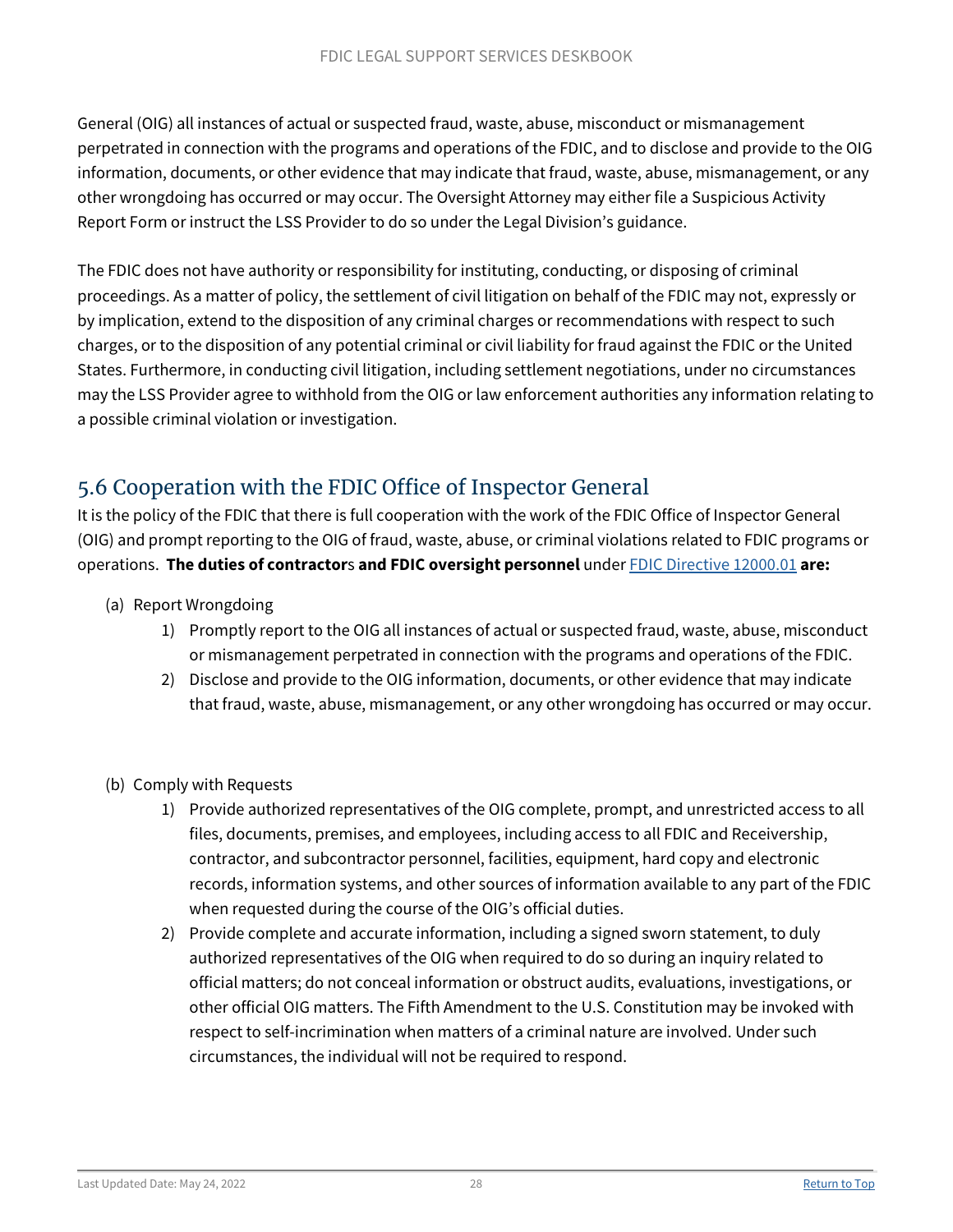- 3) Immediately discuss with the OIG requester any reason for not promptly complying with the OIG request. If there are legal concerns with the request, consult with the Legal Division to help resolve the matter expeditiously with the OIG.
- (c) Maintain Confidentiality
	- 1) Keep confidential the requests made in an OIG investigation for records, files, and information unless otherwise authorized by the OIG, except to the extent disclosure is necessary to seek representation by an attorney or a union representative, or is otherwise necessary for the performance of official duties.
	- 2) Refrain from commenting on or discussing ongoing OIG investigations with anyone (either within or outside the FDIC) other than the OIG staff who are conducting the investigation, unless authorized by the OIG or otherwise necessary for the performance of official duties.
	- 3) Keep confidential any OIG records that have been provided to non-OIG components of the FDIC and refer requests for OIG records or information to the OIG General Counsel.

**Note**: Contact the Office of Inspector General via the OIG Hotline at (800) 964-3342 or via email at: [oighotline@fdicoig.gov.](mailto:oighotline@fdicoig.gov)

## <span id="page-28-2"></span><span id="page-28-0"></span>Chapter 6 - Invoice Package

#### <span id="page-28-1"></span>6.1 Invoice Package

This chapter covers the procedures for completing an Invoice Package and submitting it to the FDIC.

The LSS Provider must complete a separate Invoice Package for each assigned matter. The FDIC assigns each matter a different matter number. Therefore, each matter must have its own invoice.

The Invoice Package consists of the following:

- Expert Invoice for Fees and Expenses [\(EIF&E PDF\)](https://www.fdic.gov/formsdocuments/f5210-01.pdf) Form or the Legal Support Services Provider Invoice for Fees and Expenses [\(IF&E -](https://www.fdic.gov/formsdocuments/f5210-02.pdf) PDF) Form;
- Invoices generated from the firm/business' accounts receivable system;
- Necessary receipts; and
- Travel vouchers and/or other supporting documentation.

As discussed in [Chapter 3,](#page-13-1) there must be an FDIC-approved budget before the LSS Provider is paid. Once the budget is approved, the LSS Provider may begin to submit invoices.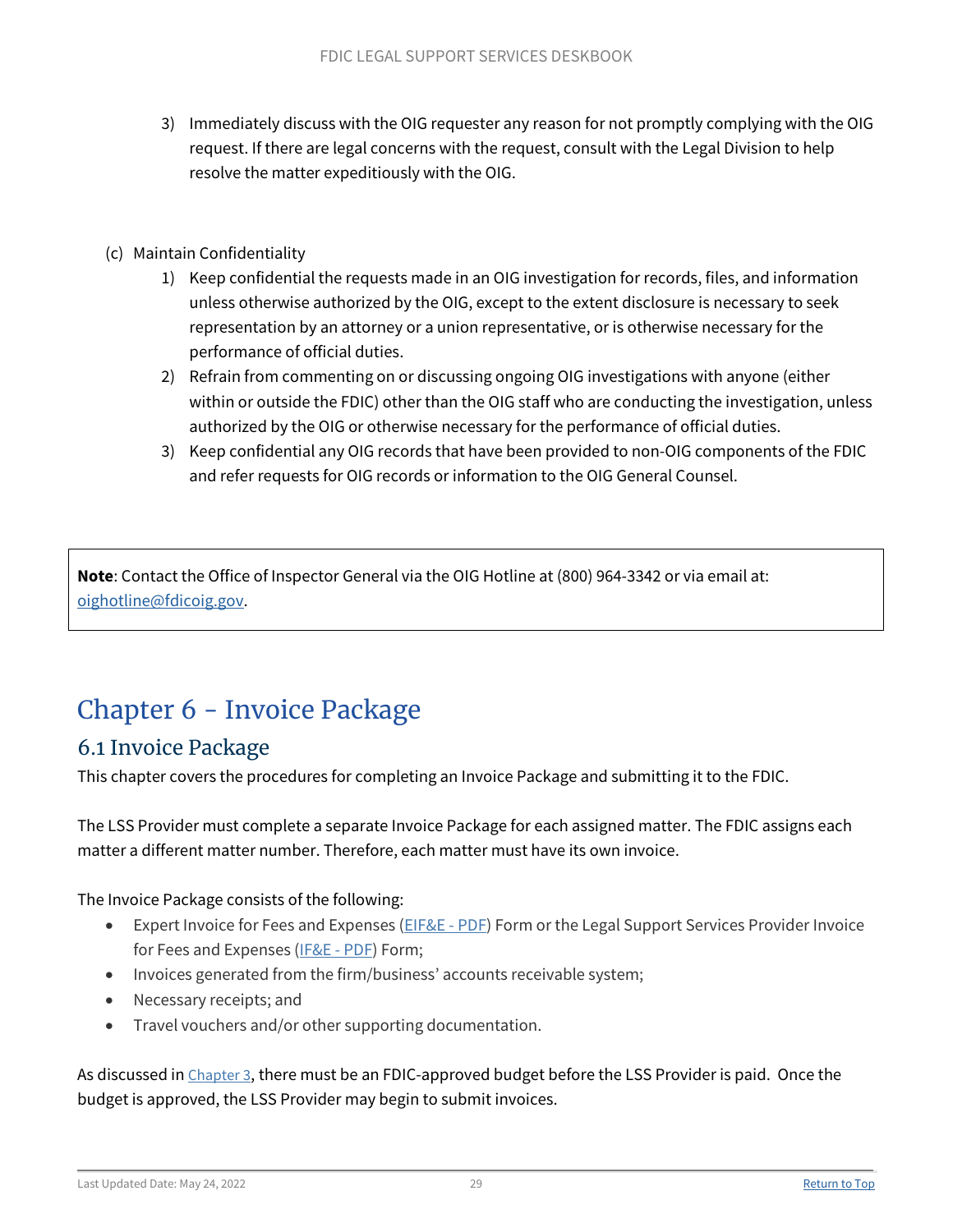### <span id="page-29-0"></span>6.2 Invoice Package Submission

You must submit Invoice Packages on a monthly basis, unless the amount (fees and expenses) is less than \$500. If the total amount is less than \$500, submit the Invoice Package on a quarterly basis, unless doing so would cause you undue hardship.

#### <span id="page-29-1"></span>**When**

Submit Invoice Packages for fees and expenses within 30 days of the last day of the billing period, except as noted above. **Submit all monthly billings only by calendar months.**

The Legal Division recognizes that LSS Providers may experience delays in receiving supporting documentation for expenses. In such a case, submit the Invoice Packages within 60 days of the last date in the billing period.

At the conclusion or termination of the matter, submit the final Invoice Package within 90 days of the matter's conclusion or termination (refer to [Chapter 7](#page-39-0) and [Chapter 8\)](#page-40-2).

**Note:** Do not bill the FDIC more than once per month. Do not bill for overlapping service periods (e.g. May 1 through May 31 and then May 15 through June 15). Failure to submit invoices in a timely manner as set forth above may significantly delay the FDIC's invoice processing and payment. ABSENT EXTRAORDINARY CIRCUMSTANCES, THE FDIC WILL NOT PAY INVOICES SUBMITTED OVER ONE YEAR FROM THE DATE OF SERVICES.

#### <span id="page-29-2"></span>Where

LSS Providers should refer to the LSS Agreement (LSSA) or the referral letter for where to send the Invoice Package. The LSS Provider may also contact the Oversight Attorney for instructions.

### <span id="page-29-3"></span>6.3 Billable Fees and Expenses

Bill the FDIC reasonable charges for fees and expenses in accordance with the following guidelines.

Bill the FDIC reasonable fees at approved rates as stated on the approved rate schedule of the LSSA for:

- Legal support services on matters as approved; and
- Unless a different rate of reimbursement is set forth in the LSSA, travel time (when no substantive FDIC work is performed) must be billed at 50% of the approved hourly rate.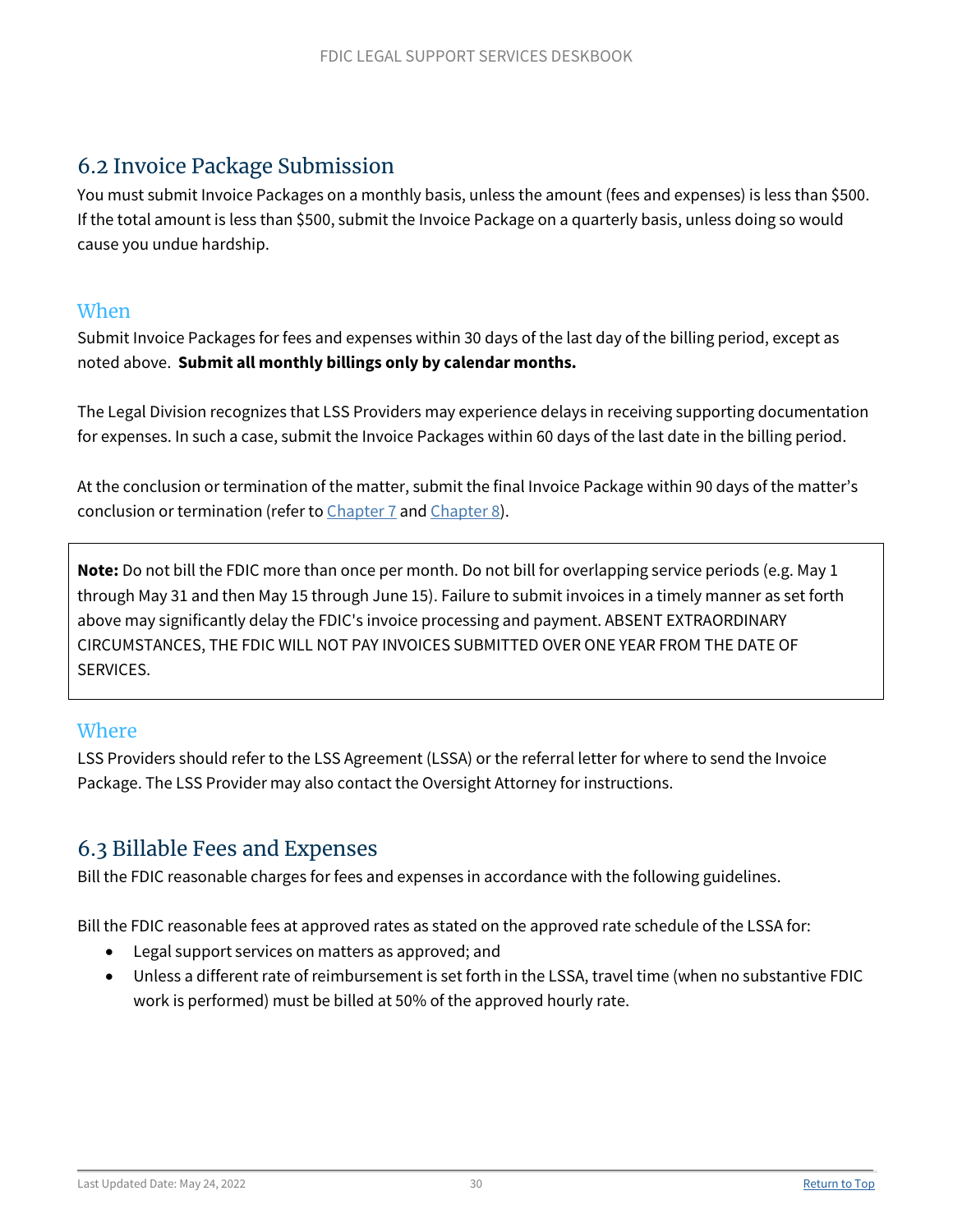**Note:** The FDIC does not pay for Business Class or First Class travel or luxury hotel accommodations. The FDIC will pay for air travel at coach rates, and accommodations at the lower of the government or corporate discount rates. Travel-related expenses must be at the lower of the government or corporate discount rates. Travelrelated expenses must be incurred in a prudent manner and in accordance with the guidelines set forth in the [FDIC Contractor Travel Regulations.](https://fdicnet.fdic.gov/content/dof/home/travel/Reg-duty-travel-regs/appendix-j.html) All travel must be preapproved by the Legal Division.

Contingent fee arrangements must be specifically approved in writing. Absent written Legal Division authorization, LSS Providers are only compensated for fees or expenses in accordance with the requirements of this Deskbook.

#### <span id="page-30-0"></span>Expenses

You may bill the FDIC reasonable charges for the following expenses. *See* below for requirements for submitting copies of receipts. These requirements do not alter the duty to maintain original receipts and other supporting documentation for all expenses for audit and review purposes.

- Itemized In-house copy charges (**no more than** \$0.20 per page; no receipt necessary, but indicate the total number of copies.)
- Itemized international long distance telephone or multi-party conference call charges (receipts are necessary).
- Itemized overnight delivery (receipts necessary). Itemization must include name of the deliveree.
- Itemized electronic research (receipts or invoices necessary). Itemization must include person's name who is performing the research. In addition, first consult the FDIC Legal Research Bank before performing any legal research and note on the invoice that you have done so.

**Note:** Prior approval by the Oversight Attorney is required for electronic research.

- Itemized extraordinary postage (i.e., bulk or certified mail; receipts are necessary).
- Outside photocopying (receipts and/or invoices are necessary).
- Publication notices (receipts or invoices are necessary).
- Other case-specific (non-overhead) expenses (receipts or invoices are necessary). You must document the written approval in the case file.
- Allowable travel expenses (Refer to **[Section 6.7](#page-34-0)** for submission and receipt requirements).

**Note**: State and local taxes on FDIC allowable expenses are reimbursed.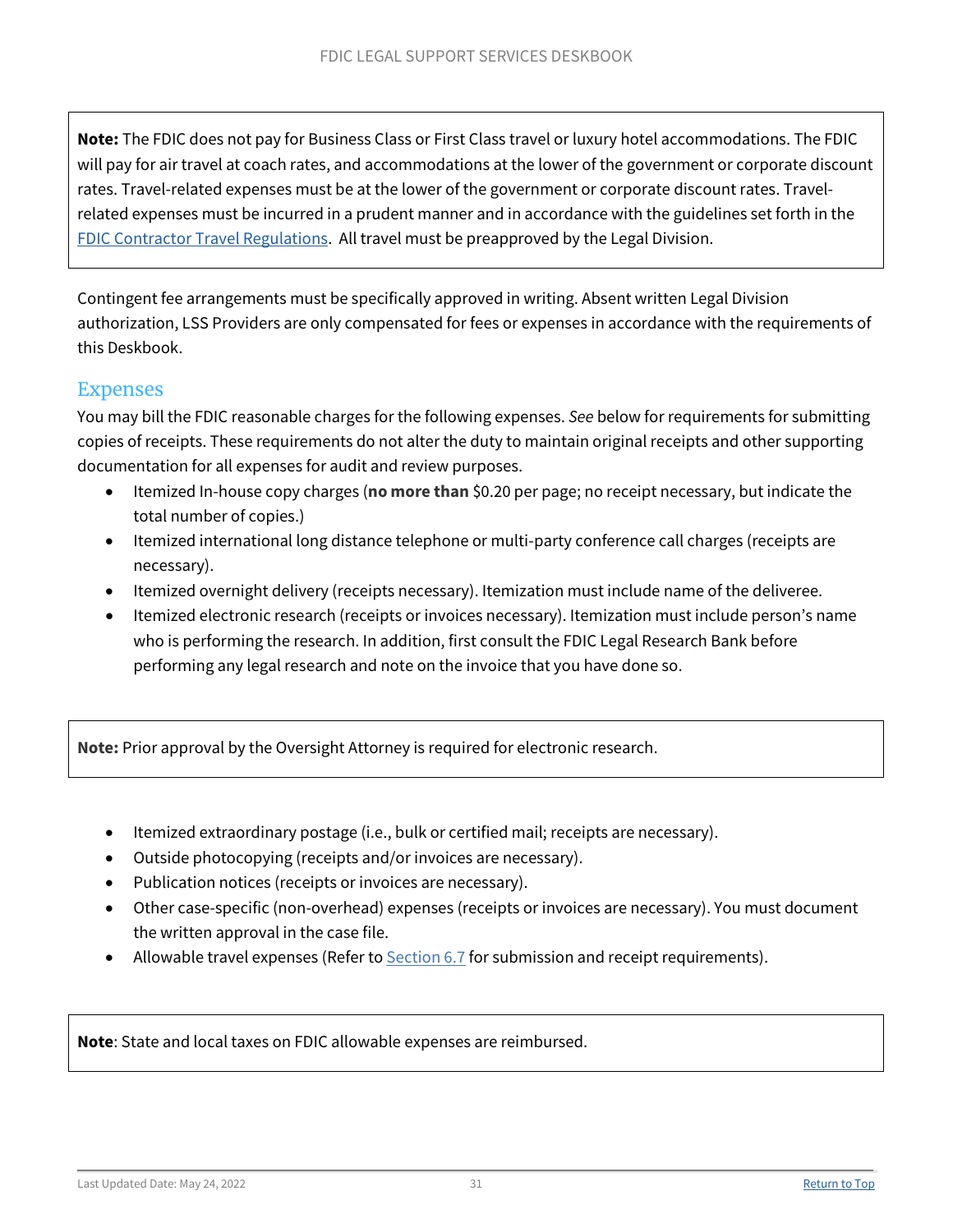### <span id="page-31-0"></span>6.4 Non-Billable Fees and Expenses

You may not bill the FDIC for the following fees or expenses:

#### **Fees**

- Services of billed individuals who have not been included on the FDIC-approved rate schedule;
- Services not included on the FDIC-approved rate schedule;
- Excessive number of employees performing services in a matter;
- Invoice preparation, review, or for corrections to the invoice required by the FDIC oversight attorney or Legal Fees Specialist;
- Secretarial or clerical overtime that has not been preapproved by the Oversight Attorney;
- Hourly fees for time spent photocopying, sending facsimiles, filing etc.;
- Local or long distance travel in excess of the 50% rate;
- Excessive intra-office conferences between employees for the purpose of providing instruction or status;
- Excessive time spent in "file review";
- Block-billing of activities by merging different discrete activities within one period of time (refer to Section 6.6);
- Redundant billing for a single task, document, or activity;
- Travel expenses in violation of the [FDIC Travel Guidelines;](https://www.fdic.gov/formsdocuments/contractortravelguidelines.pdf)
- Excessive time spent in "review and revision" of documents; or
- Billing for LSS Provider time for tasks that should be performed efficiently and effectively at less expense by a clerical worker or secretary;

#### **Expenses**

- Ordinary postage;
- Expenses charged based on oral contracts with subcontractors, contractors, or other vendors;
- Charges related to word processing;
- In-house photocopying charges at more than \$0.20 per copy;
- Clerical time for photocopying, sending facsimiles, filing etc.;
- Charges for expense items when a seller's discount was applied and the discounted percentage or amount was not passed along to the FDIC;
- Excessive or unnecessary overnight mail charges;
- Meals, except as provided for under the travel regulations;
- Daily commuting expenses;
- Sales tax (except for lodging) or surcharges imposed by utilities or phone services;
- Tax on services;
- Local travel expenses unrelated to approved travel;
- Any costs relating to filing fees in United States District Courts or Courts of Appeal, which the FDIC does not pay (pursuant to [12 U.S.C. 1819\(b\)\(4\);](https://www.fdic.gov/regulations/laws/rules/1000-1000.html#1000sec.9b)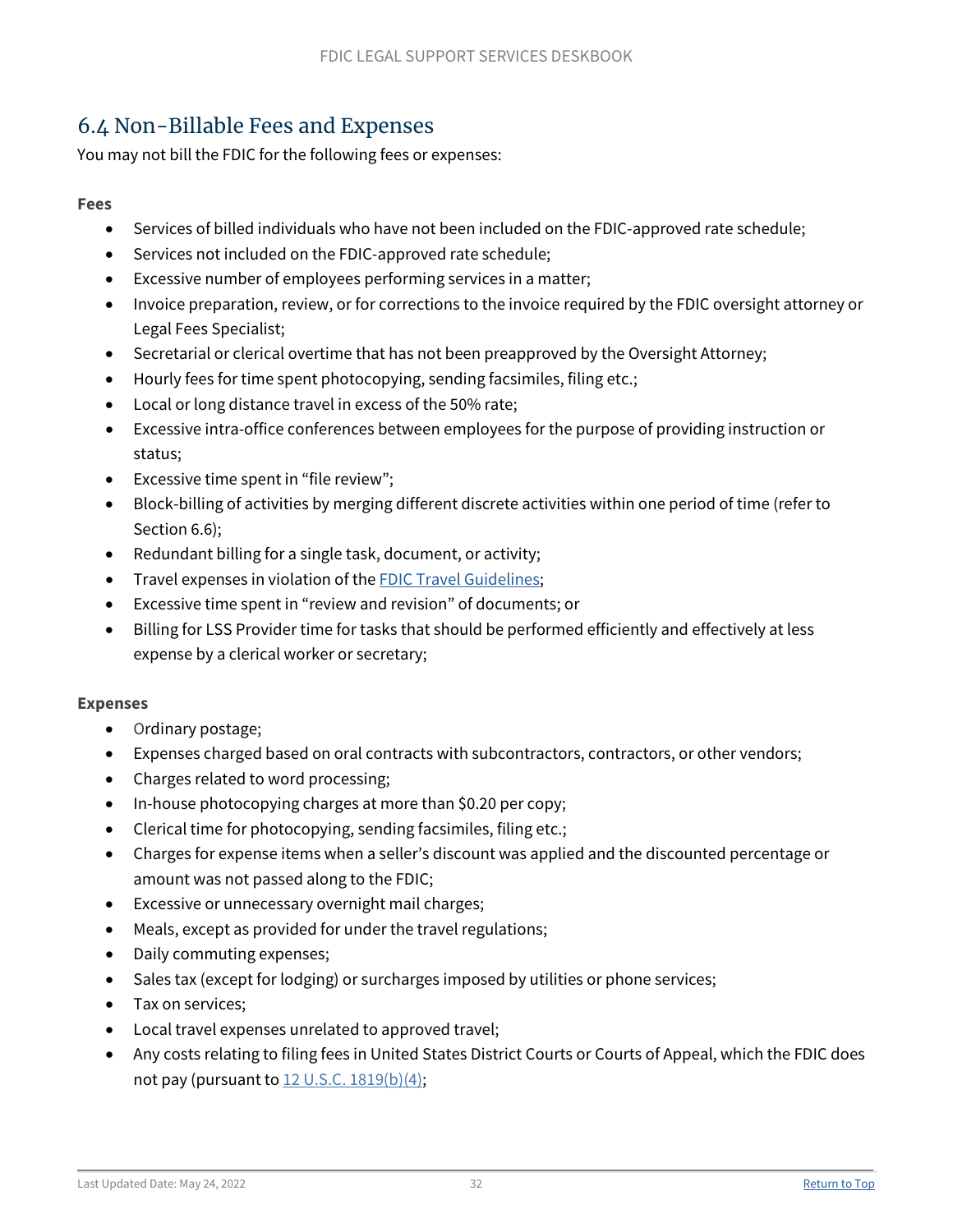- A service that is customarily included in the normal overhead or administrative expense of running a business (e.g., rent, electricity, all telephone charges within the United States except for multi-party conference call charges, HVAC, storage, bill preparation); or
- Budget preparation.

### <span id="page-32-0"></span>6.5 Over-Budget Invoices

If the full payment of the Invoice Package exceeds the total of the approved budget, the Legal Division will send notice. The Invoice Package cannot be paid until you submit and obtain approval of an amended budget (refer to [Chapter 4\)](#page-20-0).

**Note:** The FDIC will return over-budget Invoice Packages with notice that an approved amended budget is required before the Invoice Package can be resubmitted.

### <span id="page-32-1"></span>6.6 Expert's and LSS Provider's Invoice Format

*See* below for Invoice format requirements.

Use the following format when totaling the hours and charges for all services:

#### <span id="page-32-2"></span>Fees

| Date of<br><b>Service</b> | <b>Name/Initials of</b><br><b>Individual</b> | Service/Activity<br><b>Description</b>         | <b>Approved</b><br><b>Hourly Rate</b> | Time<br><b>Charged</b> | <b>Amount</b><br>(Rate x<br>Time) |
|---------------------------|----------------------------------------------|------------------------------------------------|---------------------------------------|------------------------|-----------------------------------|
| 8/11/2021                 | JFB.                                         | Prepare for and provide<br>testimony at trial. | \$220.00                              | 5 hrs                  | \$1100.00                         |

Use the following format for recapitulation of the total services billed on the statement:

| Service By         | Title $^{\dagger}$ | 'Hours, | <b>Hourly Rate</b> | <b>Total</b> |
|--------------------|--------------------|---------|--------------------|--------------|
| John Brown         |                    | 10      | \$350.00           | \$3,500.00   |
| Jane Green         |                    | 20      | \$210.00           | \$4,200.00   |
| <b>Brian White</b> |                    | 9.5     | \$145.00           | \$1377.00    |

#### <span id="page-32-3"></span>Block Billing of Services

You must separately identify the time billed for each activity. Do not combine different types of activities in one entry on the invoice. "Block billing" of fees is not acceptable, even if the same individual performed the activities, except for multiple, related activities for which only a small amount of time (no more than 30 minutes) is expended, as in the following example: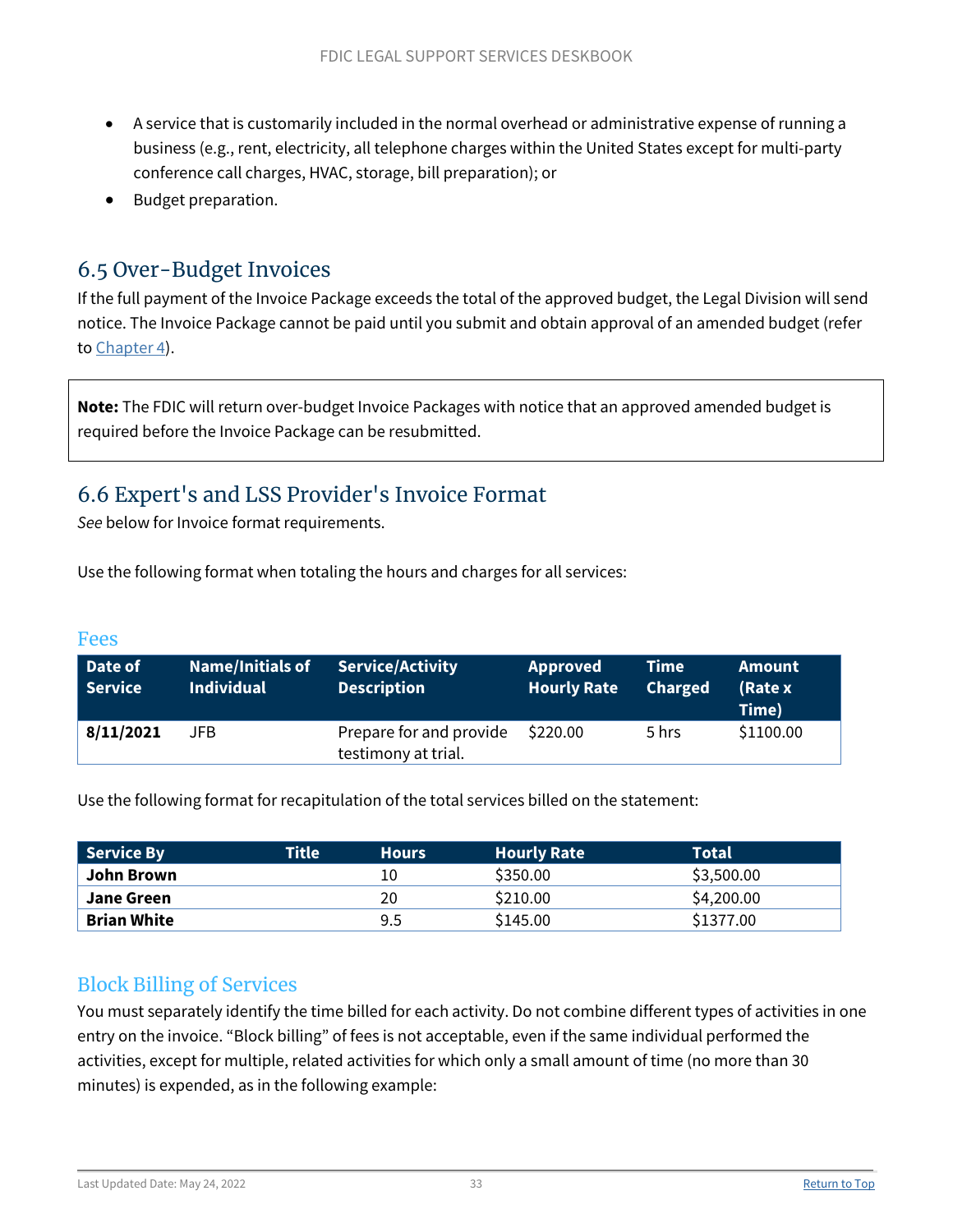| Date of<br><b>Service</b> | <b>Name/Initials</b><br>of Individual | <b>Service/Activity Description</b>                                                                                                                                           | <b>Approved</b><br><b>Hourly</b><br>Rate | Time<br><b>Charged</b> | <b>Amount</b><br>(Rate x<br>Time) |
|---------------------------|---------------------------------------|-------------------------------------------------------------------------------------------------------------------------------------------------------------------------------|------------------------------------------|------------------------|-----------------------------------|
| 8/18/2021                 | RJG.                                  | Telephone conference with J.<br>Brown regarding filing brief (.2)<br>hrs); Review jury list (.1 hrs.);<br>Telephone conference with J.<br>Brown regarding jury list (.2 hrs). | \$220.00                                 | .5 hrs                 | \$110.00                          |

#### <span id="page-33-0"></span>Description of Fees

The description of service or activity must be brief and informative.

| Not Acceptable    | Acceptable                                                        |
|-------------------|-------------------------------------------------------------------|
| "Research"        | "Research on loan loss values."                                   |
| "Telephone calls" | "Telephone calls to J. James and M. Smith re: motion to dismiss." |

#### <span id="page-33-1"></span>Time Increments

All hourly billing must be in increments of only "tenths" of an hour (6 minutes). Nothing else is acceptable for hourly billings.

#### <span id="page-33-2"></span>Expenses

Use the following format for expenses:

- Copy charges (unit cost multiplied by unit amount).
- Overnight delivery (date and amount, name of recipient).
- Electronic research (subject, date, and amount, name of person performing research.
- Extraordinary postage (*i.e.*, bulk or certified mail) (date and amount).

Claims for travel-related expenses must be made using the Travel Voucher (refer to Section 6.7) and be in accordance with the FDIC's Contractor Travel Guidelines.

#### <span id="page-33-3"></span>Example of Itemized Expenses

| <b>Expense</b>                 |                         | <b>Amount</b> |
|--------------------------------|-------------------------|---------------|
| Photocopy                      | (46@ .20 pp)            | \$9.20        |
| <b>Overnight Delivery</b>      | 02/19/2021              | \$35.00       |
| <b>Extraordinary Postage -</b> | 02/19/2021              | \$10.00       |
| <b>Certified</b>               |                         |               |
| J. Smith                       | 02/19/2021 - 02/25/2021 | \$10,500.00   |
| -- Expert Witness              |                         |               |
| <b>Acme Reporting</b>          |                         | \$425.00      |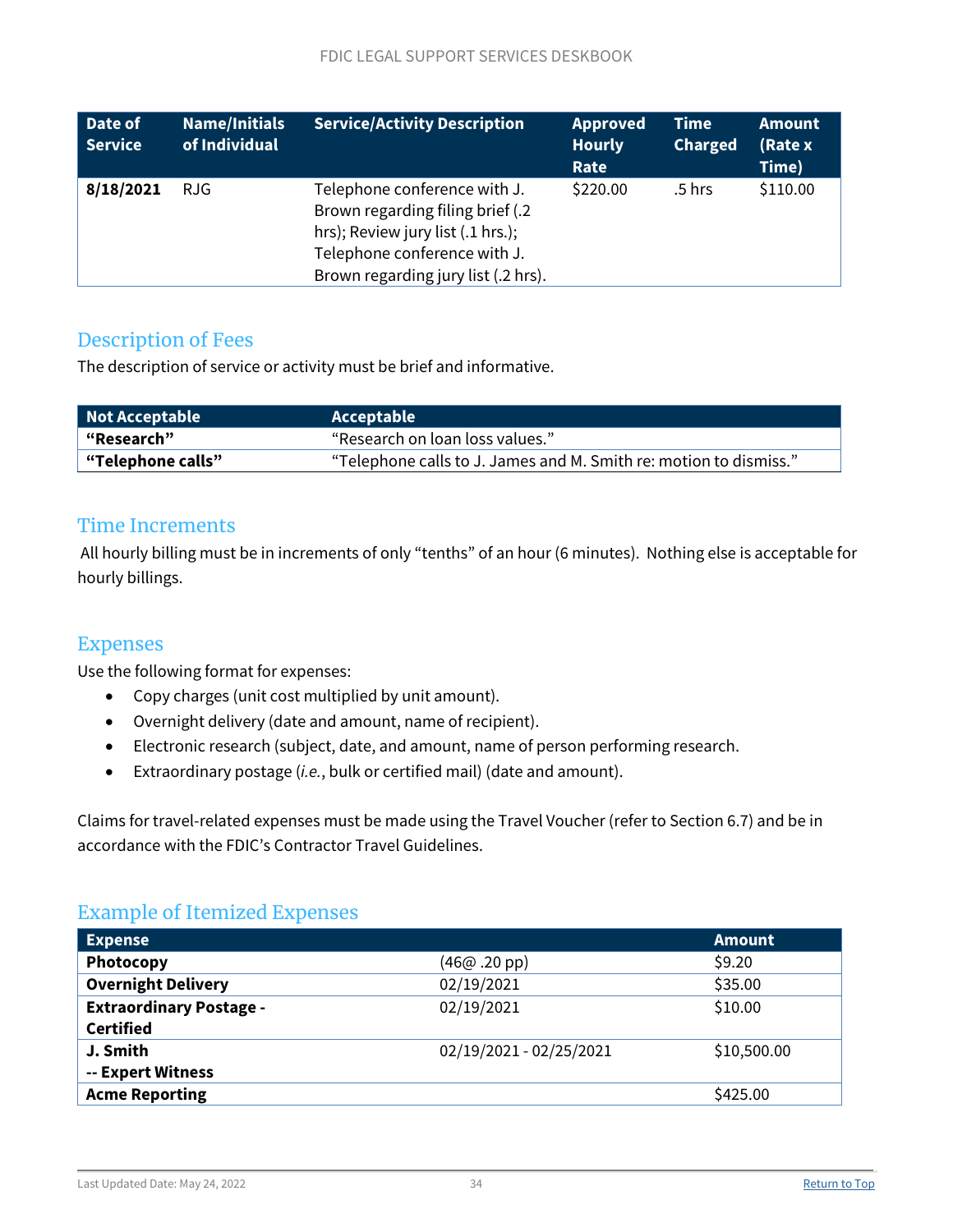| Expense                             |                       | Amount   |
|-------------------------------------|-----------------------|----------|
| <b>Panic Copying</b>                |                       | \$230.00 |
| <b>Travel for J. Cox</b>            | $02/05 - 02/06$       | \$780.00 |
| <b>Washington, DC to Boston, MA</b> | Settlement Conference |          |

### <span id="page-34-0"></span>6.7 General Services Administration Travel Reimbursement Guidelines

The FDIC follows GSA Contractor Regulations for official travel reimbursement. A summary is set forth below.

#### <span id="page-34-1"></span>Eligibility for Reimbursement

To be entitled to travel reimbursement, the LSS Provider must be on a temporary assignment that is at least 50 miles in distance from the LSS Provider's office or residence. If a temporary assignment concludes during the workday and is located within 100 miles of the office or residence, the LSS Provider must either return or stay over at their own expense.

#### <span id="page-34-2"></span>Travel Authorization

All travel on behalf of the FDIC must be necessary and approved by the Oversight Attorney.

#### <span id="page-34-3"></span>Air Travel

Air travel must be in coach class, unless the LSS Provider bears the cost of the difference between coach and business or first class. Plan travel as far in advance as possible to take advantage of discounted fares, especially if reasonable certainty exists that the event will take place. If a restricted fare is booked and a change is required, you may claim a reasonable exchange fee. International air travel requires special approval by FDIC delegated authority.

#### <span id="page-34-4"></span>Rental Cars

Rent no car larger than a mid-size, unless there are three or more passengers or a larger vehicle is necessary to transport equipment, files, etc. Deviations from standard policy must be documented and preapproved by the Oversight Attorney. **Original receipts** must support claims for rental car gasoline. The FDIC will not reimburse for Personal Accident Insurance (PAI) or Personal Effects Coverage (PEC). You may bill the FDIC for the cost of Collision Damage Waiver (CDW) coverage only if you do not have insurance coverage for collision damage.

#### <span id="page-34-5"></span>Lodging

The LSS Provider should make use of government rates whenever possible. The FDIC will not reimburse hotel expenses considered excessive or unreasonable in the sole discretion of the Legal Division.

#### <span id="page-34-6"></span>Subsistence

On overnight travel status you will be reimbursed on a *per diem* basis. *See* below for the current FDIC prorated *per diem* percentages. Section 16.0 of the [Contractor Travel Reimbursement Guidelines](https://www.fdic.gov/formsdocuments/contractortravelguidelines.pdf) contains the current allowable *per diem* rates. Specific *per diem* rates for different localities are on the [General Services](http://www.gsa.gov/Portal/gsa/ep/contentView.do?contentId=17943&contentType=GSA_BASIC)  [Administration \(GSA\) web site.](http://www.gsa.gov/Portal/gsa/ep/contentView.do?contentId=17943&contentType=GSA_BASIC) If the information contained on the GSA web site and FDIC Guidelines differs, the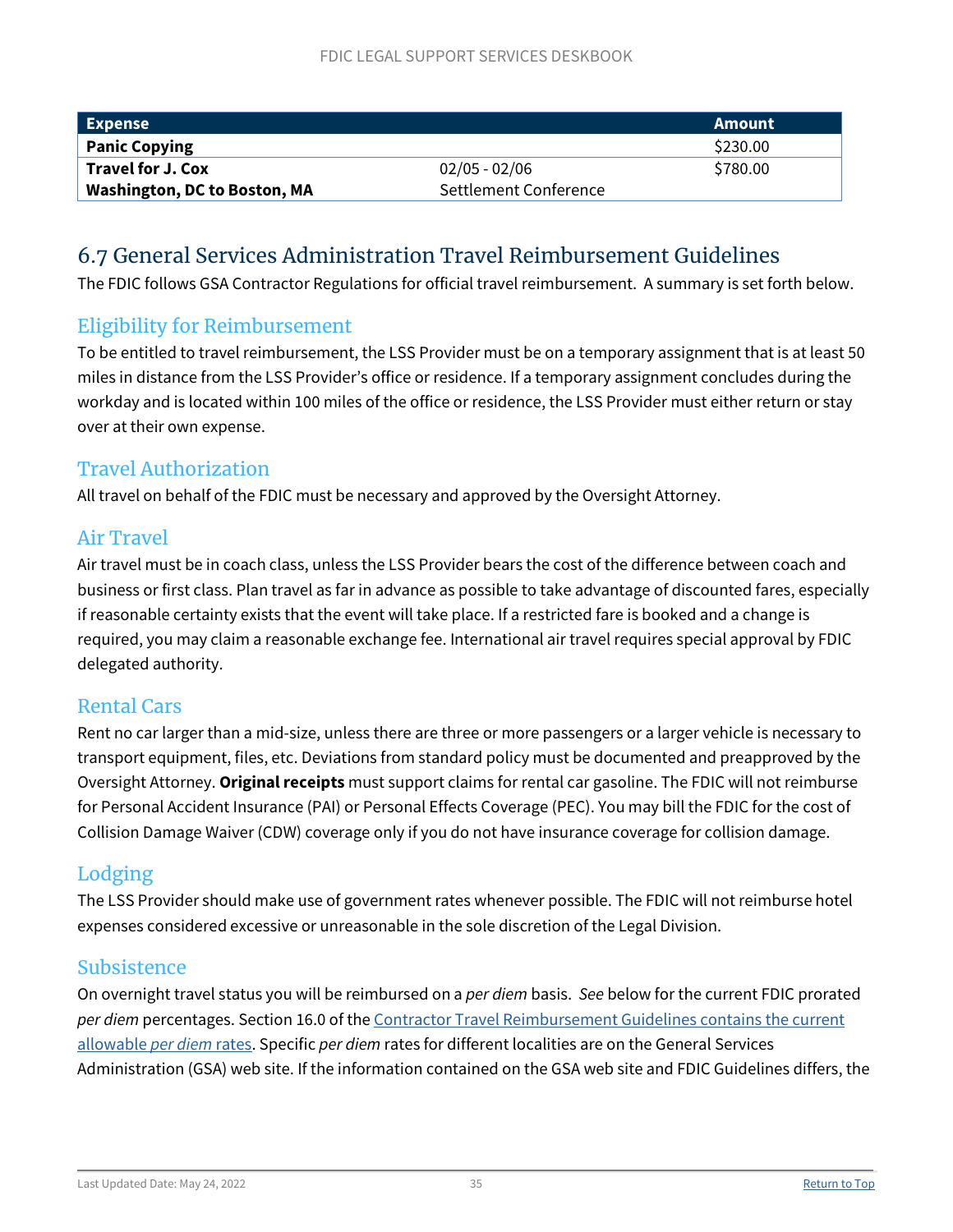GSA web site controls. When you are on *per diem*, incidental expenses such as laundry and cleaning are covered by the *per diem*.

#### <span id="page-35-0"></span>Per Diem Allocation for Overnight Travel

| <b>Departing</b><br>If you leave your office/residence between: | <b>Prorated Per Diem Rates</b> |
|-----------------------------------------------------------------|--------------------------------|
| 12 Midnight to 5:59 AM                                          | 100%                           |
| 6:00 AM to 11.59 AM                                             | 75%                            |
| 12 Noon to 5:59 PM                                              | 50%                            |
| 6:00 PM to 11:59 PM                                             | 25%                            |

| <b>Returning</b><br>$\mid$ If you leave your office/residence between: | <b>Prorated Per Diem Rates</b> |
|------------------------------------------------------------------------|--------------------------------|
| 12 Midnight to 5:59 AM                                                 | 25%                            |
| 6:00 AM to 11.59 AM                                                    | 50%                            |
| 12 Noon to 5:59 PM                                                     | 75%                            |
| 6:00 PM to 11:59 PM                                                    | 100%                           |

If you depart from and/or directly to your residence, you may claim *per diem* from the time of departure from your residence until the time of return to your residence. If departure is from and/or return is to your office, you may claim *per diem* from the time of departure from your official station until the time of return to your official station. The traveler must provide start and return times with their supporting travel documentation to demonstrate the number of quarters of the *per diem* allowance they are entitled to receive.

#### <span id="page-35-1"></span>Miscellaneous Meal Expense

If the LSS Provider is in non-overnight travel status and is away from their residence for at least 11 consecutive hours excluding mealtime, the LSS Provider is reimbursed on an actual expense-incurred basis with the meal costs limited to a \$10 charge (receipt required) or \$6.00 without a receipt.

#### <span id="page-35-2"></span>Use of Privately-Owned Vehicle

You may claim reimbursement for use of a privately-owned vehicle while on FDIC-related business. The maximum reimbursement rate will be the per-mile rate stipulated by the IRS.

If you use a vehicle in lieu of air travel, the maximum reimbursement will be the lesser of the cost of air travel or mileage reimbursement and the additional per diem, if any.

**Note:** FDIC does not provide liability coverage for privately-owned vehicles.

#### <span id="page-35-3"></span>Taxicabs or Rideshare Services

You may use taxicabs or rideshare services (*e.g.* Uber or Lyft) while on official travel for FDIC. To seek reimbursement, you must provide a receipt. You may also seek reimbursement for a tip up to 15%.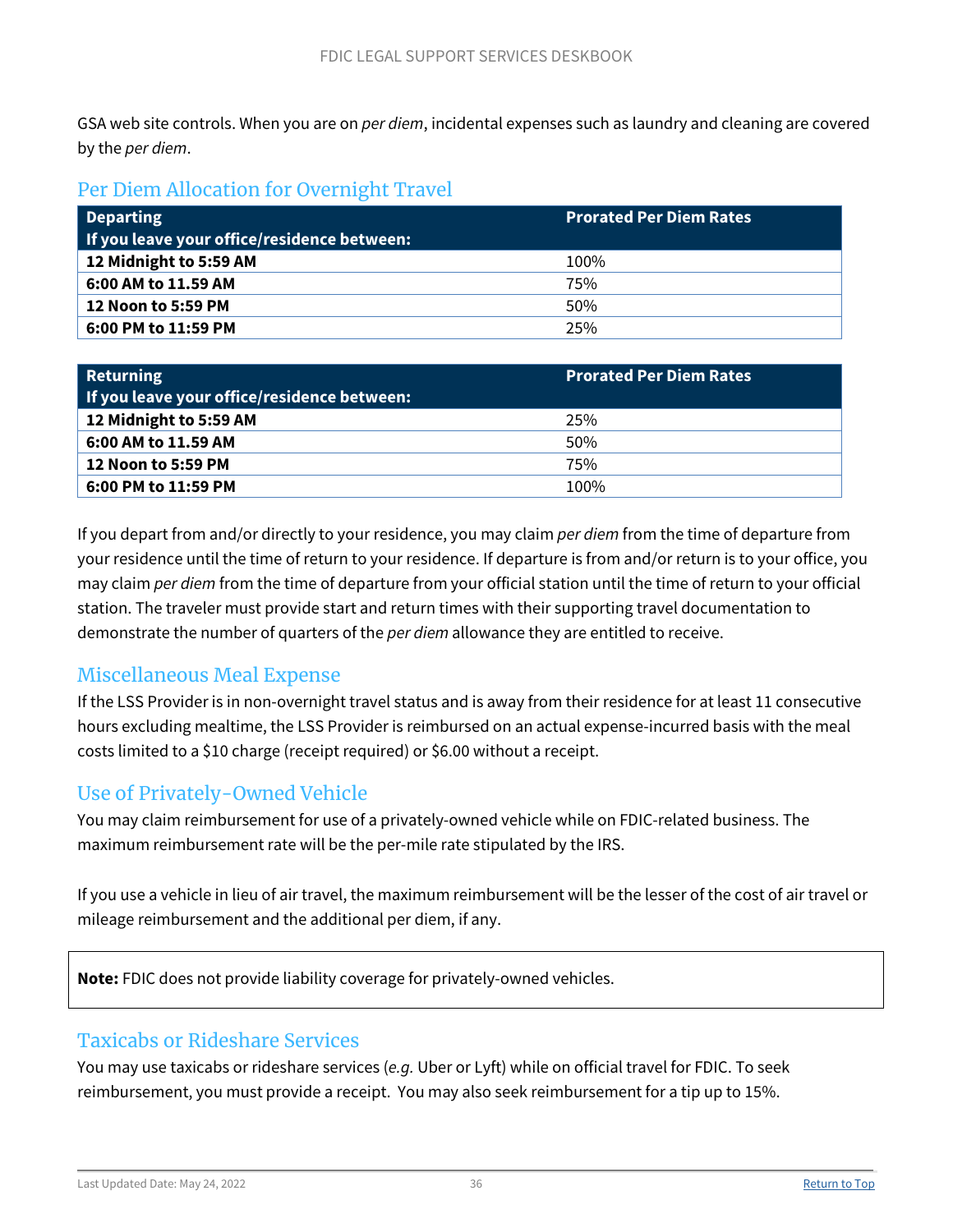Taxi or rideshare hire is appropriate when:

- Public transportation, airport limousine service, and/or hotel courtesy transportation is not available or when time or other factors make it impractical to use available public conveyances;
- Traveling between transportation terminals and a residence, hotel or office while on official travel status; or for
- Traveling from a residence to the office to depart on an assignment requiring at least one night's lodging, and from the LSS Provider's office to the LSS Provider's residence upon returning from the trip.

#### **FDIC does not reimburse for taxi or rideshare fares for trips used to obtain meals.**

#### <span id="page-36-0"></span>Non-Reimbursable Travel Expenses

Examples of non-reimbursable travel expenses include the following; unless specifically agreed upon in writing in the LSS Agreement:

- Alcoholic beverages, entertainment;
- Laundry, dry cleaning, and pressing (covered by per diem reimbursement);
- Travel insurance;
- Parking fines;
- Gratuities or tips paid to service staff inside the lodging facility (covered by per diem reimbursement); or
- Under no circumstance does the FDIC reimburse for the cost of travel for spouses, other family members, other people, pets or service animals.

FDIC does not reimburse travelers for excess costs caused by:

- Taking an indirect route as a matter of personal preference;
- Premature departure for personal reasons from a temporary location; or
- Extending a stay for personal reasons.

#### <span id="page-36-1"></span>Travel Voucher Completion

After completion of travel, you must submit a properly completed **[travel voucher](https://www.fdic.gov/formsdocuments/f5210-12.pdf)** with the Invoice Package. Indicate the purpose of travel on the first line. You must show the dates and times of each departure from residence or office, arrival at the place of temporary assignment, and arrival at the office or residence on the travel voucher.

Except for *per diem* expenses, you must submit original receipts with the travel voucher for all travel expenditures. If a receipt is not normally provided for the expense (bus or subway token, etc.) the certification signed by the traveler on the travel voucher will justify the expense.

**Receipts submitted with the travel voucher should be originals indicating the name of the payee, date paid, amount, and the service rendered. This includes the original Passenger Receipt Coupon of the airline ticket. If an electronic ticket is used, you must submit the boarding passes for each flight with the Travel Voucher.**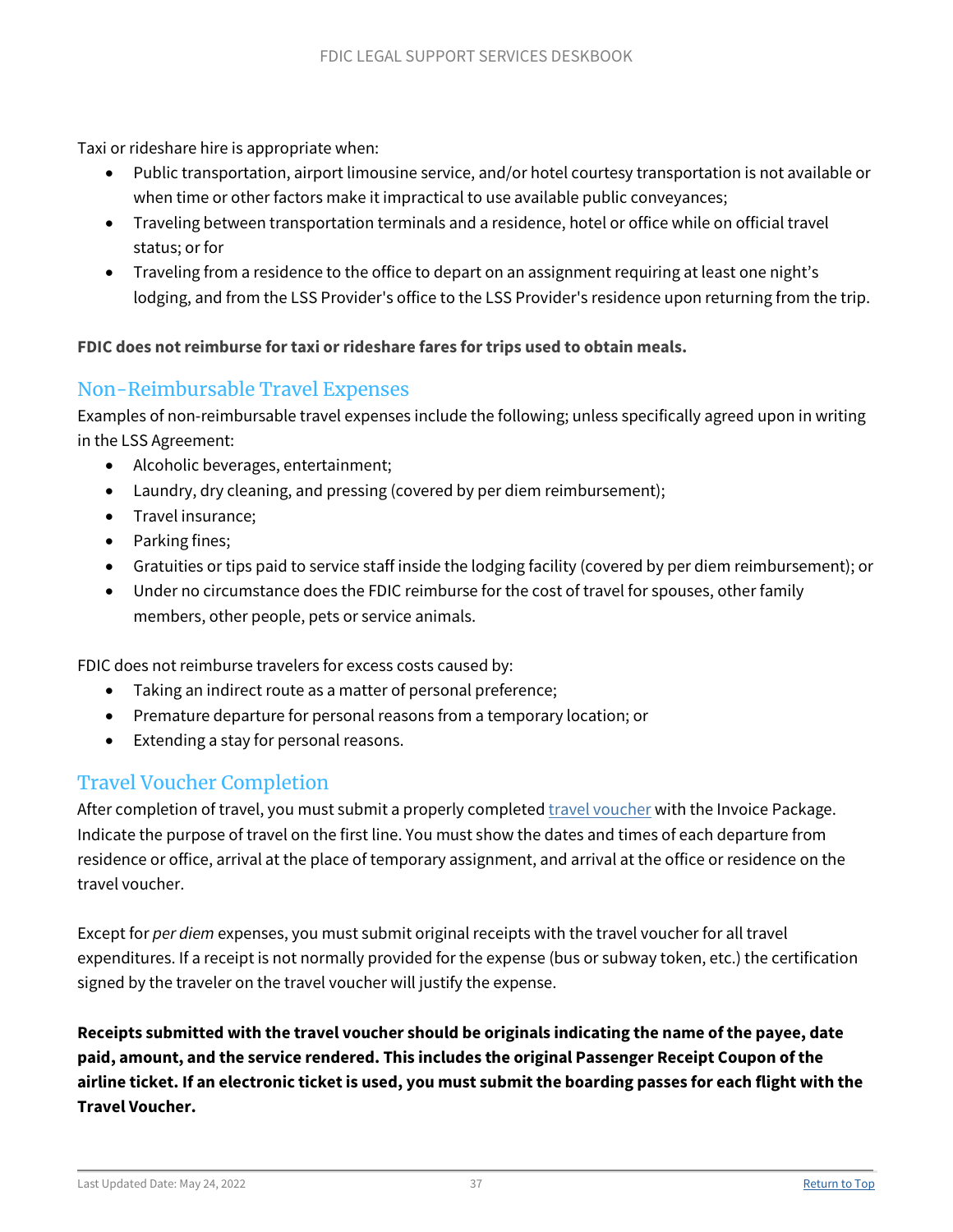**WARNING:** The penalty for submitting a Travel Voucher that knowingly falsifies any item in the claim can be three times the amount of the claim plus a civil money penalty of up to \$10,000 under the False Claims Act. 31 U.S.C. 3729. Also, false statements may be criminally prosecuted under 18 U.S.C. § 1001. The penalty can be up to 5 years in incarceration. A corporation that violates 18 U.S.C. 1001 is subject to a fine up to \$500,000. 18 U.S.C. § 3571.

### <span id="page-37-0"></span>6.8 Expert Invoice For Fees and Expenses (EIF&E) Form and LSS Provider Invoice For Fees and Expenses (IF&E) Form

The following provides guidance when completing the Expert Invoice For Fees and Expenses [\(EIF&E - PDF\)](https://www.fdic.gov/formsdocuments/f5210-01.pdf) Form or the LSS Provider Invoice For Fees and Expenses [\(IF&E -](https://www.fdic.gov/formsdocuments/f5210-02.pdf) PDF) Form.

• Each invoice must have an invoice number unique to the LSS Provider submitting the invoice.

**Note:** If the LSS Provider is submitting multiple Invoice Packages, be sure to include a separate EIF&E Form or IF&E Form for each Invoice Package.

The invoice number can be no longer than 20 characters. Omit any dashes, slashes, spaces, leading zeros, or other special characters.

- The business and financial institution involved with the matter must be the same as identified in the retention letter or as identified in the LSS Agreement.
- The billing period must only be by calendar month. For example: FROM: 12/01/2021 THROUGH: 12/31/2021.
- The billing period should be quarterly when monthly fees and expenses are less than \$500. For example: FROM: 01/01/2021 THROUGH: 03/31/2021.
- If there are expenses incurred for anything other than the present billing period or the immediately preceding billing period, ensure that the expenses have not been previously reimbursed.
- **Sign at the bottom to certify that the EIF&E Form or the IF&E Form is true and correct. An original signature is required on the EIF&E Form and the IF&E Form.**

**Note:** If the Invoice grand total (plus all prior Invoice Package payments for that matter) exceeds the approved budget for the matter, an approved amended budget is required before FDIC can process the Invoice Package.

### <span id="page-37-1"></span>6.9 FDIC Invoice Package Review

Submit the Invoice Package in a timely manner and as directed in the retention letter or by the Oversight Attorney. Upon receipt, the FDIC Legal Fees Specialist reviews the package and either:

- a. Forwards it to the Oversight Attorney for review and/or approval;
- b. Rejects it. If the Invoice Package is rejected, the Oversight Attorney or the Legal Fees Specialist will notify the LSS Provider of the deficiencies to be corrected.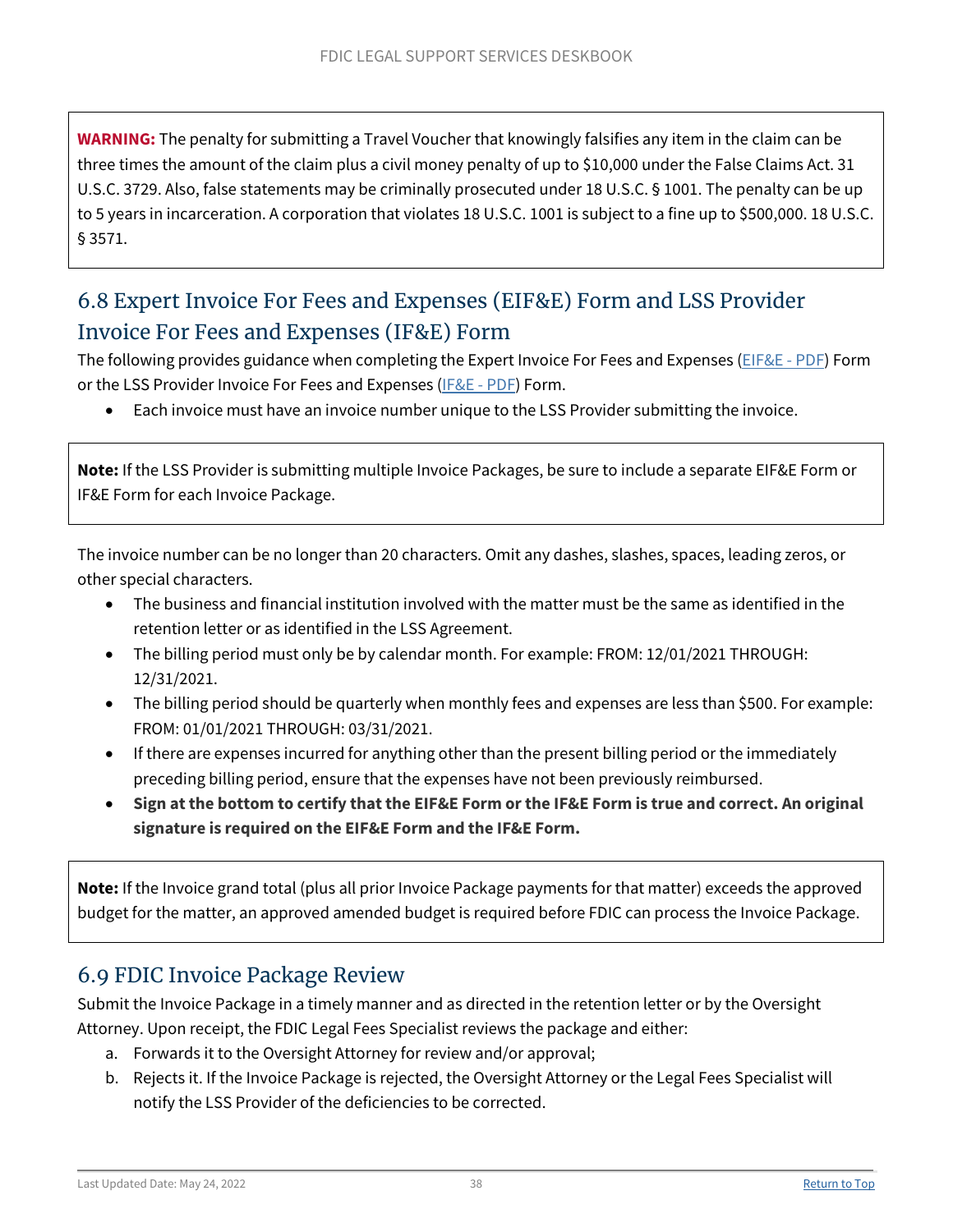The Oversight Attorney performs a substantive review of the invoice. If they disallow any amounts, the FDIC will notify the LSS Provider at the time of payment; such information may appear on the EFT remittance form.

**Note:** FDIC invoice processing time is approximately thirty (30) days after receipt of a correct and proper Invoice Package. The FDIC generally does not make payments in less than thirty days. The FDIC makes all payments by [electronic funds transfer](https://www.fdic.gov/about/doing-business/legal-support-services-deskbook/eftlssd.html) (wire transfer) absent a written waiver (very rarely allowed).

### <span id="page-38-0"></span>6.10 Reconsideration of Disallowances

The LSS Provider must submit all requests for reconsideration of disallowances within 90 days from receipt of the notice of disallowance. The request must include matter number, invoice number, and the amount disputed, along with justification for reconsideration (e.g., copies of missing documentation, narrative rationale).

**Note:** (1) The submission of erroneous bills or requests for reimbursement of inappropriate charges may result in civil or criminal sanctions. (2) Under no circumstances may the LSS Provider attempt a set-off or recoupment, obtain a charging or retaining lien, or withhold files in the event of a dispute over payment for services rendered.

### <span id="page-38-1"></span>6.11 Audit and Records Retention

LSS Providers must permit the FDIC, the FDIC Office of Inspector General, the FDIC Legal Division's Risk Management & Records Group and the Government Accountability Office, or their representatives or successors, to conduct audits or reviews of the FDIC billings, including previously paid Invoice Packages.

For purposes of subsequent audits, LSS Providers must retain the following:

- Copies of all Invoice Packages;
- Original underlying support documentation not submitted with the Invoice Package; and
- Original time sheets, and time and expense adjustment records. Example of adjustment records includes documentation explaining differences between time sheet hours and invoiced hours for billable individuals.

See [Electronic Billing](#page-41-4) for record keeping and time keeping system requirements.

The FDIC reserves the right to obtain additional information upon audit or review of any itemized fee bill or support documentation.

### <span id="page-38-2"></span>6.12 Frequently Asked Questions

Below are answers to questions often raised when submitting Invoice Packages.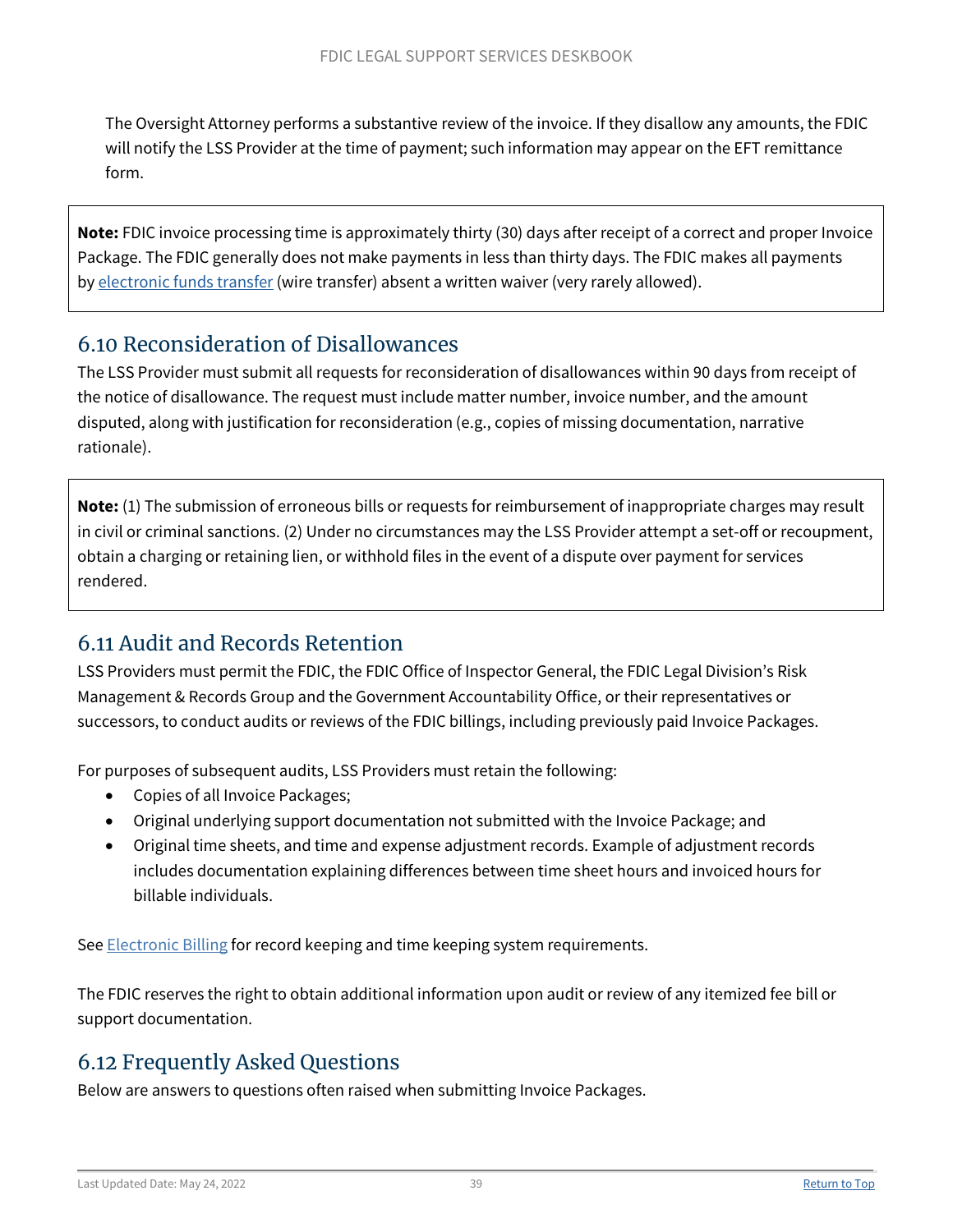#### **When should an LSS Provider submit an Invoice Package?**

On a monthly basis, if the total equals \$500.00 or more. If the total is less than \$500.00, submit the Invoice Packages quarterly, unless this causes undue hardship or is superseded by a written agreement with the FDIC. You must submit all Invoice Packages on a calendar month basis.

#### **Can clerical or secretarial overtime be billed?**

No, unless such overtime is requested by the Legal Division or occasioned by an emergency situation created by the FDIC. In any case, the Oversight Attorney must supply written approval for clerical or secretarial overtime.

#### **The FDIC allows billing for extraordinary postage (e.g. bulk or certified mail). Can ordinary postage also be claimed?**

No.

#### **What common mistakes should we avoid when submitting an Invoice Package?**

LSS Providers should:

- Make sure each invoice has a different invoice number for each Invoice Package submitted.
- Ensure the totals on the Invoice Package equal the totals on the EIF&E Form or the IF&E Form.
- Submit all necessary receipts.
- Make sure the "billing from" and "billing through" dates do not overlap. Use only calendar months for each Invoice Package..
- Be sure to separately itemize each time biller's fees.

#### **If a business charges \$0.30 per page for in-house photocopying, can it bill the FDIC for this amount?**

No, the allowable charge is currently \$0.20 per page*.* 

#### **What information is required in connection with fax or phone charges?**

Domestic long distance calls are not a reimbursable expense. You may only seek reimbursement for international calls or domestic long distance conference calls.

#### **What happens if there is something wrong with the Invoice Package?**

An FDIC Legal Fees Specialist will notify the LSS Provider, usually via telephone or fax. The FDIC may also provide notice on the EFT remittance form.

## <span id="page-39-0"></span>Chapter 7 - Closeout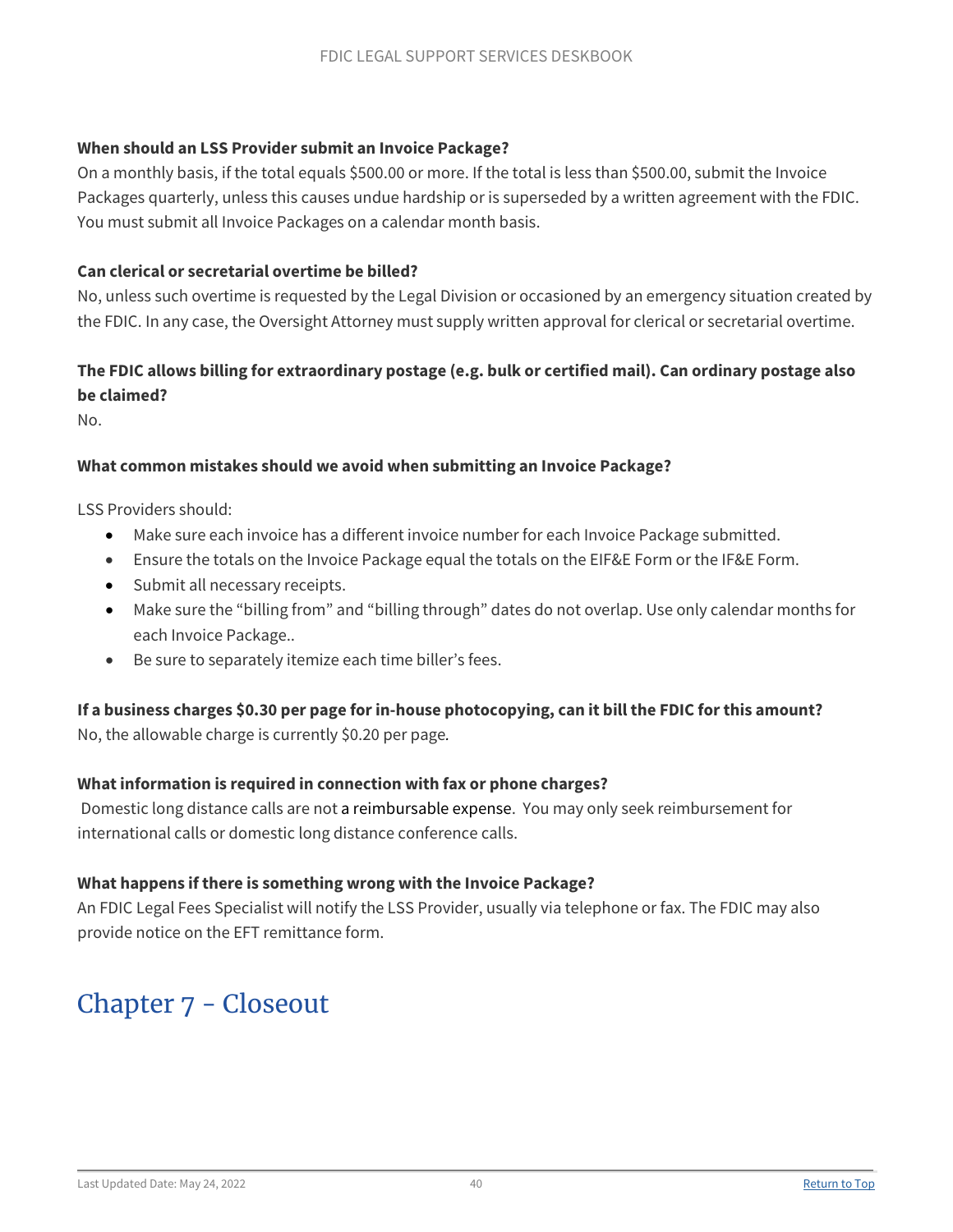### <span id="page-40-0"></span>7.1 Final Invoice Package

At the conclusion of providing the legal support service, the LSS Provider must submit a final Invoice Package within 90 days. You must note on the invoice and the EIF&E form or the IF&E form that this is a final Invoice Package. Refer to [Chapter 6](https://www.fdic.gov/about/doing-business/legal-support-services-deskbook/chap6.html) for procedures for submitting the Invoice Package.

### <span id="page-40-1"></span>7.2 Forwarding Documents to FDIC

Before forwarding any paper or electronic records to the FDIC, consult with the Oversight Attorney. Upon completion of the delivery of services or termination, the LSS Provider must return any FDIC materials and forward all substantive work product not previously submitted. Failure to do so may delay or prevent payment of the final invoice and may cause the imposition of other sanctions to recover the FDIC materials, work papers, or work product.

## <span id="page-40-2"></span>Chapter 8 - Post-Employment Responsibilities

### <span id="page-40-3"></span>8.1 Post-Employment Responsibilities

As former LSS Providers for the FDIC, you have responsibilities that continue after completion.

Former FDIC LSS Providers have a duty to protect confidential information and may not use or allow the use of confidential information to further a private interest other than as stated in the LSS Agreement.

#### <span id="page-40-4"></span>File Retention

Former LSS Providers have an obligation to preserve their files pertaining to the services they provided to the FDIC and those files concerning invoice support. You may not destroy any files or records without the written permission of the FDIC.

#### <span id="page-40-5"></span>Contacts with the Public and Media

All restrictions concerning public and media contacts applicable while providing services to the FDIC continue after conclusion of the services. *See* Chapter 1.

#### <span id="page-40-6"></span>Identifying FDIC as a Former Client

The LSS Provider may list FDIC as a former client in published materials provided the LSS Provider adheres to the guidance discussed in [Chapter 1.](https://www.fdic.gov/about/doing-business/legal-support-services-deskbook/chap1.html)

#### <span id="page-40-7"></span>Compliance with Subpoenas and Other Court Orders

LSS Providers served with a subpoena, court order, or other legal process documents relating to services provided to the FDIC, must immediately notify the FDIC's General Counsel, and may not disclose FDIC's records or provide testimony without authorization from the FDIC. *See* FDIC regulations at [12 C.F.R. §§ 309.7.](https://www.fdic.gov/regulations/laws/rules/2000-3800.html#2000part309.7)